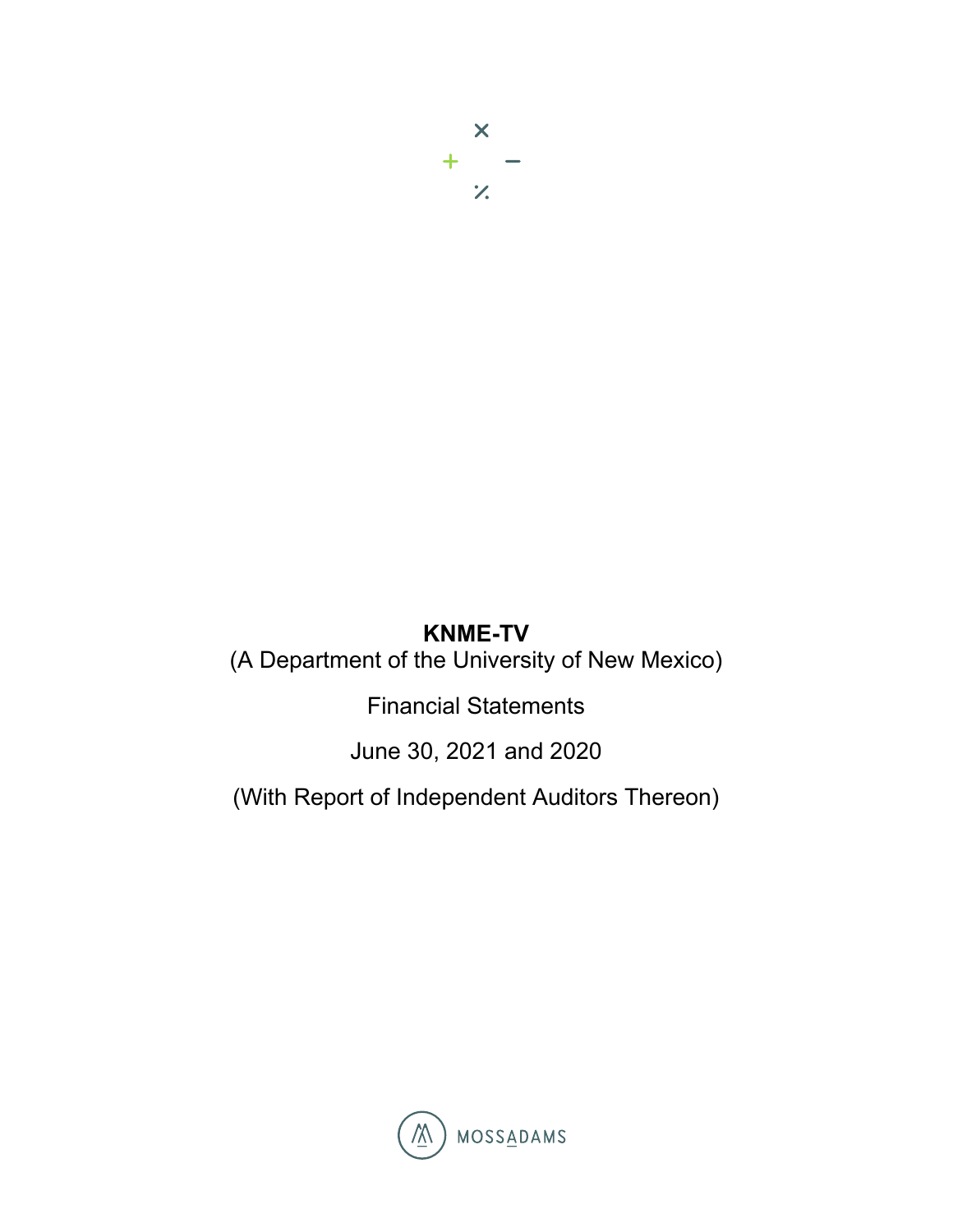### **KNME-TV**  (A Department of the University of New Mexico)

### **Table of Contents**

|                                                                     | Page(s)   |
|---------------------------------------------------------------------|-----------|
| <b>Report of Independent Auditors</b>                               | $1 - 2$   |
| Management's Discussion and Analysis (Unaudited)                    | $3 - 7$   |
| <b>Financial Statements</b>                                         |           |
| <b>Statements of Net Position</b>                                   | 8         |
| Statements of Revenues, Expenses, and Changes in Net Position       | 9         |
| <b>Statements of Cash Flows</b>                                     | $10 - 11$ |
| Notes to Financial Statements                                       | $12 - 36$ |
| <b>Required Supplementary Information</b>                           |           |
| Schedule of Proportionate Share of Net Pension Liability - ERB Plan | 37        |
| Schedule of Employer Contributions - ERB Plan                       | 37        |
| Notes to Schedules                                                  | 38        |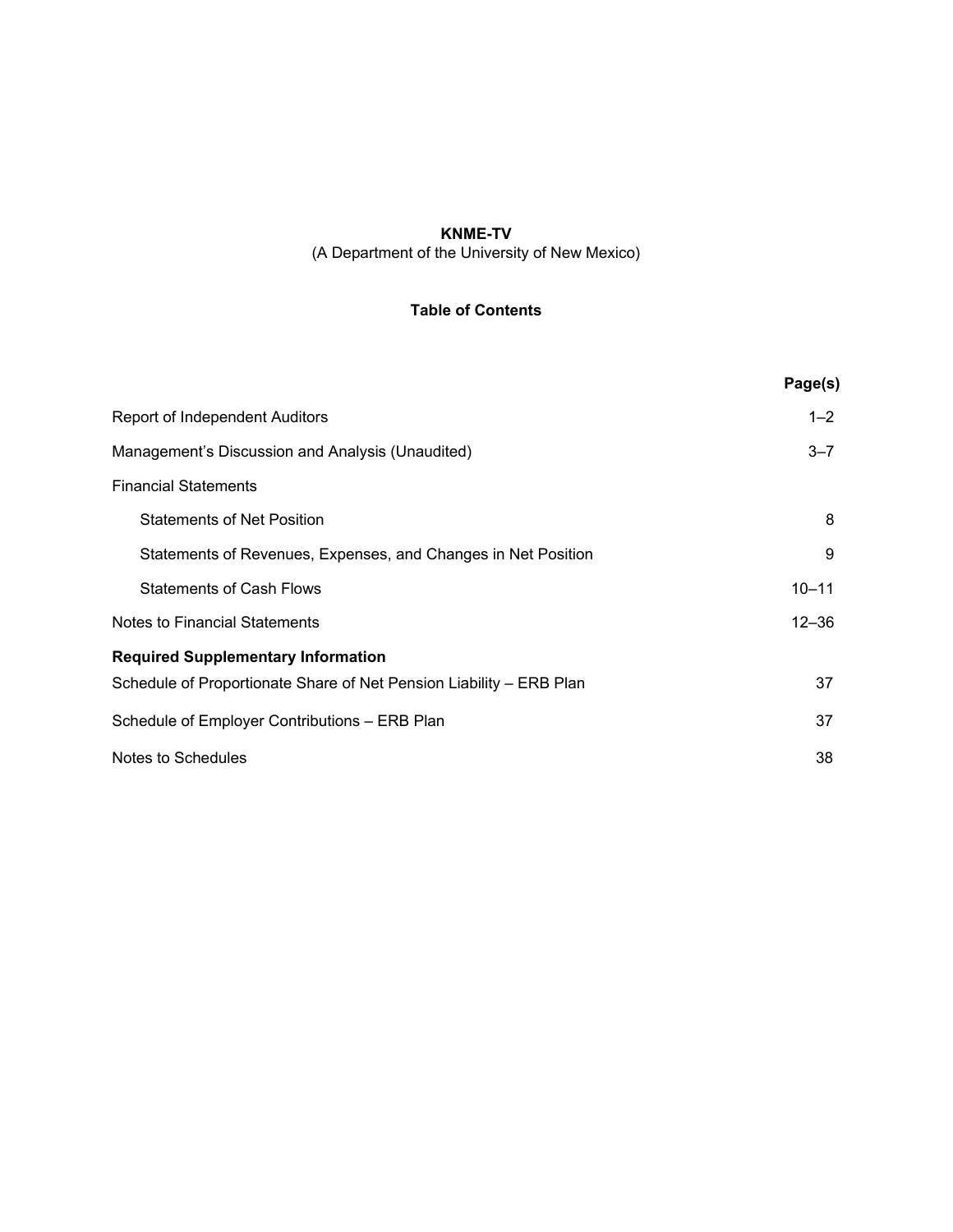

# **Report of Independent Auditors**

The Board of Directors KNME-TV

### **Report on the Financial Statements**

We have audited the accompanying financial statements of KNME-TV (the Station) a department of the University of New Mexico, which comprise the statements of net position as of June 30, 2021 and 2020, and the related statements of revenues, expenses, and changes in net position and cash flows for the years then ended, and the related notes to the financial statements, which collectively comprise the Station's basic financial statements as listed in the table of contents.

### *Management's Responsibility for the Financial Statements*

Management is responsible for the preparation and fair presentation of these financial statements in accordance with accounting principles generally accepted in the United States of America; this includes the design, implementation, and maintenance of internal control relevant to the preparation and fair presentation of financial statements that are free from material misstatement, whether due to fraud or error.

#### *Auditors' Responsibility*

Our responsibility is to express opinions on these financial statements based on our audits. We conducted our audits in accordance with auditing standards generally accepted in the United States of America and the standards applicable to financial audits contained in *Government Auditing Standards*, issued by the Comptroller General of the United States. Those standards require that we plan and perform the audits to obtain reasonable assurance about whether the financial statements are free from material misstatement.

An audit involves performing procedures to obtain audit evidence about the amounts and disclosures in the financial statements. The procedures selected depend on the auditor's judgment, including the assessment of the risks of material misstatement of the financial statements, whether due to fraud or error. In making those risk assessments, the auditor considers internal control relevant to the entity's preparation and fair presentation of the financial statements in order to design audit procedures that are appropriate in the circumstances, but not for the purpose of expressing an opinion on the effectiveness of the entity's internal control. Accordingly, we express no such opinion. An audit also includes evaluating the appropriateness of accounting policies used and the reasonableness of significant accounting estimates made by management, as well as evaluating the overall presentation of the financial statements.

We believe that the audit evidence we have obtained is sufficient and appropriate to provide a basis for our audit opinion.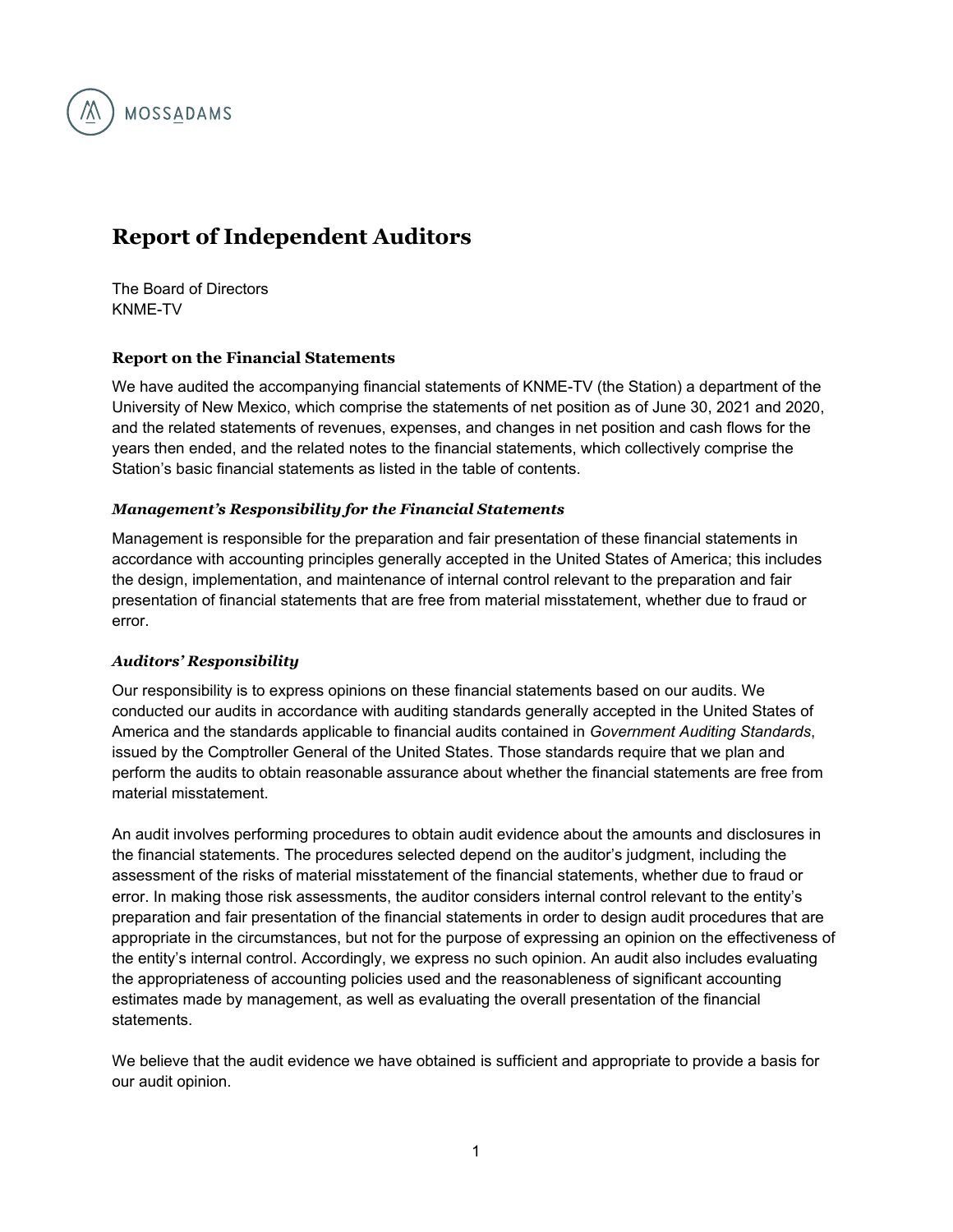### *Opinions*

In our opinion, the financial statements referred to above present fairly, in all material respects, the financial position of the Station as of June 30, 2021 and 2020, and the respective changes in its financial position and its cash flows thereof for the years then ended, in accordance with accounting principles generally accepted in the United States of America.

#### *Other Matters*

### *Required Supplementary Information*

Accounting principles generally accepted in the United States of America require that the management's discussion and analysis on pages 3 through 7 and schedule of proportionate share of the net pension liability and employer contributions – pension on pages 38 and 39 be presented to supplement the basic financial statements. Such information, although not a part of the basic financial statements, is required by the Governmental Accounting Standards Board who considers it to be an essential part of financial reporting for placing the basic financial statements in an appropriate operational, economic, or historical context. We have applied certain limited procedures to the required supplementary information in accordance with auditing standards generally accepted in the United States of America, which consisted of inquiries of management about the methods of preparing the information and comparing the information for consistency with management's responses to our inquiries, the basic financial statements, and other knowledge we obtained during our audit of the basic financial statements. We do not express an opinion or provide any assurance on the information because the limited procedures do not provide us with sufficient evidence to express an opinion or provide any assurance.

Management has omitted the schedule of changes in the net OPEB Liability and related ratios-other postemployment benefits, schedule of contributions-other postemployment benefits and schedule of investment returns-other postemployment benefits, although not a part of the basic financial statements, is required by the Governmental Accounting Standards Board, who considers it to be an essential part of financial reporting for placing the basic financial statements in an appropriate operational, economic, or historical context. Our opinion on the basic financial statements is not affected by this missing information.

Mess adams LLP

Albuquerque, New Mexico February 8, 2022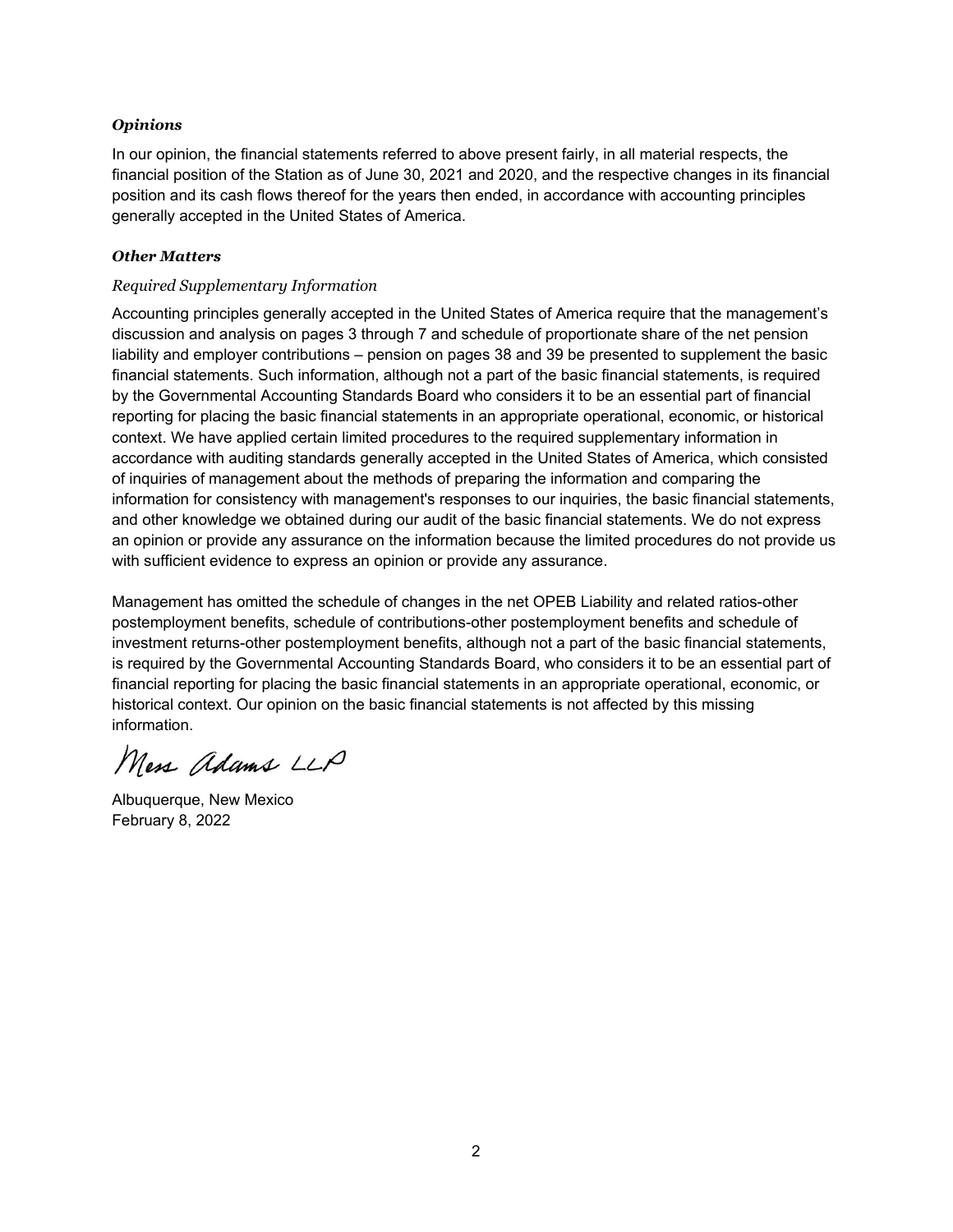The following discussion and analysis provide an overview of the financial position and activities of KNME-TV (the Station) for the fiscal years ended June 30, 2021, 2020, and 2019. This discussion should be read in conjunction with the accompanying financial statements and notes. Additional information can be found in the Station's annual report to the Corporation for Public Broadcasting (CPB).

### **Overview of the Operations**

The Station is an unincorporated entity operating under a co-license issued by the Federal Communications Commission (FCC) to The University of New Mexico (UNM) and Albuquerque Public Schools (APS). The Station was created through a joint powers agreement between UNM and APS. Annually, the Station receives significant grants from the CPB, a private, nonprofit corporation created by Congress in 1967. Its mission is to facilitate the development of, and ensure universal access to, noncommercial high-quality programming and educational telecommunications services.

### **Overview of the Financial Statements**

The statements of net position include the assets, liabilities, deferred inflows and outflows, and net position of the Station as of the end of the fiscal year. It is a point in time statement and provides both long-term and short-term fiscal information about the Station's investments in resources (assets), obligations (liabilities), and net position (assets minus liabilities). It also provides the basis for evaluating the capital structure of the Station and assessing its liquidity and financial flexibility.

The statement of revenues, expenses, and changes in net position present the results of operations of the Station. It includes both the operating and nonoperating revenues and expenses. This statement measures the activity of the Station's telecommunications, education, and outreach services and can be used to determine whether the Station has recovered all its costs through member donations, business underwriting support, grants, production services, and other revenue generating activities.

The statement of cash flows provides information about the sources and uses of cash by the Station. The statement reports cash receipts, cash payments, and net changes in cash resulting from operational, fund raising, and business activities, and the change in cash during the reporting period. It is summarized in categories consisting of operating, capital financing, noncapital financing, and investing activities.

The notes to the financial statements provide required disclosures and other information essential to a full understanding of material data provided in the financial statements. The notes present information about the Station's accounting policies, significant account balances and activities, material risks, obligations, commitments, contingencies, and subsequent events, if any.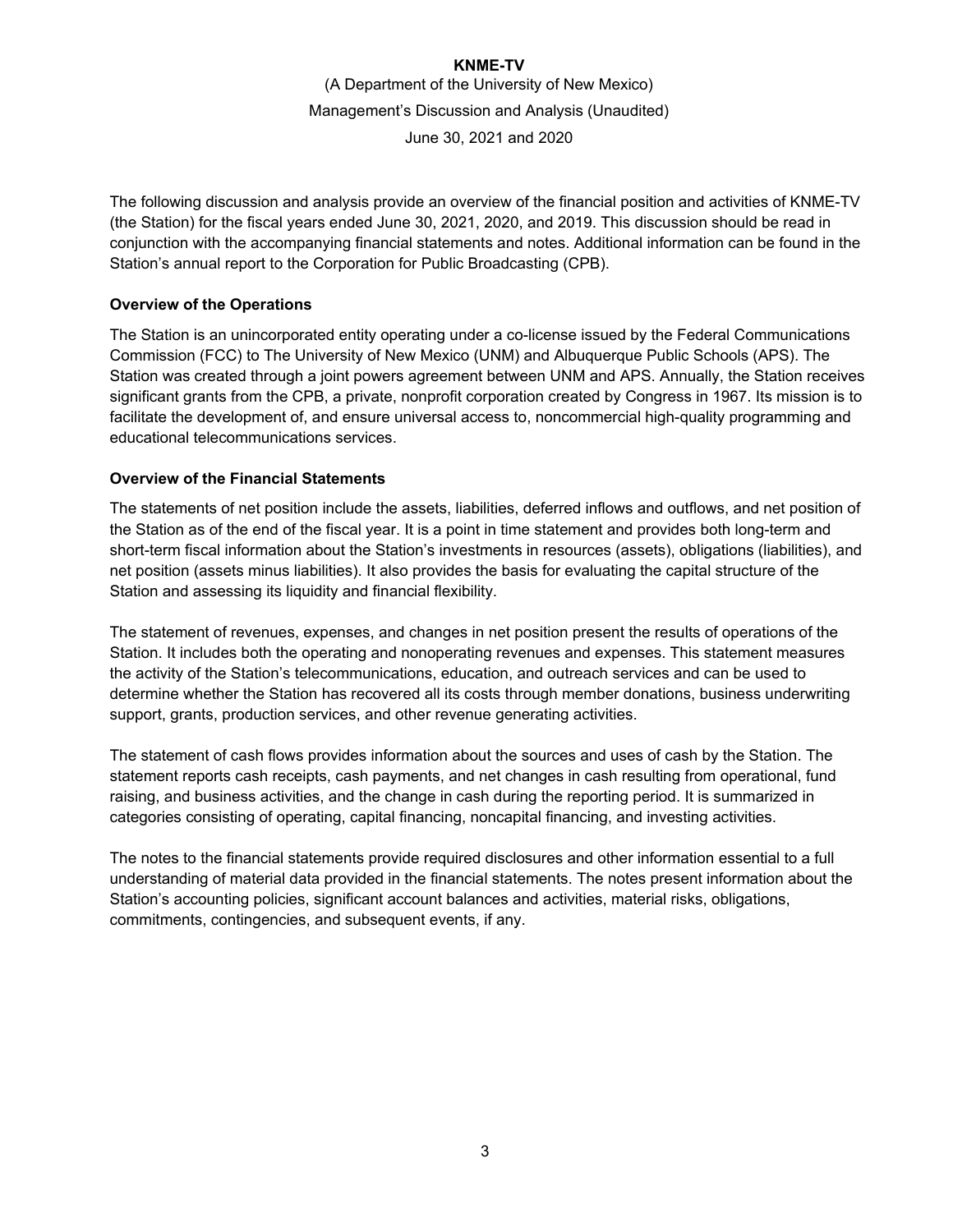### **KNME-TV**

(A Department of the University of New Mexico)

Management's Discussion and Analysis (Unaudited)

June 30, 2021 and 2020

### **Condensed Financial Information**

|                                                    | Year ended June 30 |                 |    |            |    |             |
|----------------------------------------------------|--------------------|-----------------|----|------------|----|-------------|
|                                                    |                    | 2021            |    | 2020       |    | 2019        |
| Condensed financial information:                   |                    |                 |    |            |    |             |
| Current assets                                     | \$                 | 10,658,382      | \$ | 9,785,105  | \$ | 8,991,440   |
| <b>Restricted assets</b>                           |                    | 803,229         |    | 644,506    |    | 681,633     |
| Capital assets, net                                |                    | 2,222,221       |    | 928,762    |    | 1,038,449   |
| Other noncurrent assets                            |                    | 271,681         |    | 338,345    |    | 366,572     |
| Deferred outflows of resources                     |                    | 7,517,582       |    | 1,236,126  |    | 2,260,733   |
| Total assets and deferred outflow of resources     | S                  | 21,473,095      | \$ | 12,932,844 | S  | 13,338,827  |
| <b>Current liabilities</b>                         | \$                 | 1,733,850       | \$ | 3,163,648  | \$ | 2,871,703   |
| Noncurrent liabilities                             |                    | 16,763,716      |    | 6,110,827  |    | 9,633,425   |
| Deferred inflow of resources                       |                    | 336,635         |    | 694,489    |    | 580,501     |
| Total liabilities and deferred inflow of resources | S                  | 18,834,201      |    | 9,968,964  |    | 13,085,629  |
| Net position:                                      |                    |                 |    |            |    |             |
| Net investment in capital assets                   | \$                 | 2,222,221       | \$ | 928,762    | \$ | 1,038,449   |
| Restricted                                         |                    | 845,167         |    | 689,950    |    | 736,763     |
| Unrestricted (deficit)                             |                    | (428, 494)      |    | 1,345,168  |    | (1,522,014) |
| Total net position                                 | \$                 | 2,638,894       | \$ | 2,963,880  | \$ | 253,198     |
| Statement of revenues, expenses, and changes       |                    |                 |    |            |    |             |
| in net position:                                   |                    |                 |    |            |    |             |
| Total operating revenues                           | \$                 | 8,455,510       | \$ | 7,488,515  | \$ | 8,308,341   |
| Total operating expenses                           |                    | 11,141,856      |    | 5,887,902  |    | 9,391,571   |
| Total nonoperating revenues                        |                    | 1,965,175       |    | 855,646    |    | 730,710     |
| Total capital contributions                        |                    | 396,185         |    | 254,423    |    |             |
| Change in net position                             | \$                 | $(324, 986)$ \$ |    | 2,710,682  | \$ | (352, 520)  |

### **Current Assets and Liabilities**

Current assets include cash and other assets that are deemed to be consumed or convertible to cash within one year. Cash, investments, and prepaid broadcast rights are the most significant current assets of the Station totaling \$10,440,198, \$9,657,806, and \$8,807,507, as of June 30, 2021, 2020, and 2019, respectively. Total current assets of \$10,658,382 and \$9,785,105 as of June 30, 2021 and 2020, respectively, increased from the June 30, 2019 current assets of \$8,991,440 largely due to higher investment yields and increased revenue streams resulting in greater cash balances.

Current liabilities include amounts and obligations due by the Station within one year and are primarily made up of accounts payable, accrued payroll and related liabilities, due to related parties and unearned revenue. Due to related parties was \$243,176 at June 30, 2021. This was a result of \$823,104 granted from the Corporation of Public Broadcasting as part of the American Rescue Act. \$579,928 was awarded to the Station; the remainder was awarded to KUNM-FM. Unearned revenue was \$1,216,500, \$2,930,556, and \$2,663,072, at June 30, 2021, 2020, and 2019, respectively. In fiscal years 2021 and 2020, unearned revenue decreased by \$1,714,056 and increased by \$267,484 respectively, due to more/less grant revenue received.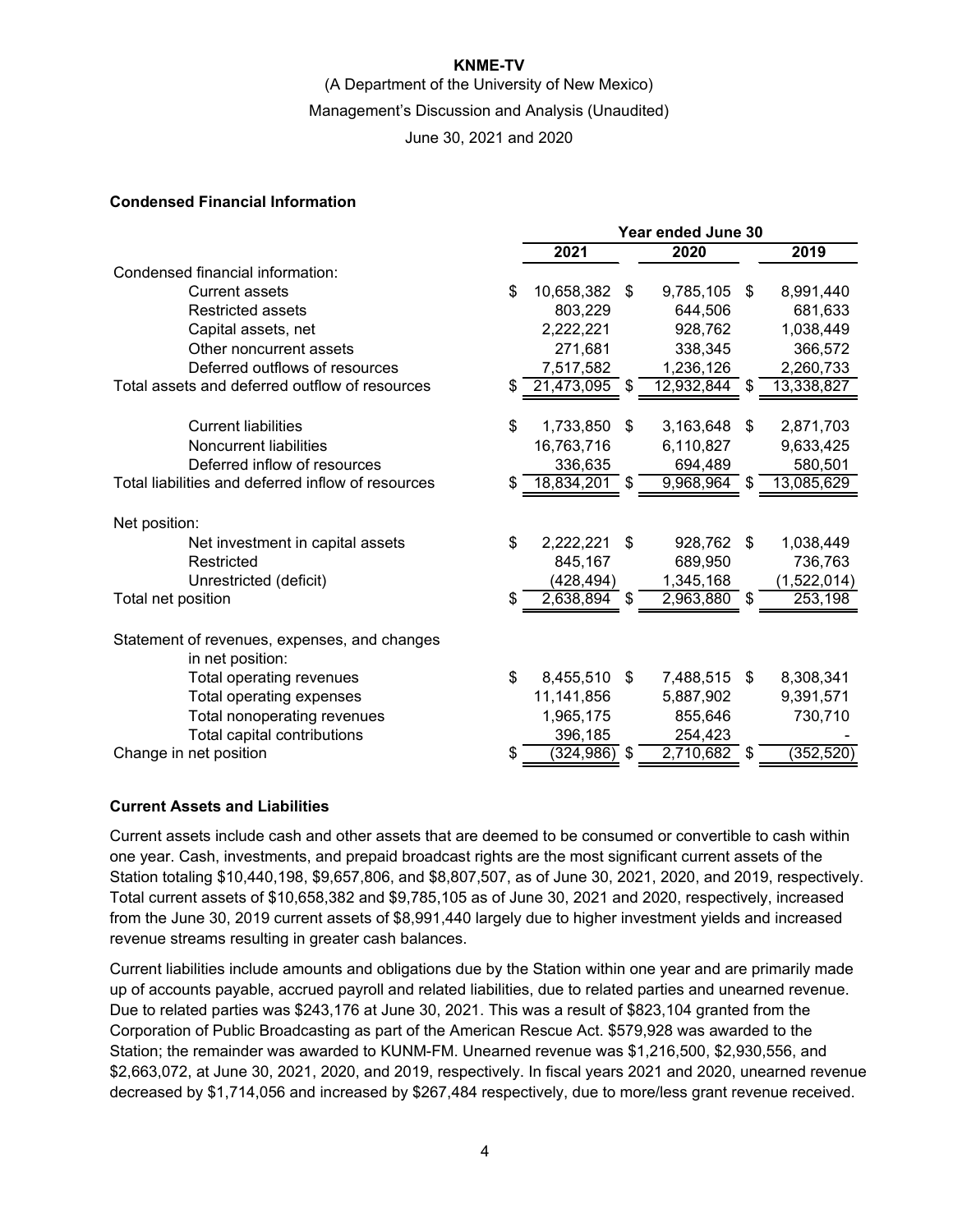### **Current Assets and Liabilities (continued)**

At June 30, 2021, 2020, and 2019, the Station's current assets of \$10,658,382, \$9,785,105, and \$8,991,44, were sufficient to cover current liabilities of \$1,733,850 (current ratio of 6.15), 3,163,648 (current ratio of 3.09), and \$2,871,703 (current ratio of 3.13), respectively.

### **Restricted Assets**

For the fiscal years ended June 30, 2021, 2020, and 2019, restricted asset balances were \$803,229, \$644,506, and \$681,633, respectively. The \$158,723 increase from June 30, 2020 to June 30, 2021 resulted from increased investment gains. The \$37,127 decrease from June 30, 2019 to June 30, 2020 resulted from decreased investment gains.

### **Noncurrent Assets**

Capital assets are the largest component of noncurrent assets. Capital assets, net of accumulated depreciation, increased from \$928,762 at June 30, 2020 to \$2,222,221 at June 30, 2021, chiefly as the result of significant additions to equipment for the Sandia Crest Tower. Capital assets, net of accumulated depreciation, increased from \$1,038,449 at June 30, 2019 to \$928,762 at June 30, 2020, chiefly as the result of disposing of numerous obsolete assets. In addition, depreciation expense of \$365,661 was offset by additions of \$1,659,120 (Note 5). Additionally, equipment with a net book value of \$0, \$0, and \$36,312, respectively, was disposed of in the fiscal years ended June 30, 2021, 2020, and 2019.

As a result of scheduled amortization, the noncurrent portion of a prepaid lease has decreased from \$54,269 to \$14,420 to \$0 as of June 30, 2019, 2020, and 2021, respectively (Note 4).

### **Deferred Outflows of Resources**

Deferred outflows of resources related to pensions increased by \$6,267,556 and \$1,067,843, respectively, as of the fiscal years ended June 30, 2021 and 2020. Deferred outflows of resources related to other-post retirement benefits increased by \$13,900 and \$43,236 as of the fiscal years ended June 30, 2021 and 2020. The recognition of a deferred outflow of resources related to pensions resulted from the Station's adoption of GASB Statement No. 68, *Accounting and Financial Reporting for Pensions – an amendment of GASB Statement No. 27* in fiscal year 2015. The recognition of a deferred outflow of resources related to other post-retirement benefits resulted from the Station's adoption of GASB Statement No. 75, *Accounting*  and Financial Reporting for Postemployment Benefits Other Than Pensions in fiscal year 2018. The most significant deferred outflow of resources is related to pensions. Changes of assumptions in the actuarial valuation have had significant impacts on the deferred outflow of resources related to pensions. From 2020 to 2021, the most significant assumption change was an increase in discount rate from 7.25% to 3.89%. From 2019 to 2020, the most significant assumption change was an increase in discount rate from 5.69% to 7.25%.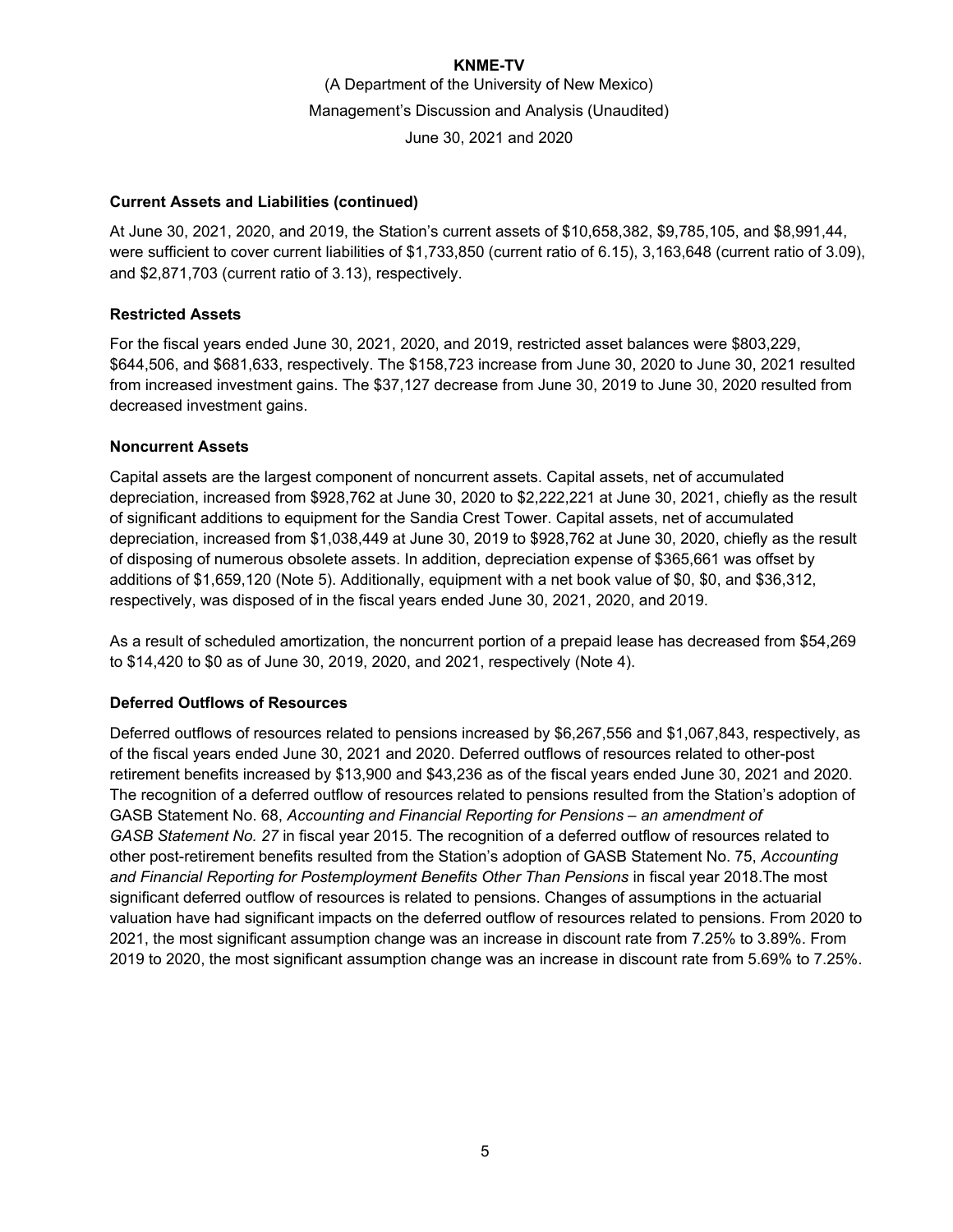### **Noncurrent Liabilities**

Noncurrent liabilities increased \$10,652,889, decreased \$3,522,598, and increased \$59,672, respectively, as of the years ended June 30, 2021, 2020, and 2019 primarily due to the recording of a \$15,826,330, \$5,753,750, and \$9,188,802, respectively, net pension liability for its proportionate share of the total net pension liability of the New Mexico Educational Retirement Board (ERB) defined benefit pension plan, as required by the adoption of GASB Statement No. 68, and recording of \$353,003, \$357,077, and \$444,623 for the years ended June 30, 2021, 2020, and 2019, respectively, for the proportionate share of the total net other post-retirement benefits (OPEB) liability as required by the adoption of GASB Statement No. 75. From 2020 to 2021, the overall increase in the net pension liability of the pension plan was a as reported by ERB was a result of a change of assumption of the discount rate from 7.5% to 3.89% from 2020 to 2021.

### **Deferred Inflows of Resources**

As a result of the adoption of GASB Statement No. 68 in fiscal year 2015, deferred inflows of resources related to pensions decreased by \$348,572 from \$522,031 to \$173,459, increased by \$8,293 from \$513,738 to \$522,031 and \$182,202 and \$331,536 to \$513,738, respectively, as of the fiscal years ended June 30, 2021, 2020 and 2019. Additional detailed information may be found in Note 9, Note 10, and Required Supplemental Information – Pension.

Due to the adoption of GASB Statement No. 75 in fiscal year 2018, deferred inflows of resources related to postretirement benefits other than pensions decreased by \$9,282 from \$172,458 to \$163,176 as of the fiscal year ended June 30, 2021, increased by \$105,695 from \$66,763 to \$172,458 as of the fiscal year ended June 30, 2020, and increased by \$42,143 from \$24,260 to \$66,763 as of the fiscal year ended June 30, 2019.

### **Net Position**

Total net position is classified as restricted or unrestricted based on uses stipulated in contract or grant agreements as well as donor instructions. Restricted nonexpendable assets, which include endowments, and the related restricted expendable spending distributions totaled \$803,229, \$644,506, and \$681,633, at June 30, 2021, 2020, and 2019, respectively.

Unrestricted net position may be used to meet all operating needs of the Station. The overall net position of the Station increased from \$253,198 as of June 30, 2019 to \$2,963,889 as of June 30, 2020 and decreased to \$2,638,894 as of June 30, 2021, primarily due to the decreased pension liability from year to year.

### **Results of Operations**

Operating revenues of \$8,455,510 in the current fiscal year increased by approximately 12.9% from the prior fiscal year operating revenues of \$7,488,515 because of increased membership revenue of \$794,333. Our donor base was a demographic that was not negatively impacted (financially) by the global COVID-19 pandemic in 2021. Individuals were encouraged to limit traditional forms of entertainment leaving our donors with additional funds, which resulted in increased viewership of the Station's programming and fundraising opportunities.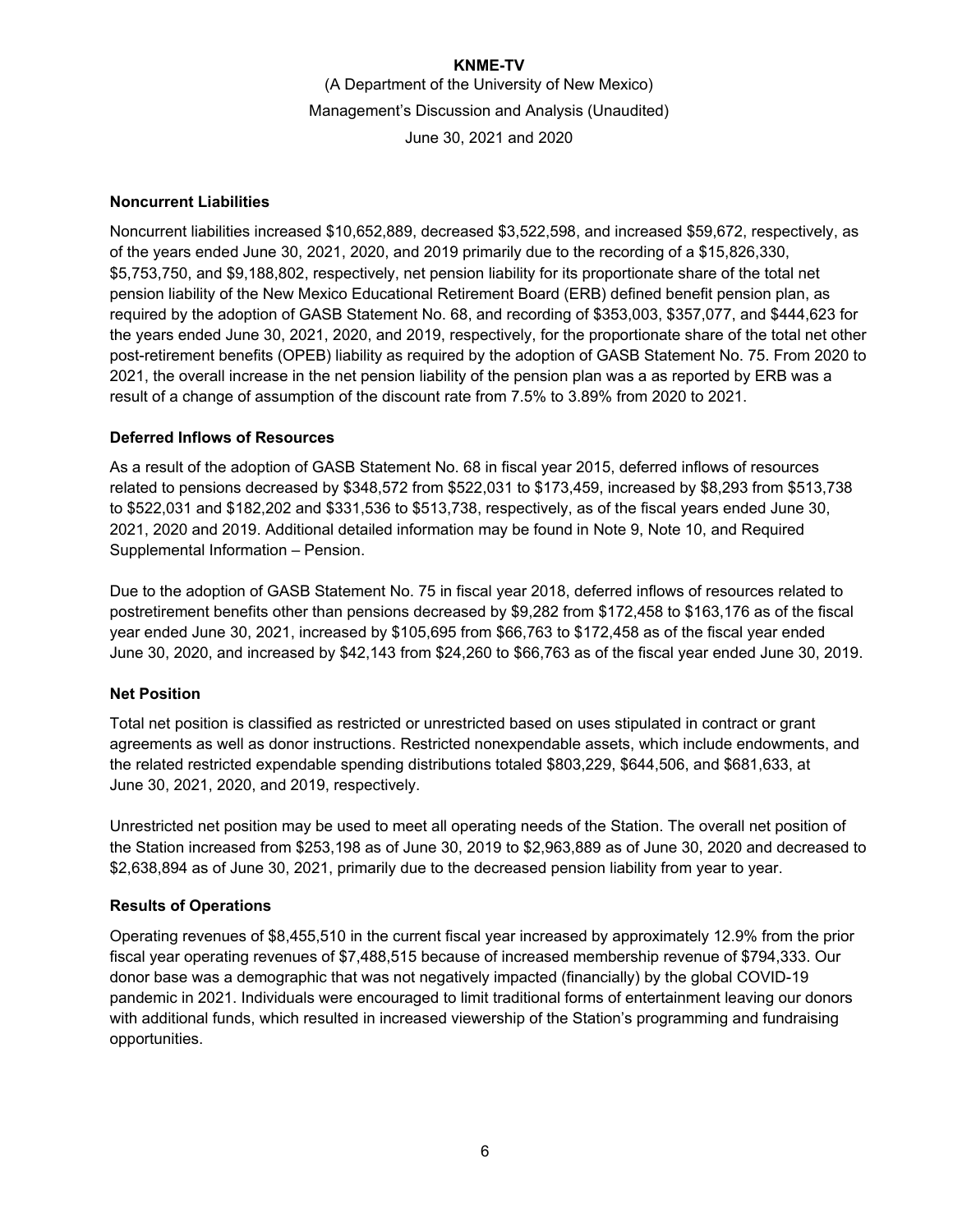### **Results of Operations (continued)**

Operating revenues of \$7,488,515 in the prior fiscal year decreased by approximately 10% from the prior fiscal year operating revenues of \$8,308,341 as a result of a change in methodology calculating indirect administrative support from the University of New Mexico as mandated by the Corporation for Public Broadcasting.

Total operating expenses for the fiscal years ended June 30, 2021 of \$11,141,856, a \$5,253,954 increase from the operating expenses for fiscal year ended June 30, 2020 of \$5,887,902, primarily due to changes in pension liability resulting in \$5,815,369 more pension expense, additional indirect administrative support of \$96,165, and depreciation expense increased by \$104,227 due to equipment purchases in the prior year.

Total operating expenses for the fiscal years ended June 30, 2020 of \$5,887,902, a \$3,467,357 decrease from the operating expenses for fiscal year ended June 30, 2019 of \$9,355,259, primarily due to changes in pension liability resulting in \$2,400,000 less pension expense, changes in indirect administrative support calculation methodology (\$600,000), and reduction in operating expenses such as travel, professional development, and staff vacancies. Depreciation expense increased \$19,286 due to equipment purchases in the prior year.

The material reduction in the current fiscal year is a result in reduction of associated pension expense by approximately \$5,900,000. Removing the increase in pension expense would place the management and general support service expenses as 47.1% of total operating expenses. Support from UNM includes noncash administrative support as well as utility and infrastructure costs paid. The administrative support from UNM increased from \$439,962 in 2020 to \$516,133 in 2021 and decreased from \$1,214,171 in 2019 to \$439,962 in 2020 as the result of a mandated calculation methodology change by the Corporation for Public Broadcasting.

### **Factors Affecting Future Periods**

The Station operating budget is heavily dependent on support from its members and from the business community.

### **Contacting the Department's Financial Management**

If you have questions about this report or need additional financial information, you may contact the Director of Finance and Administration at KNME-TV, 1130 University Blvd. NE, Albuquerque, New Mexico 87102 or (505) 277-2121.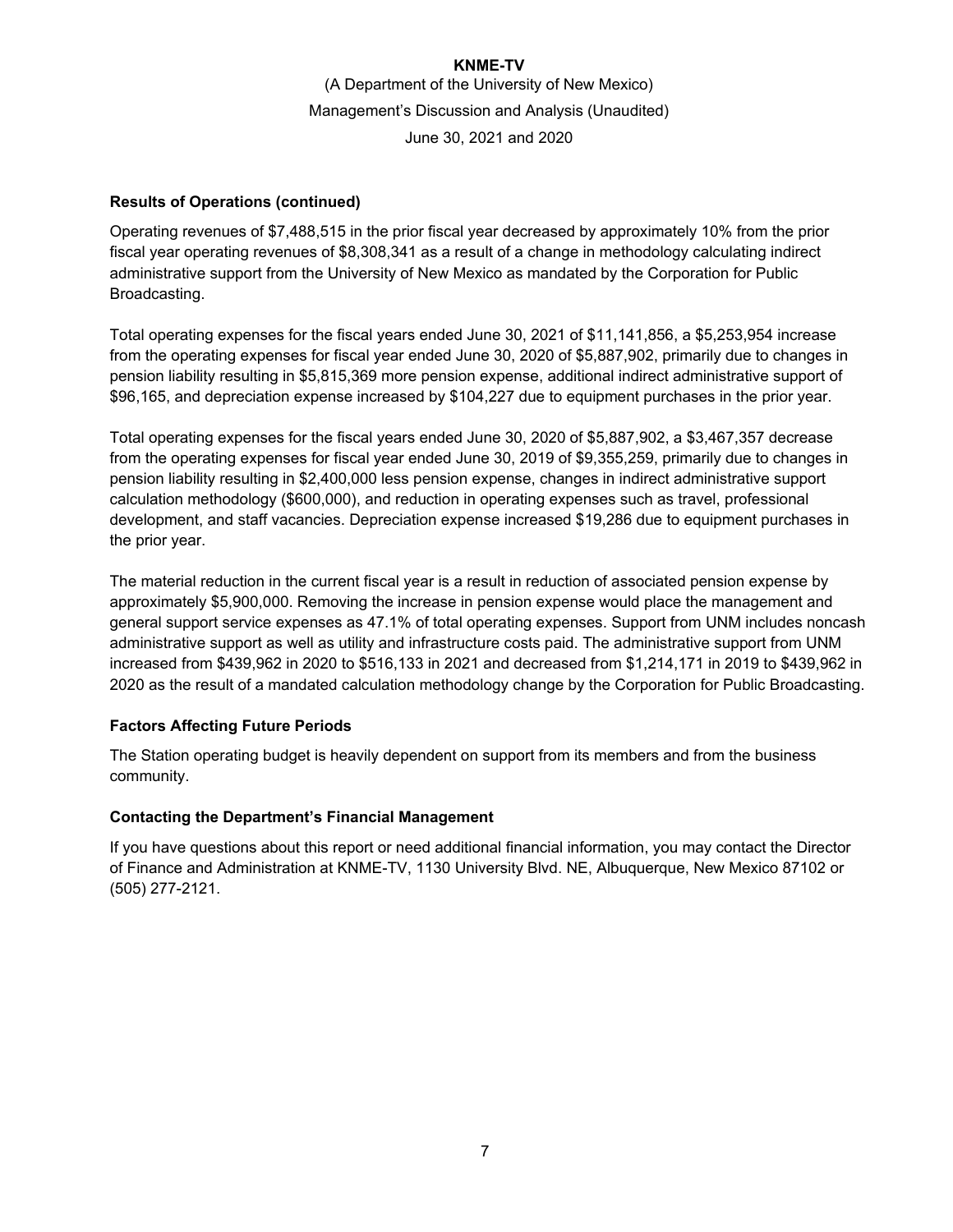## **KNME-TV**  (A Department of the University of New Mexico) Statements of Net Position

# June 30, 2021 and 2020

| Assets                                                                                                                      | 2021                            | 2020                                |
|-----------------------------------------------------------------------------------------------------------------------------|---------------------------------|-------------------------------------|
| Current assets:<br>Cash and cash equivalents<br>Investments<br>Accounts receivable, less allowance for doubtful accounts of | \$<br>6,876,337 \$<br>2,991,862 | 6,626,283<br>2,433,473              |
| \$44,039 in 2021 and \$73,894 in 2020, respectively<br>Miscellaneous receivable<br>Trade receivable<br>Grants receivable    | 86.536<br>115,032               | 37,265<br>21,678<br>14,072<br>9,166 |
| Prepaid broadcast rights (Note 3)<br>Prepaid lease (Note 4)<br>Other assets                                                 | 571,999<br>14,420<br>2,196      | 598,050<br>39,850<br>5,268          |
| <b>Total current assets</b>                                                                                                 | 10,658,382                      | 9,785,105                           |
| Restricted assets:<br>Investments                                                                                           | 803,229                         | 644,506                             |
| Noncurrent assets:<br>Capital assets (Note 5):<br><b>Buildings</b>                                                          | 890,513                         | 890,513                             |
| Equipment                                                                                                                   | 10,919,855                      | 9,307,104                           |
|                                                                                                                             | 11,810,368                      | 10,197,617                          |
| Accumulated depreciation                                                                                                    | (9,588,147)                     | (9,268,855)                         |
| Capital assets, net                                                                                                         | 2,222,221                       | 928,762                             |
| Prepaid broadcast rights (Note 3)<br>Prepaid lease (Note 4)                                                                 | 271,681                         | 323,925<br>14,420                   |
| <b>Total noncurrent assets</b>                                                                                              | 2,493,902                       | 1,267,107                           |
| <b>Total assets</b>                                                                                                         | 13,955,513                      | 11,696,718                          |
| Deferred outflows of resources:<br>Related to pensions<br>Related to other post-retirement benefits                         | 7,432,704<br>84,878             | 1,165,148<br>70,978                 |
| Total deferred outflows of resources                                                                                        | 7,517,582                       | 1,236,126                           |
| Total assets and deferred outflows of resources                                                                             | \$<br>21,473,095                | \$<br>12,932,844                    |
| Liabilities                                                                                                                 |                                 |                                     |
| <b>Current liabilities:</b>                                                                                                 |                                 |                                     |
| Accounts payable                                                                                                            | \$<br>44,832 \$                 | 33,572                              |
| Accrued payroll and related liabilities<br>Due to related parties                                                           | 197,673<br>243,176              | 199,520                             |
| Unearned revenue                                                                                                            | 1,216,500                       | 2,930,556                           |
| Notes payable-current portion                                                                                               | 31,669                          |                                     |
| <b>Total current liabilities</b>                                                                                            | 1,733,850                       | 3,163,648                           |
| Noncurrent liabilities:<br>Notes payable<br>Net pension liability                                                           | 584,383<br>15,826,330           | 5,753,750                           |
| Net other post-retirement benefits liability                                                                                | 353,003                         | 357,077                             |
| <b>Total noncurrent liabilities</b>                                                                                         | 16,763,716                      | 6,110,827                           |
| <b>Total liabilities</b>                                                                                                    | 18,497,566                      | 9,274,475                           |
| Deferred inflow of resources:<br>Related to pensions                                                                        | 173,459                         | 522,031                             |
| Related to other post-retirement benefits                                                                                   | 163,176                         | 172,458                             |
| Total deferred inflow of resources                                                                                          | 336,635                         | 694,489                             |
| Total liabilities and deferred inflows of resources                                                                         | \$<br>18,834,201 \$             | 9,968,964                           |
| Net position:                                                                                                               |                                 |                                     |
| Net investment in capital assets<br>Restricted:                                                                             | \$<br>2,222,221 \$              | 928,762                             |
| Expendable<br>Nonexpendable                                                                                                 | 41,938<br>803,229               | 45,444<br>644,506                   |
| Unrestricted (deficit)                                                                                                      | (428, 494)                      | 1,345,168                           |
| <b>Total net position</b>                                                                                                   | \$<br>2,638,894 \$              | 2,963,880                           |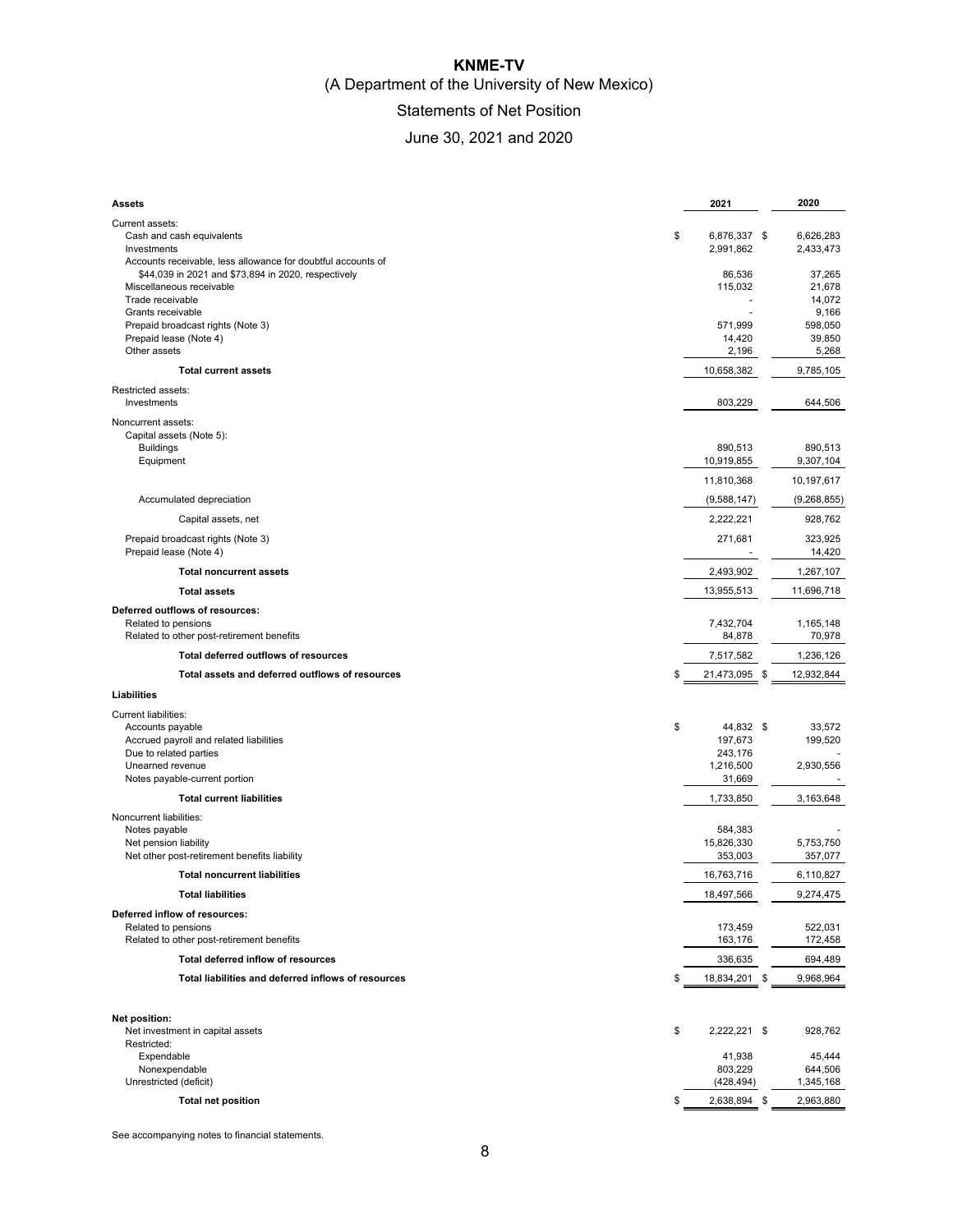### **KNME-TV**

### (A Department of the University of New Mexico)

### Statements of Revenues, Expenses, and Changes in Net Position

### Years Ended June 30, 2021 and 2020

|                                                             | 2021             | 2020       |
|-------------------------------------------------------------|------------------|------------|
| Operating revenues:                                         |                  |            |
| Membership income<br>\$                                     | 4,483,948<br>-\$ | 3,689,615  |
| Business and industry contributions                         | 406,703          | 386,673    |
| Albuquerque Public Schools' funding                         | 20,000           | 20,000     |
| Corporation for Public Broadcasting grants                  | 1,558,992        | 1,675,877  |
| University of New Mexico administrative support (Note 7)    | 516,133          | 389,962    |
| Other grants                                                | 181,455          | 45,055     |
| <b>Production services</b>                                  | 243,400          | 344,254    |
| Spectrum royalties and translator leases                    | 241,564          | 260,023    |
| <b>Bequests</b>                                             | 668,273          | 621,988    |
| Video/DVD sales                                             | 2,070            | 2,588      |
| Other                                                       | 132,972          | 52,480     |
| <b>Total operating revenues</b>                             | 8,455,510        | 7,488,515  |
| Operating expenses:                                         |                  |            |
| Program services:                                           |                  |            |
| Programming and production                                  | 4,034,721        | 2,310,673  |
| Broadcasting and engineering                                | 1,427,872        | 1,614,675  |
| Promotions and public information                           | 737,179          | 503,450    |
| <b>Total program services</b>                               | 6,199,772        | 4,428,798  |
| Support services:                                           |                  |            |
| Management and general                                      | 2,709,609        | 107,610    |
| Fundraising and membership                                  | 1,714,421        | 943,262    |
| Underwriting and grant solicitation                         | 152,393          | 146,798    |
| <b>Total support services</b>                               | 4,576,423        | 1,197,670  |
| Depreciation                                                | 365,661          | 261,434    |
| <b>Total operating expenses</b>                             | 11,141,856       | 5,887,902  |
| Operating (loss) income                                     | (2,686,346)      | 1,600,613  |
|                                                             |                  |            |
| Nonoperating revenues:<br>State of New Mexico appropriation | 1,047,000        | 1,113,800  |
| Interest income                                             | 43,878           | 50,661     |
| Gain (loss) on investments                                  | 889,297          | (25, 591)  |
| <b>Transfers</b>                                            | (15,000)         | (283, 224) |
| <b>Total nonoperating revenues</b>                          | 1,965,175        | 855,646    |
|                                                             |                  |            |
| Capital transactions:                                       |                  |            |
| Capital contributions from PBS                              |                  | 86,627     |
| Capital contributions from APS                              | 396,185          | 167,796    |
| Change in net position                                      | (324, 986)       | 2,710,682  |
|                                                             |                  |            |
| Net position, beginning of year                             | 2,963,880        | 253,198    |
|                                                             |                  |            |
| Net position, end of year<br>\$                             | 2,638,894<br>\$  | 2,963,880  |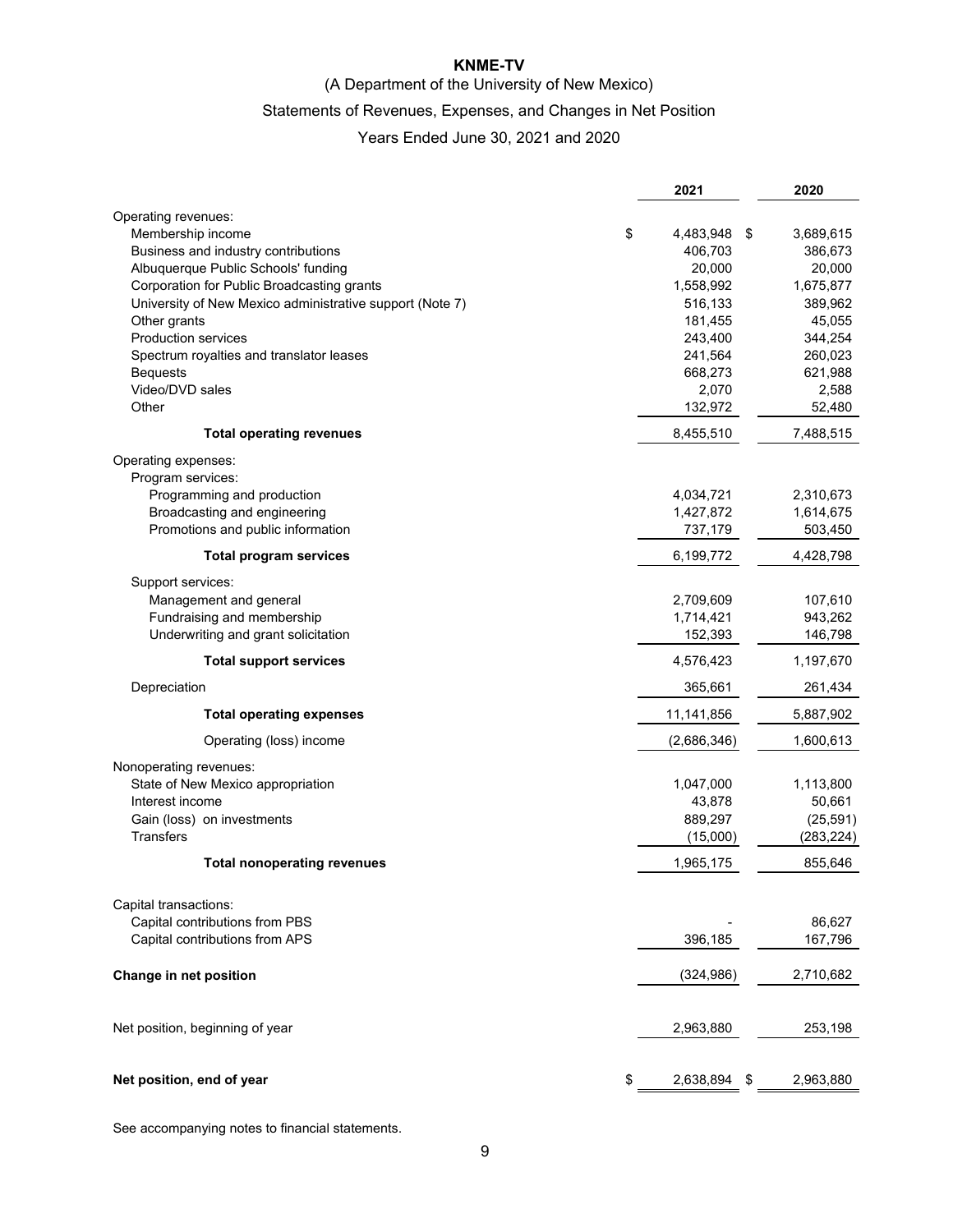### **KNME-TV**

(A Department of the University of New Mexico)

### Statements of Cash Flows

Years Ended June 30, 2021 and 2020

|                                                                | 2021                 | 2020        |
|----------------------------------------------------------------|----------------------|-------------|
| Cash flows from operating activities:                          |                      |             |
| Subscriptions                                                  | \$<br>4,483,948 \$   | 3,689,615   |
| Other operating revenues                                       | 1,215,283            | 3,347,583   |
| Business and industry contributions                            | 396,304              | 305,425     |
| Payments to employees for services                             | (3,718,710)          | (3,694,200) |
| Payments to suppliers for goods and services                   | (1,819,292)          | (2,865,172) |
| Net cash provided by operating activities                      | 557,533              | 783,251     |
| Cash flows from noncapital financing activities:               |                      |             |
| Cash received from State of New Mexico Appropriation           | 1,047,000            | 1,113,800   |
| Payments for prepaid broadcast rights                          | (908, 659)           | (925, 717)  |
| Transfers                                                      | (15,000)             | (283, 224)  |
| Net cash provided by (used in) noncapital financing activities | 123,341              | (95, 141)   |
| Cash flows from capital and related financing activities:      |                      |             |
| Purchase of capital assets                                     | (1,659,120)          | (151, 747)  |
| Capital contributions from PBS                                 |                      | 86,627      |
| Capital contributions from APS                                 | 396,185              | 167,796     |
| Borrowings on notes payable                                    | 616,052              |             |
| Net cash (used in) provided by capital financing activities    | (646, 883)           | 102,676     |
| Cash flows from investing activities:                          |                      |             |
| Purchase of investments                                        | (1,020,030)          | (178, 991)  |
| Proceeds from sale of investments                              | 302,918              | 261,152     |
| Investment income, net                                         | 933,175              | 25,070      |
| Net cash provided by investing activities                      | 216,063              | 107,231     |
| Net increase in cash and cash equivalents                      | 250,054              | 898,017     |
| Cash and cash equivalents, beginning of year                   | 6,626,283            | 5,728,266   |
| Cash and cash equivalents, end of year                         | \$<br>6,876,337<br>S | 6,626,283   |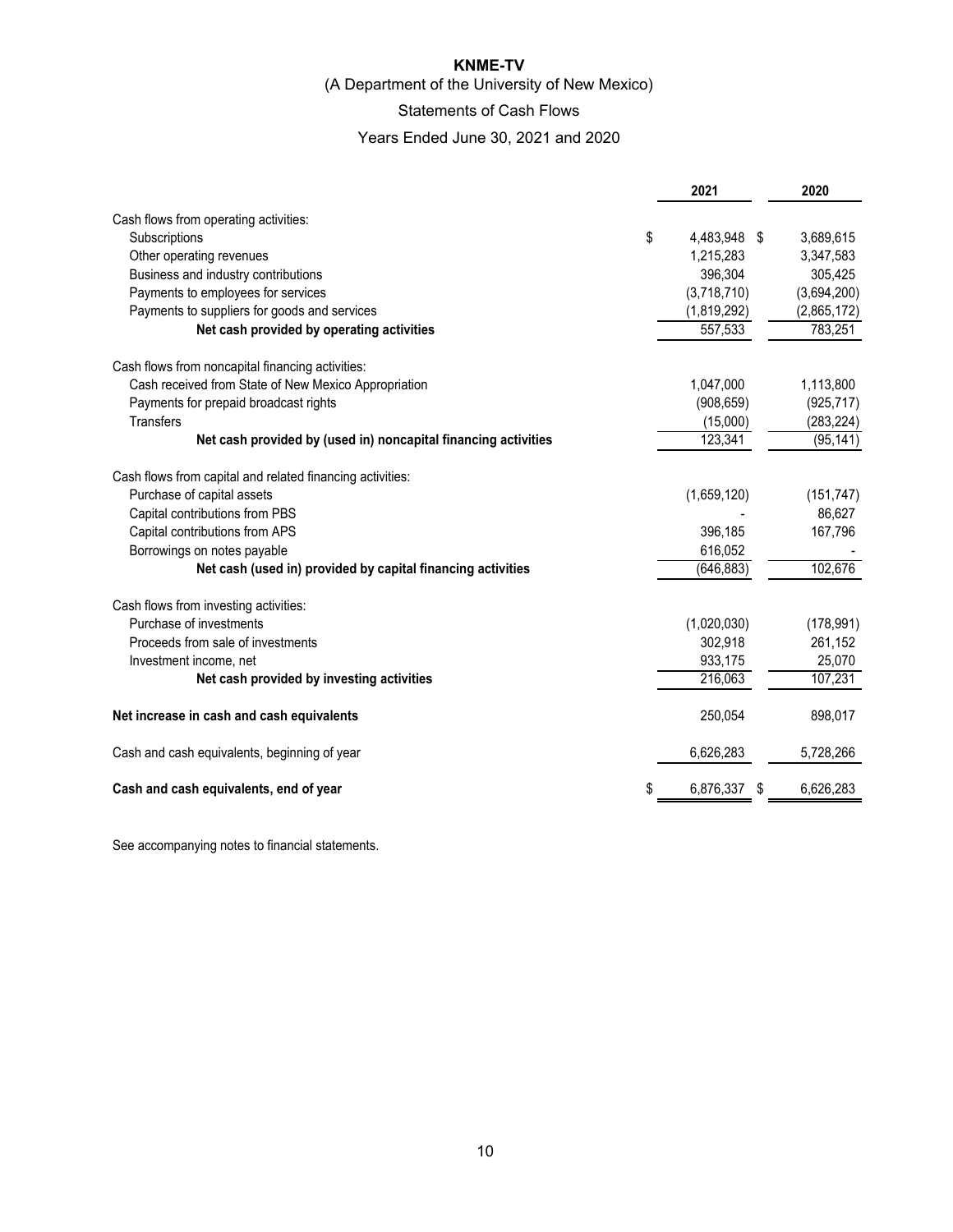### **KNME-TV**  (A Department of the University of New Mexico)

# Statements of Cash Flows

### Years Ended June 30, 2021 and 2020

|                                                                                         | 2021                   | 2020        |
|-----------------------------------------------------------------------------------------|------------------------|-------------|
| Reconciliation of operating (loss) income to net cash provided by operating activities: |                        |             |
| Operating (loss) income                                                                 | \$<br>$(2,686,346)$ \$ | 1,600,613   |
| Adjustments to reconcile operating (loss) income to net cash provided by                |                        |             |
| operating activities:                                                                   |                        |             |
| Depreciation expense                                                                    | 365,661                | 261,434     |
| Amortization of broadcast rights                                                        | 986,954                | 916,779     |
| Changes in assets and liabilities:                                                      |                        |             |
| Accounts receivable                                                                     | (49, 271)              | 86,411      |
| Miscellaneous receivable                                                                | (93, 354)              | (13, 328)   |
| Trade receivable                                                                        | 14,072                 | (6,084)     |
| Grants receivable                                                                       | 9,166                  | (9, 166)    |
| Prepaid lease                                                                           | 39,850                 | 39,849      |
| Prepaid, other                                                                          |                        | 603         |
| Other assets                                                                            | 3,072                  | (1,802)     |
| Accounts payable                                                                        | 11,260                 | 5,262       |
| Accrued payroll and related liabilities                                                 | (1, 847)               | 19,199      |
| Due to related parties                                                                  | 243,176                |             |
| Unearned revenue                                                                        | (1,714,056)            | 267,484     |
| Net impact of GASB 68 deferred ins/outs/net pension expense                             | (6,616,128)            | 1,076,136   |
| Net impact of GASB 75 deferred ins/outs/net other post-retirement benefits              | (23, 182)              | 62,459      |
| Net pension liability                                                                   | 10,072,580             | (3,435,052) |
| Net other post-retirement benefits liability                                            | (4,074)                | (87, 546)   |
| Net cash provided by operating activities                                               | \$<br>557,533          | 783,251     |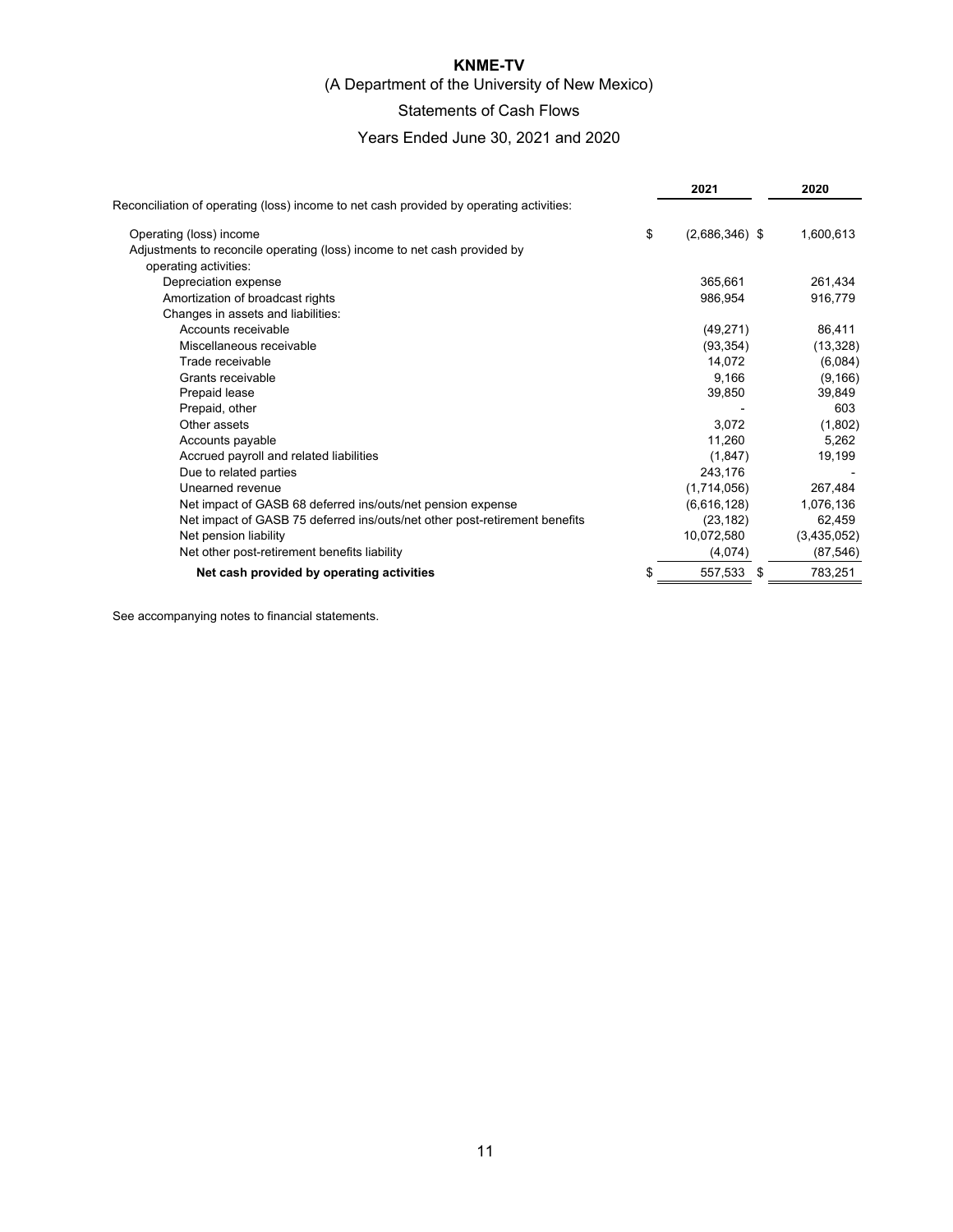### **Note 1 – Nature of Business**

KNME-TV (the Station) is an unincorporated entity operating under a co-license issued in 1958 by the Federal Communications Commission (FCC) to the University of New Mexico (UNM) and Albuquerque Public Schools (APS) and is administered under a 1968 (and amended in 1978) Joint Powers agreement between UNM and APS. The Station is a department of UNM and receives significant grants from the Corporation for Public Broadcasting (CPB) on an annual basis, which was used during the years ended June 30, 2021 and 2020, in large part, to pay Public Broadcasting Service (PBS) dues. The CPB is a private, nonprofit corporation created by Congress in 1967. Its mission is to facilitate the development of, and ensure universal access to, noncommercial high quality programming and educational telecommunications srvices. The Station also receives funding from the State of New Mexico.

### **Note 2 – Summary of Significant Accounting Policies**

A summary of significant account policies applied in the preparation of the accompanying financial statements is as follows:

### **Basis of Accounting and Presentation**

As a department of the UNM, the Station presents it's financial statements in accordance with U.S. generally accepted accounting standards as established by the Governmental Accounting Standards Board (GASB).

The Station's financial statements are reported using the flow of economic resources measurement focus and the full accrual basis of accounting. Accordingly, revenue is recognized when it is earned and expenses are recognized as soon as the liability is incurred.

Operating revenues and expenses are those incurred that relate directly to the primary operations of the Station, including programming, production, and broadcasting services. All other revenues and expenses are considered nonoperating.

#### **Estimates**

The preparation of financial statements in conformity with accounting principles generally accepted in the United States of America requires management to make estimates and assumptions that affect the reported amounts of assets and liabilities and disclosure of contingent assets and liabilities at the date of the financial statements and the reported amounts of revenue and expenses during the reporting period. Actual results could differ from those estimates.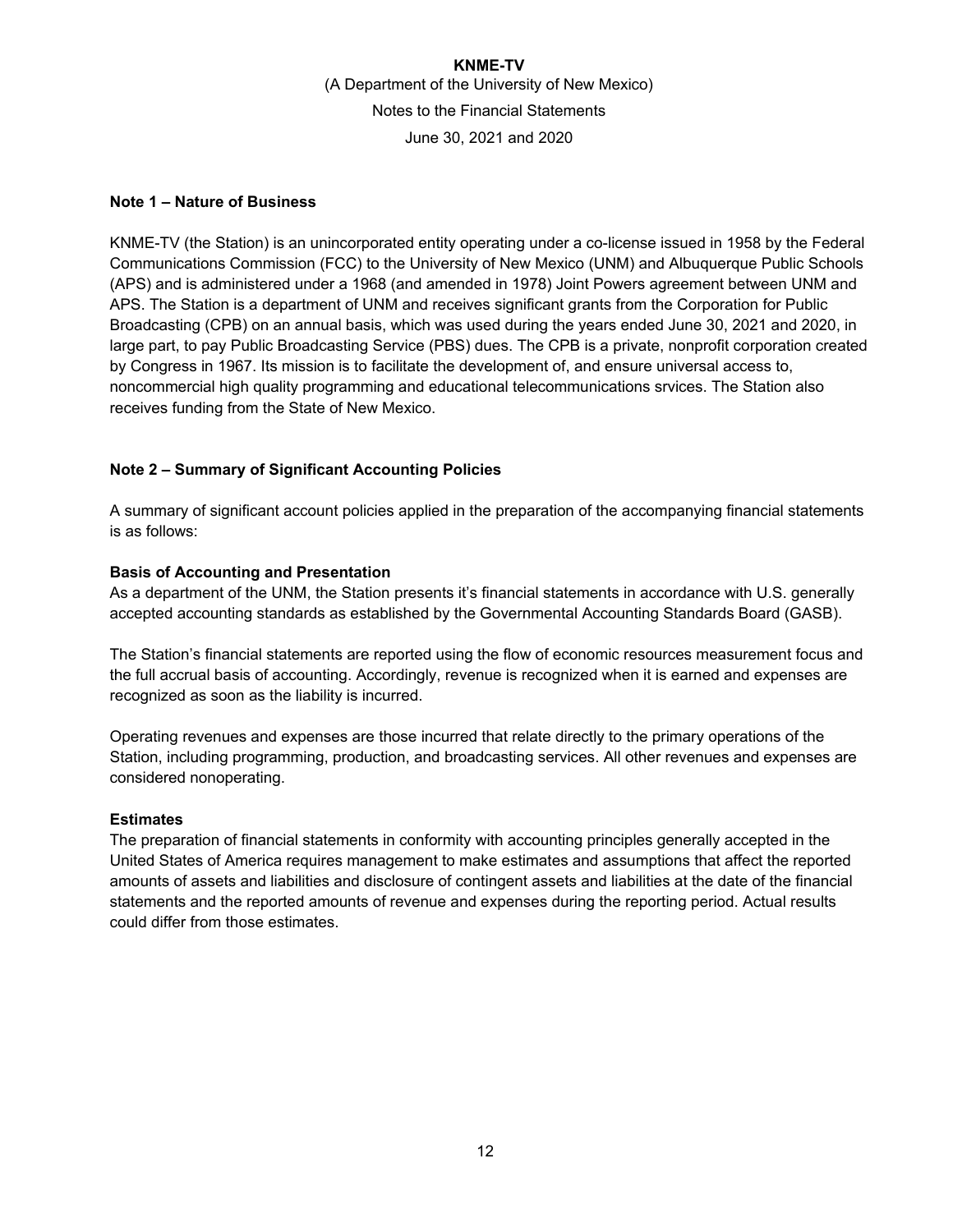### **Note 2 – Summary of Significant Accounting Policies (continued)**

### **Cash and Cash Equivalents and Investments**

The Station's cash and investment balances are on deposit with its fiscal agent. UNM serves as the fiscal agent for the Station through which the Station participates in a pooled account maintained by UNM. As fiscal agent, UNM requires the financial institution holding these pooled funds to maintain minimum collateral amounts. Interest is allocated monthly to the Station's account based on its balance in the pooled bank account at the end of the preceding month. Custodial risk classifications are not available at the departmental level. For purposes of the statements of cash flows, the Station considers all restricted and unrestricted cash accounts and all highly liquid securities and investments with an original maturity of three months or less to be cash equivalents. Certain revenue and expense accounts include noncash activity, which has been excluded from operating revenues and expenses in the statements of cash flows. At June 30, 2021 and 2020, the Station's cash and cash equivalents balance was \$6,876,337 and \$6,626,283, respectively.

In accordance with UNM and the Foundation's Memorandum of Agreement, the endowment assets of the Station are commingled for investment purposes whenever possible in the Consolidated Investment Fund (CIF). At June 30, 2021 and 2020, the Station's portion of CIF and related spending accounts was \$3,795,091 and \$3,077,979 (\$803,229 and \$644,506, restricted), respectively. UNM has established a CIF Endowment and Management Investment Policy for authorizing and spending investment income.

The deposits and investments of the Station are exposed to certain inherent risk, such as credit risk, concentration of credit risk, interest rate risk, and foreign currency risk. The deposits and investments with the CIF endowment fund are exposed to risk that have the potential to result in losses. Those risk and their definitions are:

- Credit risk the risk an insurer or counterparty to an investment will not fulfill its obligation.
- $\bullet$  Custodial risk the risk that, in the case of default by the counterparty, a government will be unable to recover its deposit/investment or collateralizing securities in the possession of an outside party.
- Concentration risk the risk of loss attributable to the size of a government's investment in a single issuer.
- Interest rate risk the risk that changes in interest rates will adversely affect the fair value of investments.
- Foreign currency risk the risk that changes in exchange rates will adversely affect the fair value of a deposit or investment.

As UNM serves as the fiscal agent for the Station through which the Station participates in a pooled CIF maintained by UNM, the amounts reported represent UNM's best estimate of fair value of investments. UNM has established methods and significant assumptions used to estimate the fair value of its investments, and the nature of investments reported at amortized cost. Details of the CIF can be found in the audited financial statements of UNM located at www.unm.edu.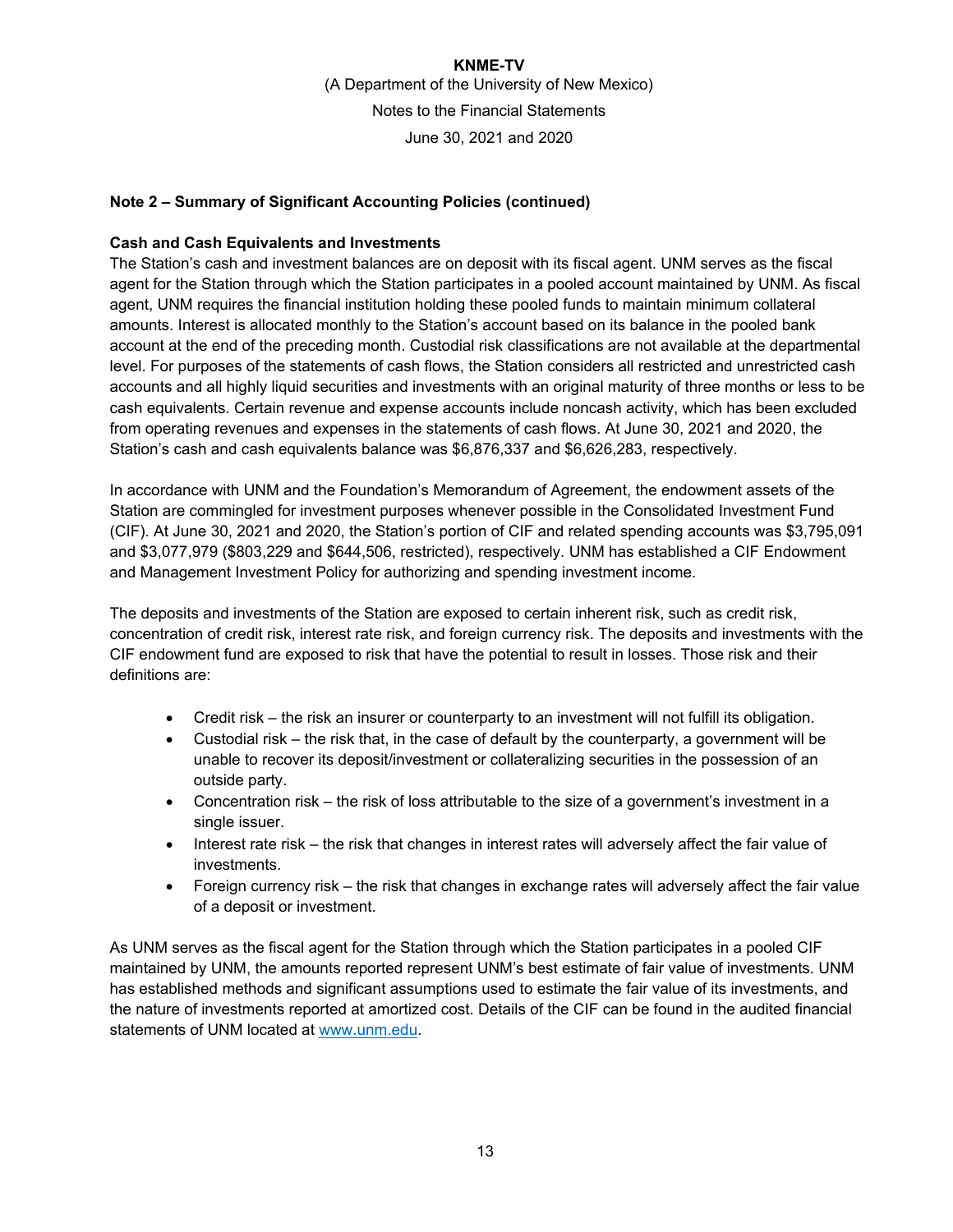### **Note 2 – Summary of Significant Accounting Policies (continued)**

#### **Accounts Receivable (including Miscellaneous Receivables)**

The allowance for doubtful accounts is based on historical collection experience and management's evaluation of the collectibility of the accounts receivable. Management reviews accounts receivable and adjusts the allowance based on identified collection issues. Based on the information available, management believes the allowance for doubtful accounts as of June 30, 2021 and 2020 is adequate.

### **Trade Receivable**

Trade receivable represents the monetary value of contractually obligated goods and services available to the Station in return for promotional consideration provided. Management reviews the trade receivable and adjusts the amount based upon goods and services rendered and received. Management believes these amounts to be fully collectible; therefore, has provided no allowance for doubtful trade accounts as of June 30, 2021 and 2020.

### **Grants Receivable and Revenue**

Grants receivable represents the unfunded portion of awards earned by the Station. Management believes these amounts to be fully collectible and, therefore, has provided no allowance for doubtful grant accounts as of June 30, 2021 and 2020.

The CPB distributes annual Community Service Grants (CSGs) to qualifying public broadcasting entities. CSGs are used to augment the financial resources of public broadcasting entities and thereby to enhance the quality of programming and expand the scope of public broadcasting services.

According to the Communications Act, CSG funds may be used at the discretion of recipients for purposes relating primarily to production and acquisition of programming. Also, the grants may be used to sustain activities begun with CSGs awarded in prior years.

Certain general provisions must be satisfied in connection with application for and use of the grants to maintain eligibility and meet compliance requirements. These general provisions pertain to the use of grant funds, record keeping, audits, financial reporting, protection of donor list, and licensee status with the FCC.

#### **Broadcast Rights**

The Station acquires broadcast rights for programs or a series of programs produced for public television. The cost of these rights is amortized using the straight line method based on the number of future broadcasts estimated by management over their remaining contractual lives.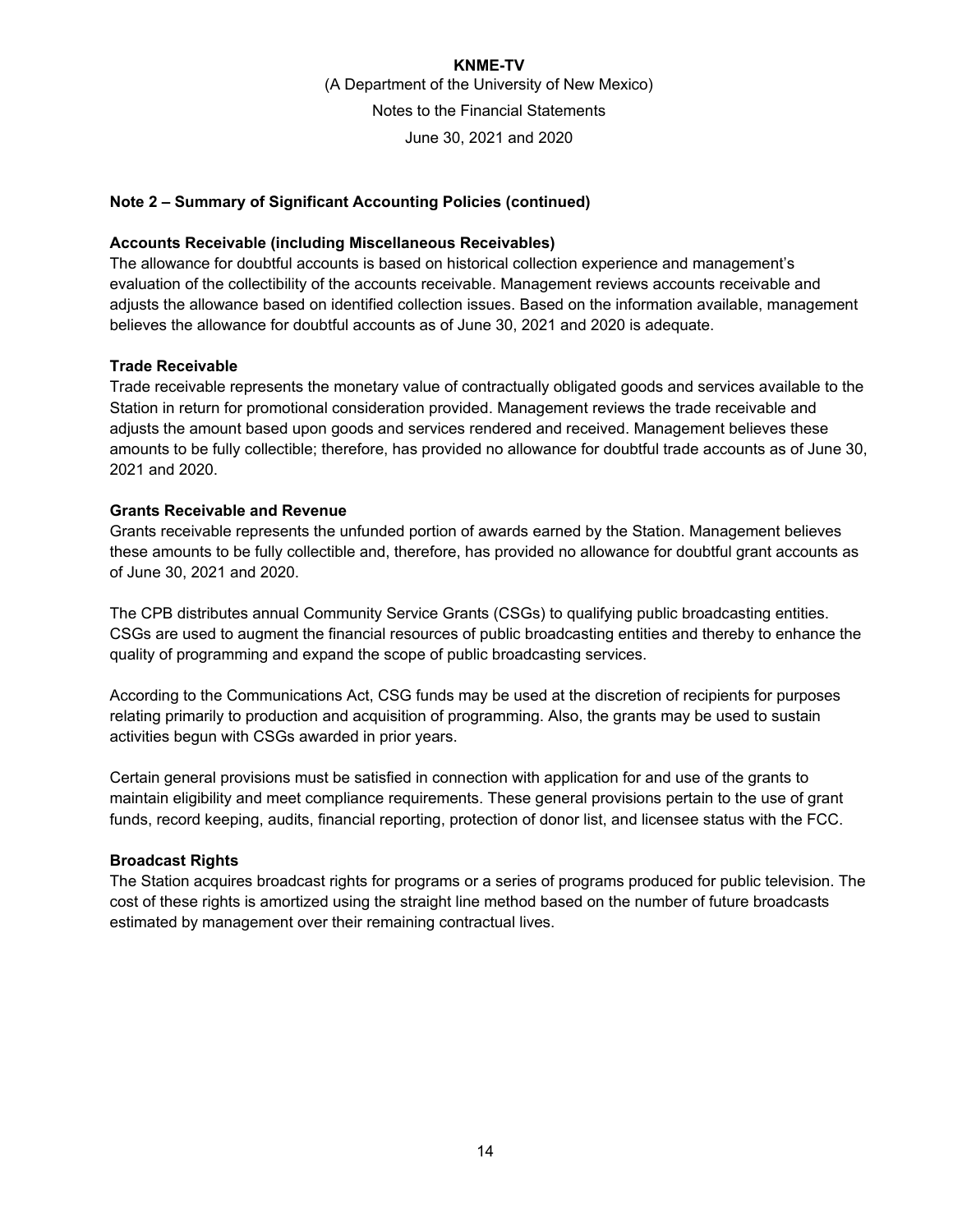### **Note 2 – Summary of Significant Accounting Policies (continued)**

#### **Capital Assets**

Capital assets are recorded at original cost or, if donated, at estimated fair value on the date of donation. The Station's capitalization policy for moveable equipment includes all projects and/or items with a unit cost of \$5,000 or more and an estimated useful life of greater than one year. Renovations to buildings that significantly increase the value or extend the useful life of the structure are capitalized. Routine repairs and maintenance are charged to operating expense in the year in which the expense was incurred. Depreciation is calculated using the straight line method over the estimated useful lives of the assets, generally 50 years for buildings and 3 to 15 years for equipment. Depreciation is not allocated by functional expense in the accompanying financial statements.

### **Unearned Revenue**

Unearned revenue represents cash advances received from third parties, which have eligibility requirements. Revenue will be recognized once all eligibility requirements have been met.

### **Pensions**

For purposes of measuring the net pension liability, deferred outflows of resources and deferred inflows of resources related to pensions, and pension (income) expense, information about the fiduciary net position of the Educational Retirement Plan (ERP) and additions to/from ERP's fiduciary net position have been determined on the same basis as they are reported by ERP. For this purpose, benefit payments (including refunds of employee contributions) are recognized when due and payable in accordance with the benefit terms. Investments are reported at fair value.

### **Postemployment Benefits Other Than Pensions (OPEB)**

For purposes of measuring the net OPEB liability, deferred outflows of resources and deferred inflows of resources related to OPEB, and OPEB (income) expense, information about the fiduciary net position of the VEBA Trust and additions to/deductions from the VEBA Trust's fiduciary net position have been determined on the same basis as they are reported by the VEBA Trust. For this purpose, the VEBA Trust recognizes benefit payments when due and payable in accordance with the benefit terms. Investments are reported at fair value, except for money market investments and participating interest-earning investment contracts that have a maturity at the time of purchase of one year or less, which are reported at cost.

#### **Net Position**

Net position is classified into three components: net investment in capital assets; restricted; and unrestricted. These classifications are defined as follows:

*Net Investment in Capital Assets* – This component consists of capital assets, net of accumulated depreciation. The Station does not have any related debt.

*Restricted* – This component consists of funds on which external restrictions have been imposed that limit the purpose for which such funds can be used. Certain items that are subject to donor restrictions require that only the income be used by the Station and that the principal be held in perpetuity. These items are classified as restricted, nonexpendable. Restricted, expendable net position includes items that are donor or third party restricted for a specific purpose.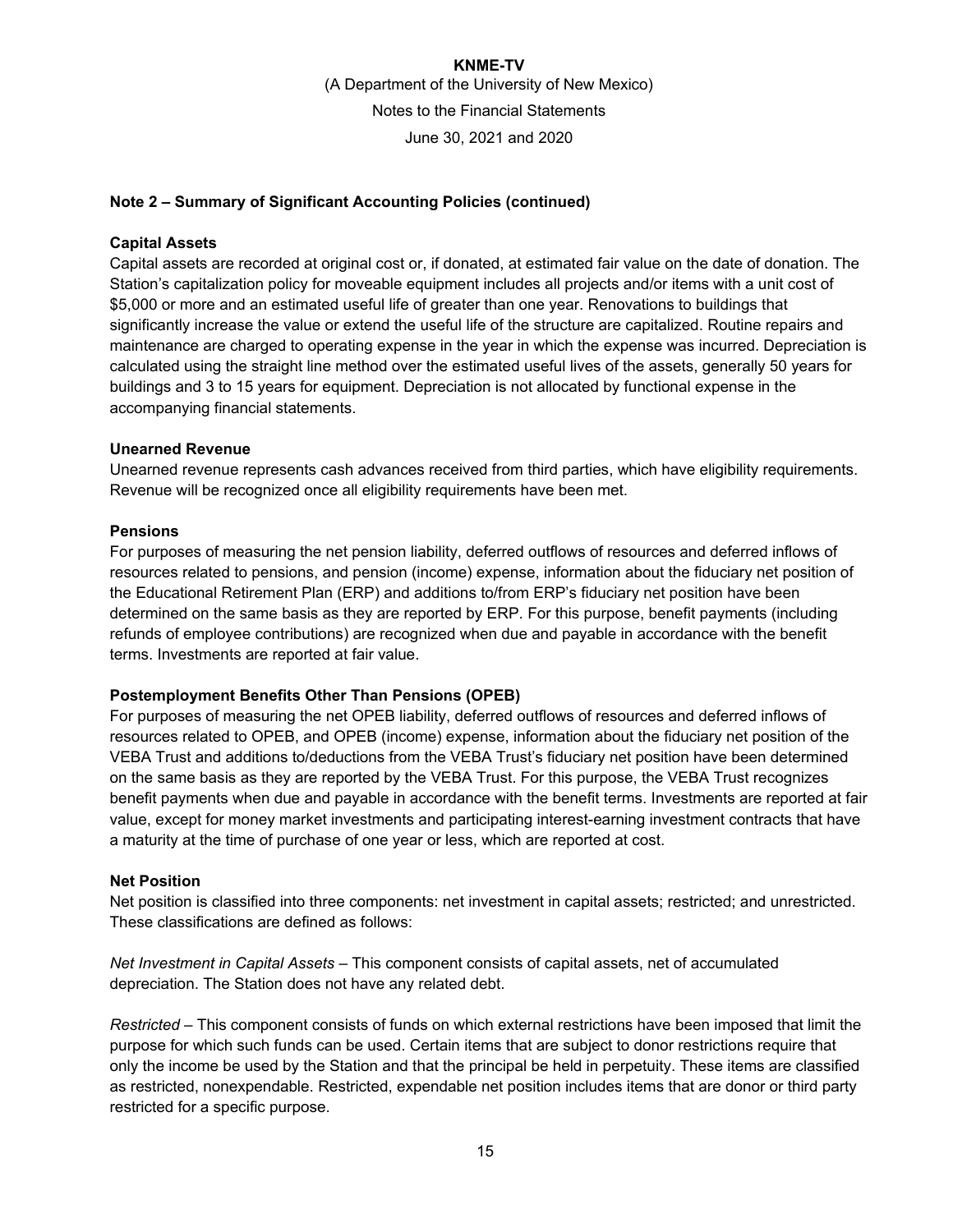### **Note 2 – Summary of Significant Accounting Policies (continued)**

*Unrestricted* – This component consists of assets that do not meet the definition of "restricted" or "invested in capital assets."

When an expense is incurred that can be paid using either restricted or unrestricted resources, the Station's policy is to first apply the expense toward restricted resources, and then toward unrestricted resources.

#### **Contributions**

Operating revenues and expenses include activities with characteristics of third party exchange transactions. Goods and services donated to the Station that the Station would otherwise have to pay cash for are recorded as in kind contributions. The Station recognized in kind contribution revenue of \$5,872 and \$81,248, respectively, during the fiscal years ended June 30, 2021 and 2020, which are included within the business and industry contributions line item.

#### **Indirect Support**

The Station receives indirect administrative, custodial, and utility expense support from UNM. The amount of support, recorded as both revenue and expense, is determined by a formula accepted by the CPB. Additional detailed information may be found in Note 8.

#### **Income Taxes**

As an instrumentality of the State of New Mexico, the income generated by UNM in the exercise of its essential governmental functions is excluded from federal income tax under Internal Revenue Code (IRC) Section 115. However, income generated from activities unrelated to the exempt purpose of UNM would be subject to tax under Internal Revenue Code (IRC) Section 511(a)(2)(B).

#### **Note 3 – Prepaid Broadcasting Rights**

As a normal course of business, the Station pays for rights to broadcast programming in advance. At June 30, 2021 and 2020, the current and noncurrent portion of the prepaid broadcast rights was as follows:

|      | Current |  | <b>Noncurrent</b> |
|------|---------|--|-------------------|
| 2021 | 571.999 |  | 271,681           |
| 2020 | 598,050 |  | 323,925           |

During 2002, the Station entered into a 20-year lease for digital tower facilities, which has been accounted for as an operating lease. The terms of the lease provide an option for the Station to continue the tower leases for an additional two consecutive 10-year periods. At inception, the Station prepaid the entire lease in the amount of \$787,500. The amount of prepaid lease expensed during the years ended June 30, 2021 and 2020 was \$14,420 and \$39,850, respectively.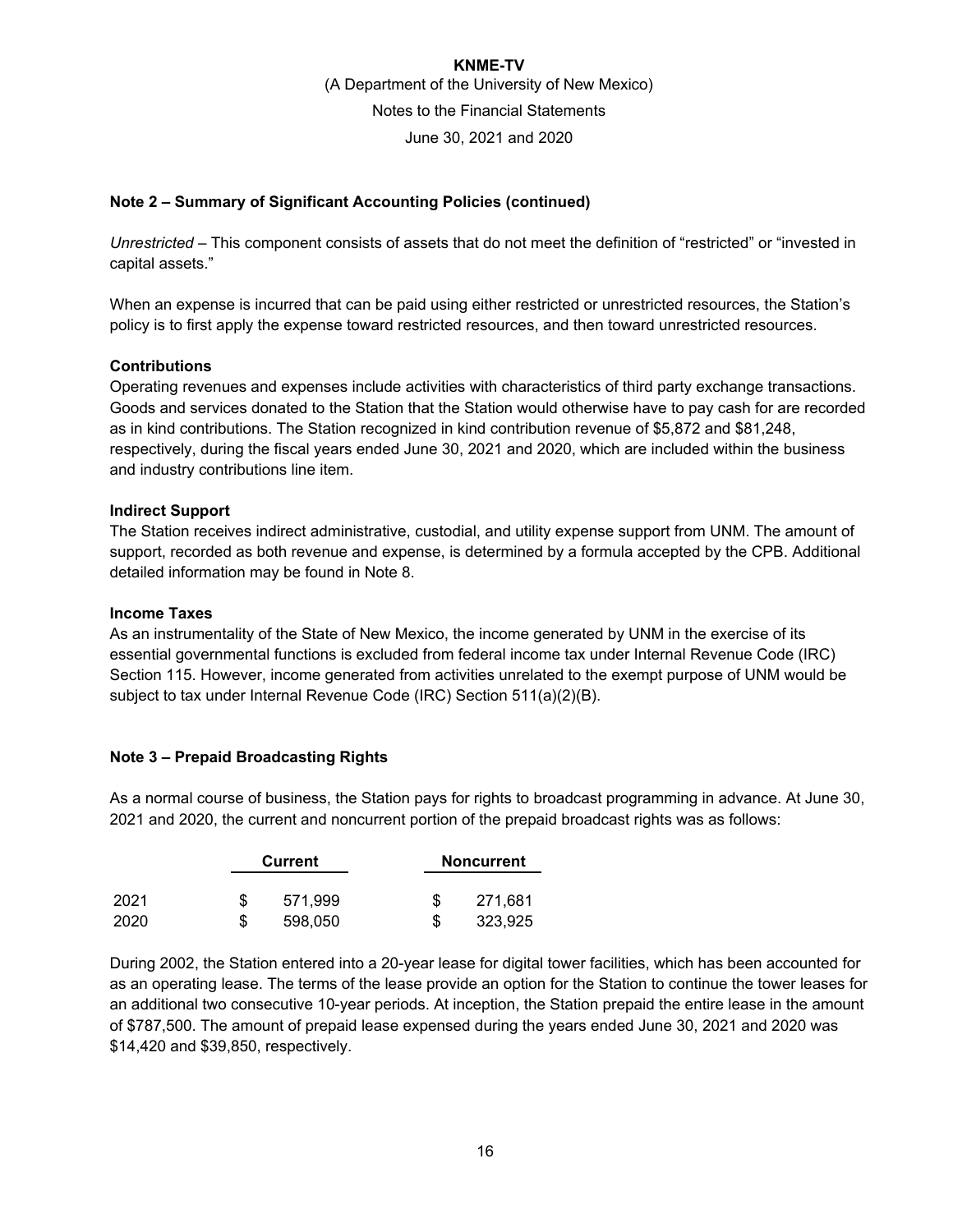### **Note 4 – Prepaid Lease**

At June 30, 2021 and 2020, the remaining current and noncurrent portion of the prepaid lease was as follows:

|      | <b>Current</b> |    | <b>Noncurrent</b>        |
|------|----------------|----|--------------------------|
| 2021 | \$<br>14,420   | S  | $\overline{\phantom{0}}$ |
| 2020 | \$<br>39,850   | \$ | 14.420                   |

### **Note 5 – Capital Assets**

Capital asset transactions consisted of the following during the years ended June 30, 2021:

|                                                                         | <b>Beginning of</b><br>Year | <b>Additions</b>      | <b>Deletions</b> | <b>End of Year</b>          |
|-------------------------------------------------------------------------|-----------------------------|-----------------------|------------------|-----------------------------|
| <b>Building</b><br>Equipment                                            | \$<br>890,513<br>9,307,104  | \$<br>۰<br>1,659,120  | \$<br>(46,369)   | 890,513<br>\$<br>10,919,855 |
|                                                                         | 10,197,617                  | 1,659,120             | (46,369)         | 11,810,368                  |
| Accumulated depreciation-building<br>Accumulated depreciation-equipment | (884,445)<br>(8,384,410)    | (6,068)<br>(359, 593) | 46,369           | (890, 513)<br>(8,697,634)   |
|                                                                         | 928,762                     | 1,293,459             | \$               | 2,222,221<br>\$             |

Capital asset transactions consisted of the following during the years ended June 30, 2020.

|                                                                         | <b>Beginning of</b><br>Year | <b>Additions</b>     | <b>Deletions</b> | <b>End of Year</b>         |
|-------------------------------------------------------------------------|-----------------------------|----------------------|------------------|----------------------------|
| <b>Building</b><br>Equipment                                            | \$<br>890,513<br>10,111,166 | \$<br>۰<br>151,747   | \$<br>(955,809)  | \$<br>890,513<br>9,307,104 |
|                                                                         | 11,001,679                  | 151,747              | (955, 809)       | 10,197,617                 |
| Accumulated depreciation-building<br>Accumulated depreciation-equipment | (878, 373)<br>(9,084,857)   | (6,072)<br>(255,362) | 955,809          | (884, 445)<br>(8,384,410)  |
|                                                                         | 1,038,449                   | \$<br>(109, 687)     | \$               | 928,762<br>\$              |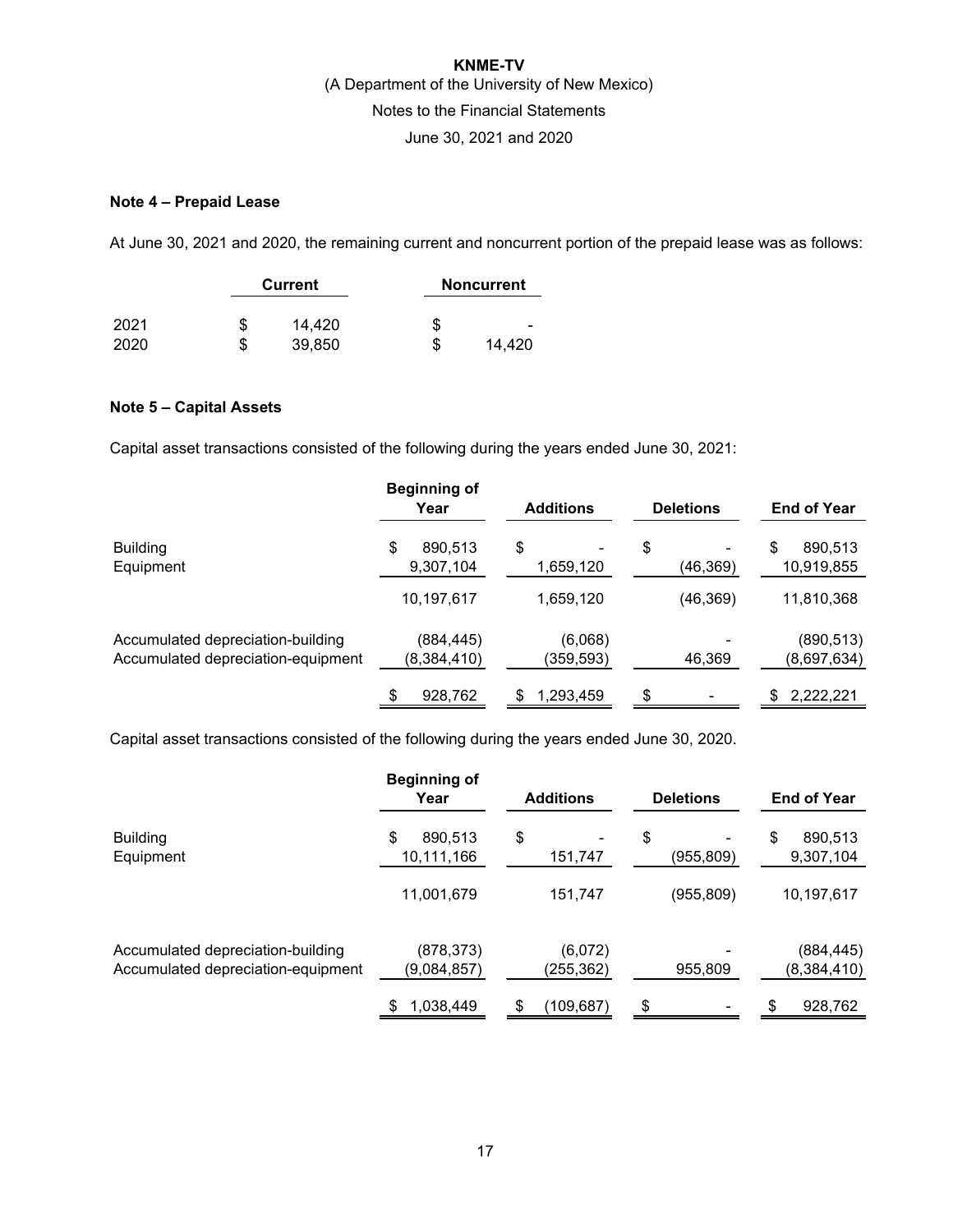### **Note 6 – Notes Payable**

In April 2021, the Station was granted a loan totaling \$616,052, pusuant to the Paycheck Protection Program (the PPP) under Division A, Title I of the Coronovirus Relief and Economic Securities Act (CARES Act), which was enacted March 27, 2020. The PPP, established as part of the CARES Act, provides for loans to qualifying organizations for amounts up to 2.5 times of the average monthly payroll expenses of the qualifying business. The loan and accrued interest are forgiveable after eight to twenty-four weeks as long as the borrower uses the loan proceeds for eligible purposes, including payroll, benefits, rent and utilities, and maintains its payroll levels. The loan was accounted for as debt as of June 30, 2021. Payments on the loan are due monthly in the amounts of \$12,436 beginning February 2, 2022, including interest of 1%, due April 2, 2026. An amount of \$31,669 is due during fiscal year 2022 if application for forgiveness is not completed by the end of the deferral period.

The unforgiven portion of the PPP loan is payable over two years at an interest rate of 1%, with a deferral of payments for the first six months. The Station intends to use the proceeds for puposes consistent with the PPP. The Station currently believes that its use of the loan proceeds will meet the conditions for forgivess under the Small Business Administration's (SBA) safe harbor provisions for borrowers of less than \$2 million. A safe harbor will apply to SBA's review of PPP loans for borrowers who, along with their affilities, received PPP loans with an original principal amount of less than \$2 million. The SBA will presume the borrrower's required certification concerning the necessity of the loan was made in good faith.

### **Note 7 – Royalties**

On October 17, 2006, the Station entered into a long term de facto agreement with People's Choice TV of Albuquerque, Inc., a wholly owned subsidiary of Sprint Nextel Corporation (Sprint).

The agreement allows Sprint to use the Station's excess capacity of the spectrum, as permitted pursuant to FCC Rules, for use in wireless telecommunications services, and takes advantage of the increased flexibility afforded under rules and policies adopted by the FCC. The objective of the agreement is to promote a substantial reconfiguration of the transmission system to permit a more efficient use of the EBS and BRS spectrums.

The agreement specifies an initial term of 10 years, with annual payments from Sprint totaling \$136,000 per year, and options for two additional terms of 10 years each. A "One Time Royalty Fee" of \$3,500,000 was received in fiscal year 2007 with additional \$1,000,000 payment on the 5th anniversary and a \$500,000 payment on the 9th anniversary. All payments are being amortized on a straight-line basis by the Station over the life of the initial lease. "Monthly Royalty Fees" totaling \$138,000, were received during fiscal years 2021 and 2020 pursuant to the agreement. The agreement was renewed for its first additional 10-year term May 1, 2017, with the next renewal date being April 23, 2027.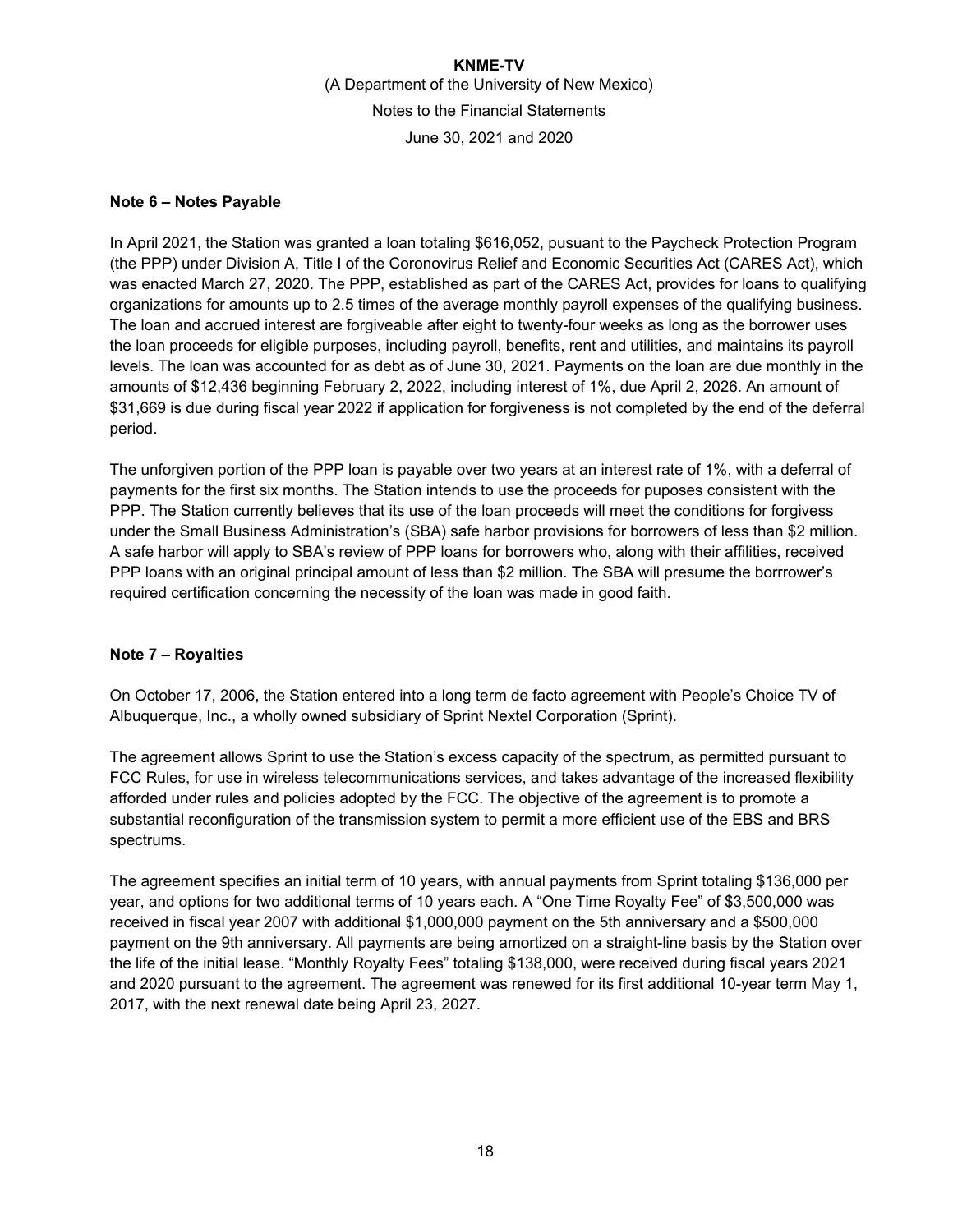### **Note 7 – Royalties (continued)**

Future minimum royalty payments excluding options to renew are as follows:

| 2022 | \$<br>138,000 |
|------|---------------|
| 2023 | 138,000       |
| 2024 | 138,000       |
| 2025 | 138,000       |
| 2026 | 138,000       |
| 2027 | 46,000        |
|      | \$<br>736,000 |

### **Note 8 – Related Party Transactions**

### **UNM Administrative Support**

UNM administrative support is based on allocation of actual indirect costs from UNM; the related expenses are recorded as support services. This method of reporting indirect costs conforms to current CPB guidelines. During the years ended June 30, 2021 and 2020, UNM contributed \$516,133 and \$389,962, respectively. The 32% increase in UNM administrative support from fiscal year 2020 to fiscal year 2021 is based upon a mandated methdology change by the Corporation for Public Broadcasting.

#### **APS Funding**

During the year ended June 30, 2021, APS contributed funding of \$20,000 toward the Station's operating budget and capital funding of \$396,185. During the year ended June 30, 2020, APS contributed funding of \$20,000 toward the Station's operating budget and capital funding of \$167,796.

#### **Note 9 – Retirement Plans**

#### **General Information about the Pension Plan**

*Plan Description*: All of the Station's employees who are employed more than 25% of a full-time equivalency are required to participate in a public employee retirement system authorized under the Educational Retirement Act (Chapter 22, Article 11, NMSA 1978). The New Mexico Educational Retirment Act (ERA) was enacted in 1957. The act created the Educational Employees Retirement Plan (Plan) and, to administer it, the New Mexico Educational Retirement Board (NMERB). The Plan is included in NMERB's comprehensive annual financial report. The report can also be found on NMERB's website at http://www.nmerb.org/Annual\_reports.html.

The Plan is a cost sharing, multiple-employer pension plan estabished to provide retirement and disability benefits for certified teachers and other employees of the state's public schools, institutions of higher learning, and state agencies providing educational programs. Additional tenets of the ERA can be found in Section 22-11-1 through 22-11-52, NMSA 1978, as amended.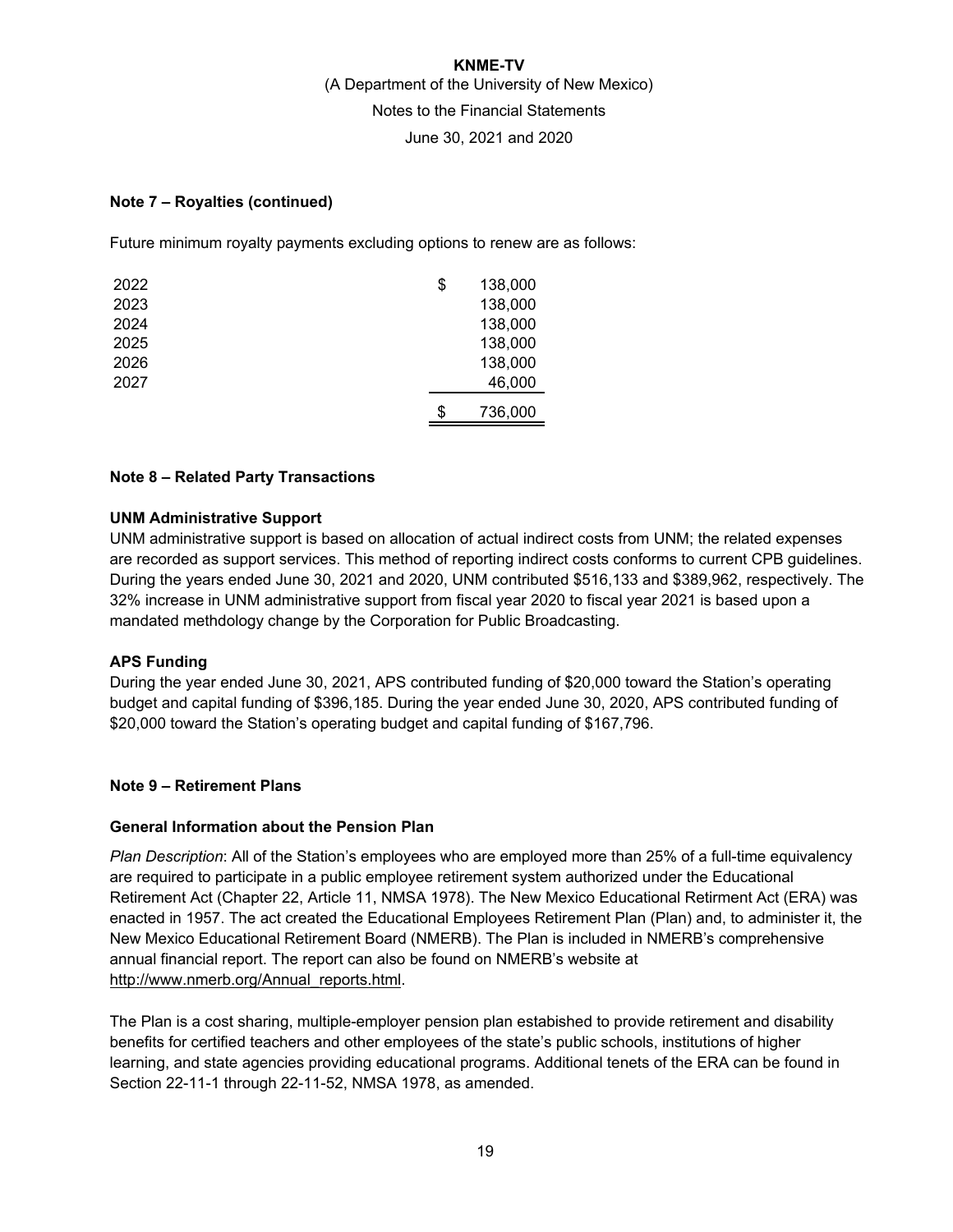### **Note 9 – Retirement Plans (continued)**

The Plan is considered a component unit of the State's financial reporting entity. The Plan is a pension trust fund of the State of New Mexico. The ERA assigns the authority to establish and amend benefit provisions to a seven-member Board of Trustees (Board); the state legislature has the authority to set or amend contribution rates and other terms of the Plan. NMERB is self-funded through investment income and educational employer contributions. The Plan does not receive General Fund Appropriations from the State of New Mexico.

All accumulated assets are held by the Plan in trust to pay benefits, including refunds of contributions as defined in the terms of the Plan. Eligibility for membership in the Plan is a condition of employment, as defined Section 22-11-2, NMSA 1978. Employees of public schools, universities, colleges, junior colleges, public technical-vocational institutions, state special schools, charter schools, and state agencies providing an educational program, who are employed more than 25% of a full-time equivalency, are required to be members of the Plan, unless specifically excluded.

*Pension Benefit*: A member's retirement benefit is determined by a formula which includes three component parts: 1) the member's final average salary (FAS), 2) the number of years of service credit, and 3) a 0.0235 multiplier. The FAS is the average of the member's salaries for the last five years of service or any other consecutive five-year period, whichever is greater.

*Summary of Plan Provisions for Retirement Eligibility*: For members employed before July 1, 2010, a member is eligible to retire when one of the following events occurs:

- The member's age and earned service credit add up to the sum of 75 or more;
- the member is at least sixty five years of age and has five or more years of earned service credit;
- the member has service credit totaling 25 years or more.

Chapter 288, Laws of 2009 changed the eligibility requirements for new members first employed on or after July 1, 2010 and before July 1, 2013. The eligibility for a member who either becomes a new member on or after July 1, 2010 and before July 1, 2013, or at any time prior to July 1, 2010 refunded all member contributions and then becomes reemployed after July 1, 2010 is as follows:

- The member's age and earned service credit add up to the sum of 80 or more;
- the member is at least 67 years of age and has five or more years of earned service credit;
- or the member has service credit totaling 30 years or more.

Section 22-11-23.2, NMSA 1978 added eligibility requirements for new members who were first employed on or after July 1, 2013, or who were employed before July 1, 2013 but terminated employment and subsequently withdrew all contributions, and returned to work for an ERB employer on or after July 1, 2013.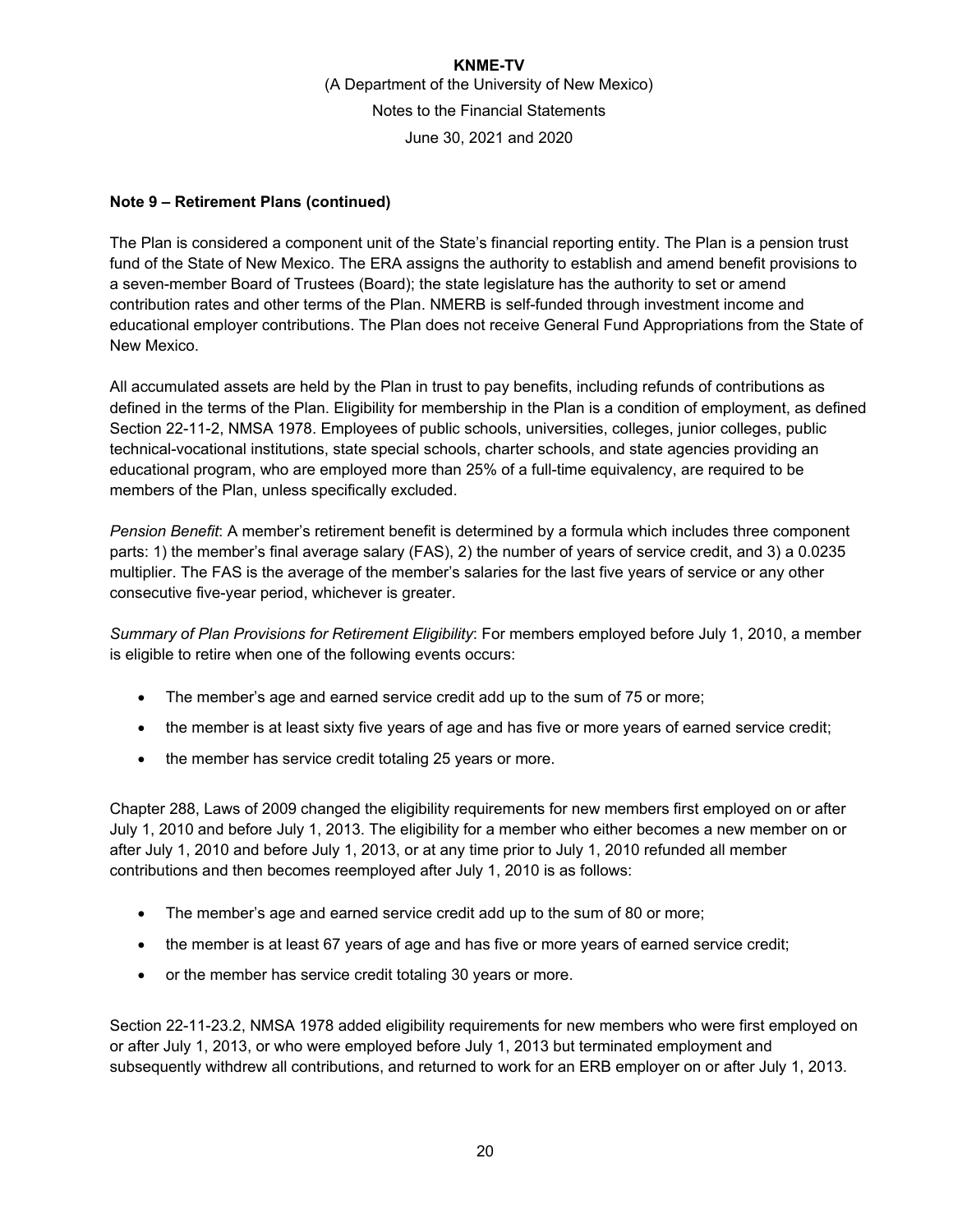### **Note 9 – Retirement Plans (continued)**

These members must meet one of the following requirements:

- The member's minimum age is 55 and has earned 30 or more years of service credit. Those who retire earlier than age 55, but with 30 years of earned service credit, will have a reduction in benefits to the actuarial equivalent of retiring at age 55.
- The member's minimum age and earned service credit add up to the sum of 80 or more. Those who retire under the age of 65, and who have fewer than 30 years of earned service credit, will receive reduced retirement benefits.

Section 22-11.23.3, NMSA 1978 added eligibility requirements for new members who were first employed on or after July 1, 2019 – and had, before that date, been refunded all member contributions and had not restored all refunded contributions and interest before July 1, 2019. A member in this tier must meet one of the following requirements:

- The member's minimum age must be 58, and the member has earned 30 or more years of service credit. (A member who retires earlier than age 58, receives a reduction in benefits equal to the actuarial equivalent at age 58),
- The member's minimum age and earned service credit add up to the sum of 80 or more. Those who retire under the age of 65, and who have fewer than 30 years of earned service credit, will receive retirement benefits), or
- The member's age is 67, and the member has earned five or more years of service credit.

*Form of Payment*: The benefit is paid as a monthly life annuity with a guarantee that, if the payments made do not exceed the member's accumulated contributions plus accumulated interest, determined as of the date of retirement, the balance will be paid in a lump sum to the member's surviving beneficiary.

*Benefit Options*: The Plan has three benefit options available:

- Option A Straight Life Benefit The single life annuity option has no reduction to the monthly benefit, and there is no continuing benefit due to a beneficiary or estate, except the balance, if any, of member contributions plus interest less benefits paid prior to the member's death.
- Option B Joint 100% Survivor Benefit The single life annuity monthly benefit is reduced to provide for a 100% survivor's benefit. The reduced benefit is payable during the life of the member, with the provision that, upon death, the same benefit is paid to the beneficiary for his or her lifetime. If the beneficiary predeceases the member, the member's monthly benefit is increased to the amount the member would have received under Option A Straight Life benefit. The member's increased monthly benefit commences in the month following the beneficiary's death.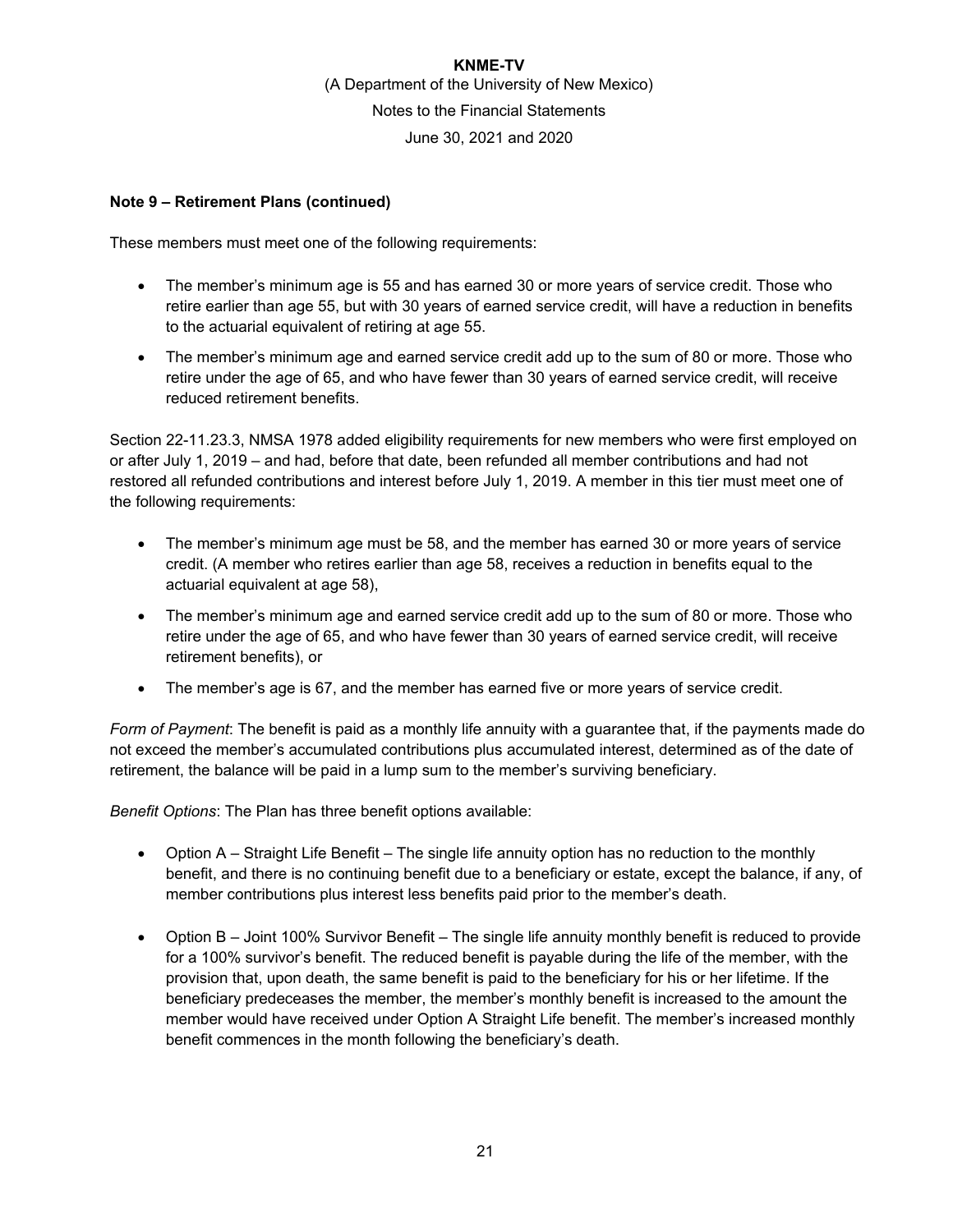### **Note 9 – Retirement Plans (continued)**

 Option C – Joint 50% Survivor Benefit – The single life annuity monthly benefit is reduced to provide for a 50% survivor's benefit. The reduced benefit is payable during the life of the member, with the provision that, upon death, the reduced 50% benefit is paid to the beneficiary for his or her lifetime. If the beneficiary predeceases the member, the member's monthly benefit is increased to the amount the member would have received under Option A Straight Life benefit. The member's increased monthly benefit commences in the month following the beneficiary's death.

*Disability Benefit*: An NMERB member is eligible for disability benefits if they have acquired at least 10 years of earned service credit and is found totally disabled. The disability benefit is equal to 2% of the member's Final Average Salary (FAS) multiplied by the number of years of total service credits. However, the disability benefit shall not be less than the smaller of (a) one-third of the member's FAS or (b) 2% of the member's FAS multiplied by total years of service credit projected to age 60.

*Cost of Living Adjustment (COLA)*: All retired members and beneficiaries receiving benefits receive an automatic adjustment in their benefit on July 1 following the later of 1) the year a member retires, or 2) the year a member reaches age 65 (Tier 1 and Tier 2) or age 67 (Tier 3 and 4).

- Tier 1 membership is comprised of employees who became members prior to July 1, 2010.
- Tier 2 membership is comprised of employees who became members after July 1, 2010, but prior to July 1, 2013.
- Tier 3 membership is comprised of employees who became members on or after July 1, 2013.
- Tier 4 membership is comprised of employees who became members on or after July 1, 2019

If a member is eligible for a COLA, the amount depends on the annual change in the Consumer Price Index (CPI) and whether the fund is fully funded (that is, the fund's funded rate is 100%). Accordingly, if there is no increase in the CPI, or the CPI is negative, the amount of the COLA will be zero (if the CPI is negative, retirement benefits will not be decreased).

When CPI has increased and the fund is fully funded, the COLA will be the same amount as the increase in the CPI except as follows: If the increase in the CPI is 2% or greater, the COLA will be one-half of the CPI increase, not to exceed 4% or to be less than 2%. However, while the fund is not fully funded, the COLA for retirees will be reduced based on the median annual retirement benefit, calculated after the end of each fiscal year:

 When the funded ratio is 90% or less, the COLA for retirees whose annuity is at or below the median and who have 25 more years of service credit at retirement will be reduced by 10%. For retirees whose annuity is either greater than the median or who have less than 25 years of service credit at retirement, the COLA will be reduced by 20%.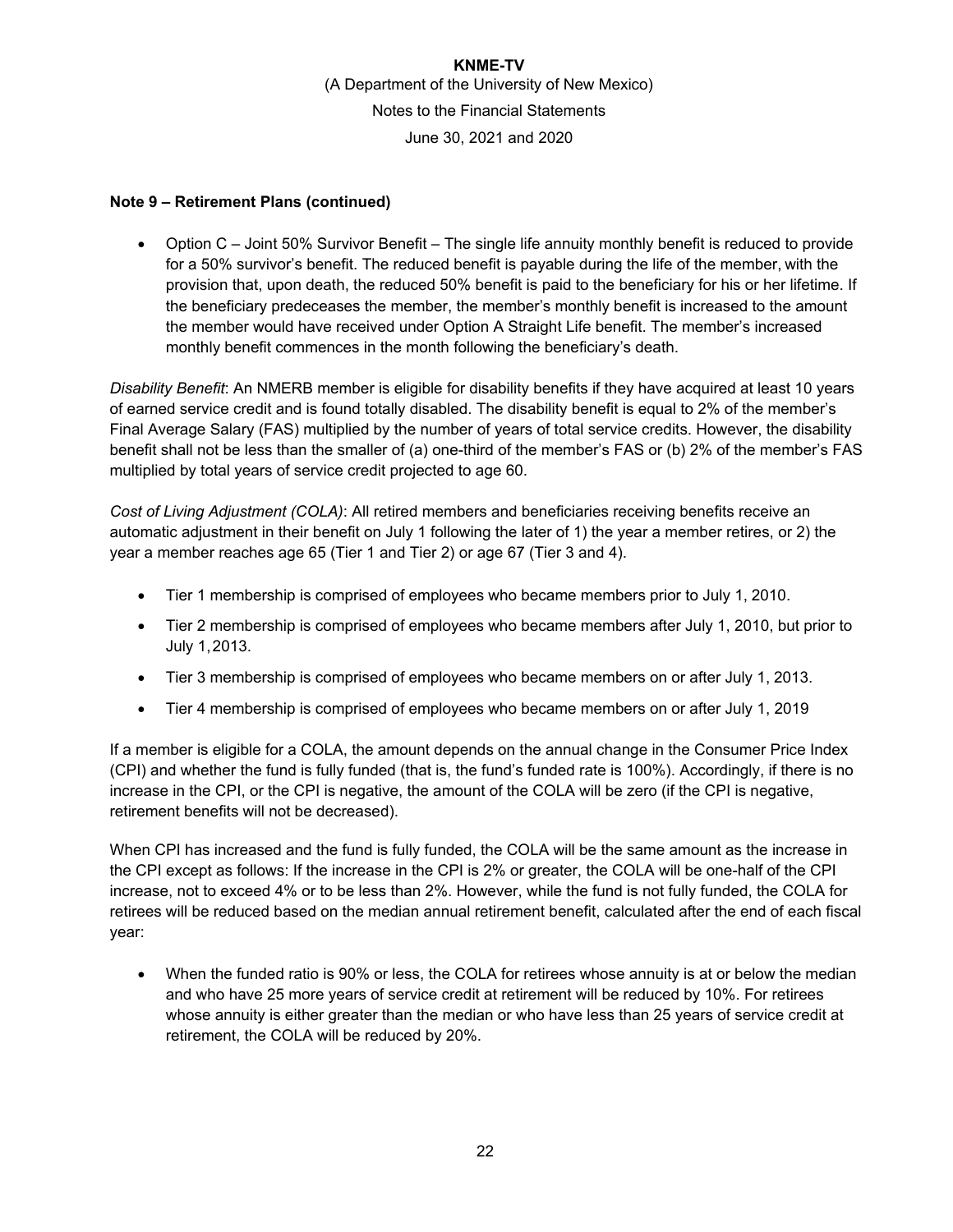### **Note 9 – Retirement Plans (continued)**

 When the funded ratio exceeds 90% but is less than 100%, the COLA for retirees whose annuity is at or below the median adjusted annuity and who had 25 or more years of service credit at retirement and will be reduced by 5%. For retirees whose annuity is either greater than the median or who have less than 25 years of service credit at retirement, the COLA will be reduced by 10%.

Members on disability retirement are entitled to a COLA commencing on July 1 of the third full year following disability retirement. A member on regular retirement who can prove retirement because of a disability may qualify for a COLA beginning July 1 in the third full year of retirement.

*Refund of Contributions*: Members may withdraw their contributions only when they terminate covered employment in the State and their former employer(s) certification determination has been received by NMERB. Interest is paid to members when they withdraw their contributions following termination of employment at a rate set by the Board. Interest is not earned on contributions credited to accounts prior to July 1, 1971, or for contributions held for less than one year.

*Contributions:* For the fiscal years ended June 30, 2021 and 2020, educational employers contributed to the Plan based on the following rate schedule.

| <b>Fiscal</b><br>Year | Date Range        | Wage<br>Category | <b>Member</b><br>Rate | <b>Employer</b><br>Rate | Combined<br>Rate | <b>Increase Over</b><br><b>Prior Year</b> |
|-----------------------|-------------------|------------------|-----------------------|-------------------------|------------------|-------------------------------------------|
| 2021                  | 7-1-20 to 6-30-21 | Over \$24K       | 10.70%                | 14.15%                  | 24.85%           | $0.00\%$                                  |
| 2021                  | 7-1-20 to 6-30-21 | \$24K or less    | 7.90%                 | 14.15%                  | 22.05%           | $0.00\%$                                  |
| 2020                  | 7-1-19 to 6-30-20 | Over \$24K       | 10.70%                | 14.15%                  | 24.85%           | 0.25%                                     |
| 2020                  | 7-1-19 to 6-30-20 | \$24K or less    | 7.90%                 | 14.15%                  | 22.05%           | 0.25%                                     |

The contribution requirements are established in state statute under Chapter 10, Article 11, NMSA 1978. The requirements may be amended by actions of the New Mexico Legislature. The Station's contributions to ERB for the fiscal years ended June 30, 2021, 2020, and 2019 were \$350,215, \$352,999, and \$308,539, respectively, which equals the amount of the required contributions for the fiscal year.

### **Pension Liabilities, Pension (Income) Expense, and Deferred Outflows of Resources and Deferred Inflows of Resources Related to Pensions**

At June 30, 2021, the Station reported a liability of \$15,826,330, for their proprtionate share of the net pension liability. The net pension liability was measured as of June 30, 2020, and the total pension liability used to calculate the net pension liability was determined by an actuarial valuation as of June 30, 2019. The total pension liability was rolled-forward from the valuation date to the plan year ending June 30, 2020 using generally accepted actuarial principles.

At June 30, 2020, the Station reported a liability of \$5,753,750, for its proportionate share of the net pension liability. The net pension liability was measured as of June 30, 2019, and the total pension liability used to calculate the net pension liability was determined by an actuarial valution as of June 30, 2018. The total pension liability was rolled-forward from the valuation date to the plan year ending June 30, 2019 using generally accepted actuarial principles.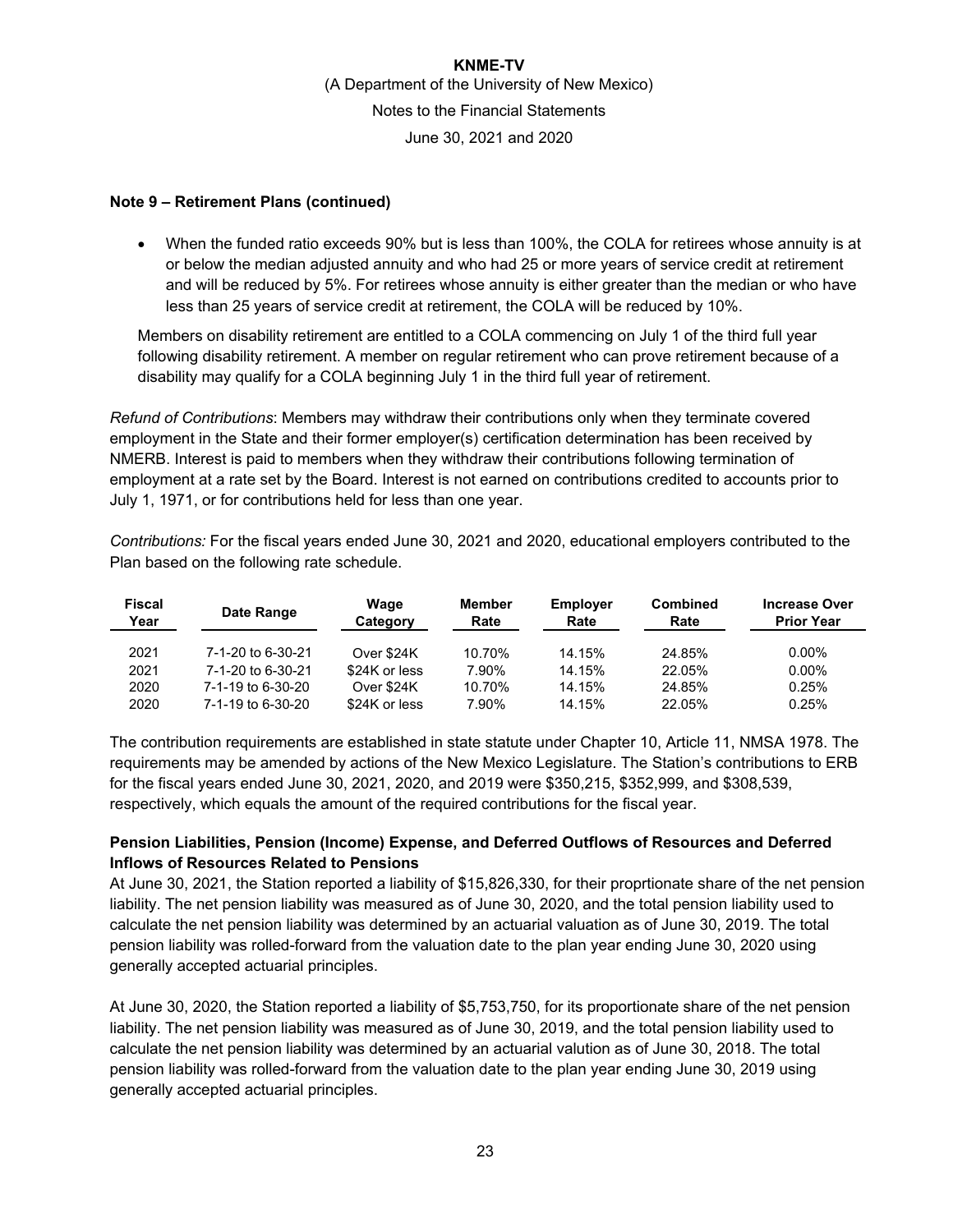### **Note 9 – Retirement Plans (continued)**

House Bill 360 made several changes to benefit provisions, which were effective July 1, 2019. These changes have been reflected in the roll-forward and in the projection used to determine the single discount rate. These changes included:

- Increasing the employer contribution rate by 0.25%, from 13.9% to 14.15%;
- Increasing from \$20,000 to \$24,000, the member salary range subject to the lower 7.90% contribution rate (higher is 10.70%);
- Requiring all working retirees and their employers to contribute to ERP; and
- For members hired after June 30, 2019, using a tiered multiplier instead of a single multiplier to calculate retirements benefits upon retirement.

The employer's proportion of the net pension liability is based on a projection of the employer's long-term share of contributions to the pension plan relative to the projected contributions of all participating educational instiutions at June 30, 2020, actuarilly determined. At June 30, 2020, the Station's proportion was 0.07593%, which was a decrease of 0.0013% from its proportion measured as as of June 30, 2019. At June 30, 2019, the Station's proportion was 0.07727% which was an increase of 0.0044% from its proporation measured as of June 30, 2018.

For the year ended June 30, 2021, the Station recognized pension expense of \$3,456,452. For the year ended June 30, 2020, the Station recognized pension expense of \$2,358,917.

At June 30, 2021, the Station reported deferred outflows of resources and deferred inflows of resources related to pensions from the following sources:

|                                                                                                                                             | <b>Deferred</b><br><b>Outflows of</b><br><b>Resources</b> |                     | <b>Deferred</b><br>Inflows of<br><b>Resources</b> |         |
|---------------------------------------------------------------------------------------------------------------------------------------------|-----------------------------------------------------------|---------------------|---------------------------------------------------|---------|
| Differences between expected and actual experience<br>Changes of assumptions                                                                | \$                                                        | 98.249<br>6,341,746 | \$                                                | 61,025  |
| Net difference between projected and actual earnings<br>on pension plan investments<br>Change in proportion and differences between Station |                                                           | 537.399             |                                                   |         |
| contributions and proportionate share of<br>contributions                                                                                   |                                                           | 105.095             |                                                   | 112,434 |
| Station contributions subsequent to the measurement<br>date                                                                                 |                                                           | 350,215             |                                                   |         |
| Total                                                                                                                                       |                                                           | 7,432,704           |                                                   | 173,459 |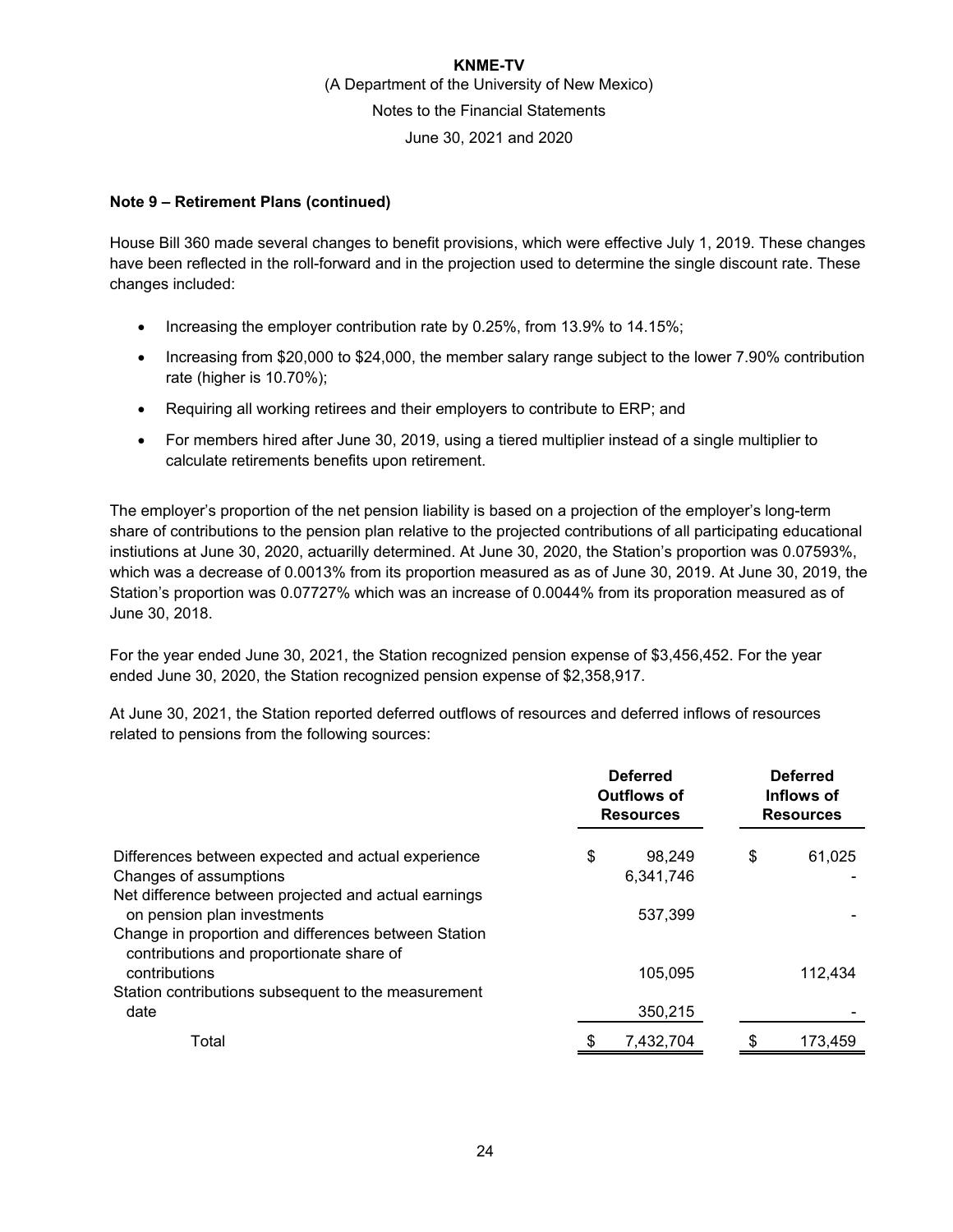### **Note 9 – Retirement Plans (continued)**

At June 30, 2020, the Station reported deferred outflows of resources and deferred inflows of resources related to pensions from the following sources:

|                                                                                                  | <b>Deferred</b><br>Outflows of<br><b>Resources</b> |           | <b>Deferred</b><br>Inflows of<br><b>Resources</b> |         |
|--------------------------------------------------------------------------------------------------|----------------------------------------------------|-----------|---------------------------------------------------|---------|
| Differences between expected and actual experience                                               | \$                                                 |           | \$                                                | 150,798 |
| Changes of assumptions                                                                           |                                                    | 810,717   |                                                   |         |
| Net difference between projected and actual earnings<br>on pension plan investments              |                                                    |           |                                                   | 122,536 |
| Change in proportion and differences between Station<br>contributions and proportionate share of |                                                    |           |                                                   |         |
| contributions                                                                                    |                                                    | 1,432     |                                                   | 248.697 |
| Station contributions subsequent to the measurement<br>date                                      |                                                    | 352,999   |                                                   |         |
| Total                                                                                            |                                                    | 1,165,148 |                                                   | 522,031 |

The \$350,215 reported as deferred outflows of resources related to pensions resulting from Station contributions subsequent to the measurement date of June 30, 2020 will be recognized as a reduction of the net pension liability in the year ending June 30, 2021. The \$352,999 reported as deferred outflows of resources related to pensions resulting from the Station contributions subsequent to the measurement date of June 2019, was recognized as a reduction of the net pension liability in the year ended June 30, 2020. Other amounts reported as deferred outflows of resources and deferred inflows of resources related to pensions will be recognized in pension expense as follows:

### **Years Ending June 30:**

| 2022<br>2023<br>2024<br>2025 | \$<br>2,678,083<br>2,774,730<br>1,291,816<br>164,401 |
|------------------------------|------------------------------------------------------|
| Total                        | 6,909,030                                            |

*Actuarial Assumptions.* The total pension liability in the June 30, 2020 actuarial valuation was determined using the following significant assumptions, applied to all periods included in the measurement.

| Inflation        | 2.50%                                                                                                                                                                   |
|------------------|-------------------------------------------------------------------------------------------------------------------------------------------------------------------------|
| Salary Increases | 3.25% composed of 2.50% inflation, plus a 0.75% productivity increase rate,<br>plus a step-rate promotional increase for members with less than 10 years of<br>service. |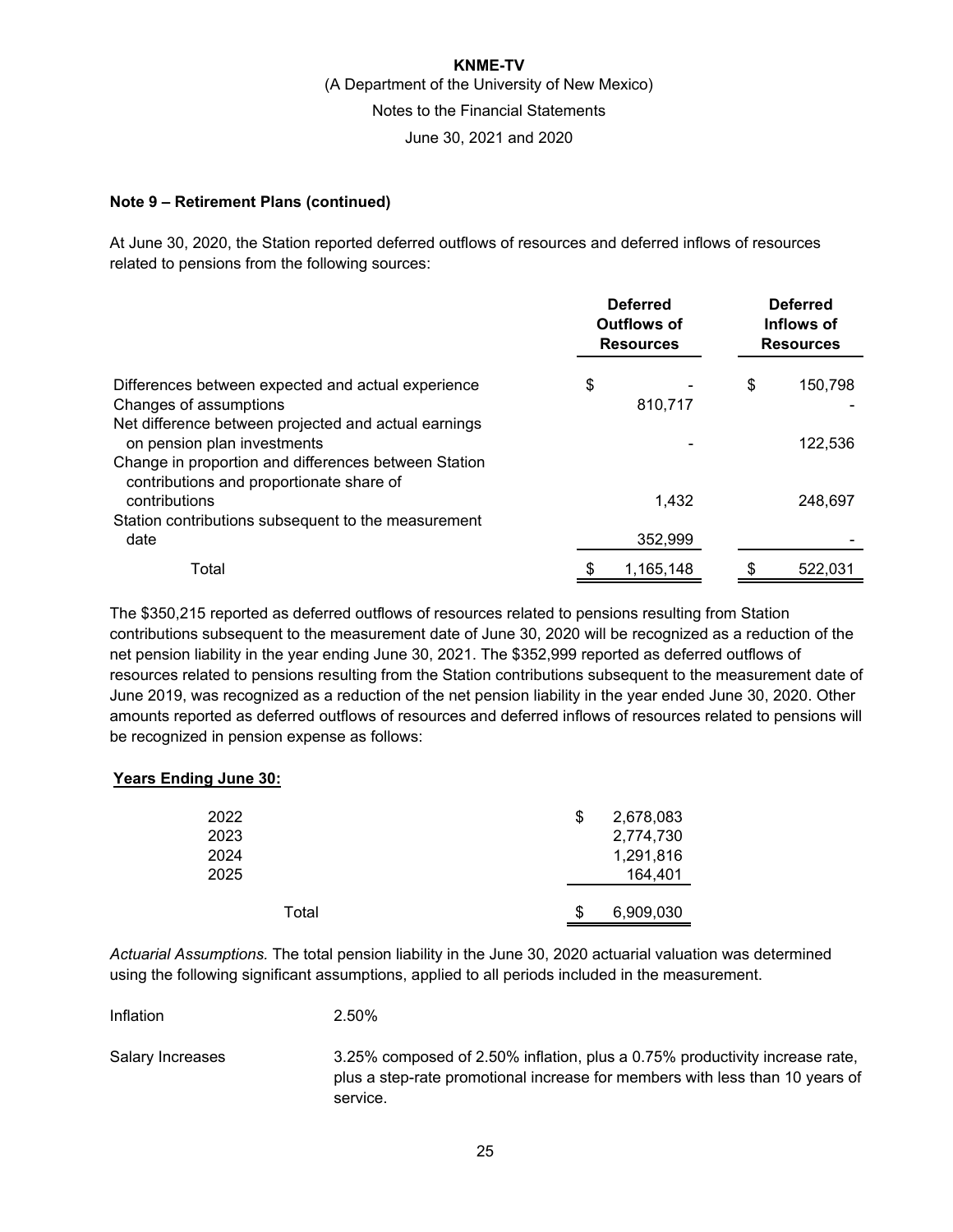### **Note 9 – Retirement Plans (continued)**

| <b>Investment Rate of Return</b> | 7.25% compounded annually, net of expenses. This is made up of a 2.50%<br>inflation rate and a 4.75% real rate of return.                                                                                                                                                                                                                                                                                                  |
|----------------------------------|----------------------------------------------------------------------------------------------------------------------------------------------------------------------------------------------------------------------------------------------------------------------------------------------------------------------------------------------------------------------------------------------------------------------------|
| Mortality                        | Healthy males - Based on RP-2000 Combined Healthy Mortality Table with<br>White Collar Adjustments, not set back. Generational mortality improvements<br>with Scale BB from the table's base year of 2000.<br><b>Healthy females</b> - Based on GRS Southwest Region Teacher Mortality<br>Table, set back one year. Generational mortality improvements in<br>accordance with Scale BB from the table's base year of 2012. |
| Other Information                | A new set of assumptions was adopted for the June 30, 2020 actuarial<br>valuation. These new assumptions are reflected in the Total Pension Liability<br>as of June 30, 2020 and will be reflected in the actuarially determined<br>employer contribution for the fiscal year ending 2021. These assumptions<br>can be found in the funding valuation as of June 30, 2020 or in the 2020<br>experience study.              |

The long-term expected rate of return on pension plan investments was determined using a building-block approach that includes the following:

- Rate of return projections that are the sum of current yield plus projected changes in price (valuations, defaults, etc.)
- Application of key economic projections (inflation, real growth, dividends, etc.)
- Structural themes (supply and demand imbalances, capital flows, etc.) developed for each major asset class

The target allocation for each major asset class and the long-term expected rate of return summarized in the following table:

| <b>Asset Class</b> |       | <b>Target</b><br><b>Allocation</b> | Long-Term<br><b>Expected Rate of</b><br>Return |
|--------------------|-------|------------------------------------|------------------------------------------------|
| Equities           |       | 31%                                |                                                |
| Fixed Income       |       | 24%                                |                                                |
| Alternatives       |       | 44%                                |                                                |
| Cash               |       | 1%                                 |                                                |
|                    | Total | 100%                               | 7.00%                                          |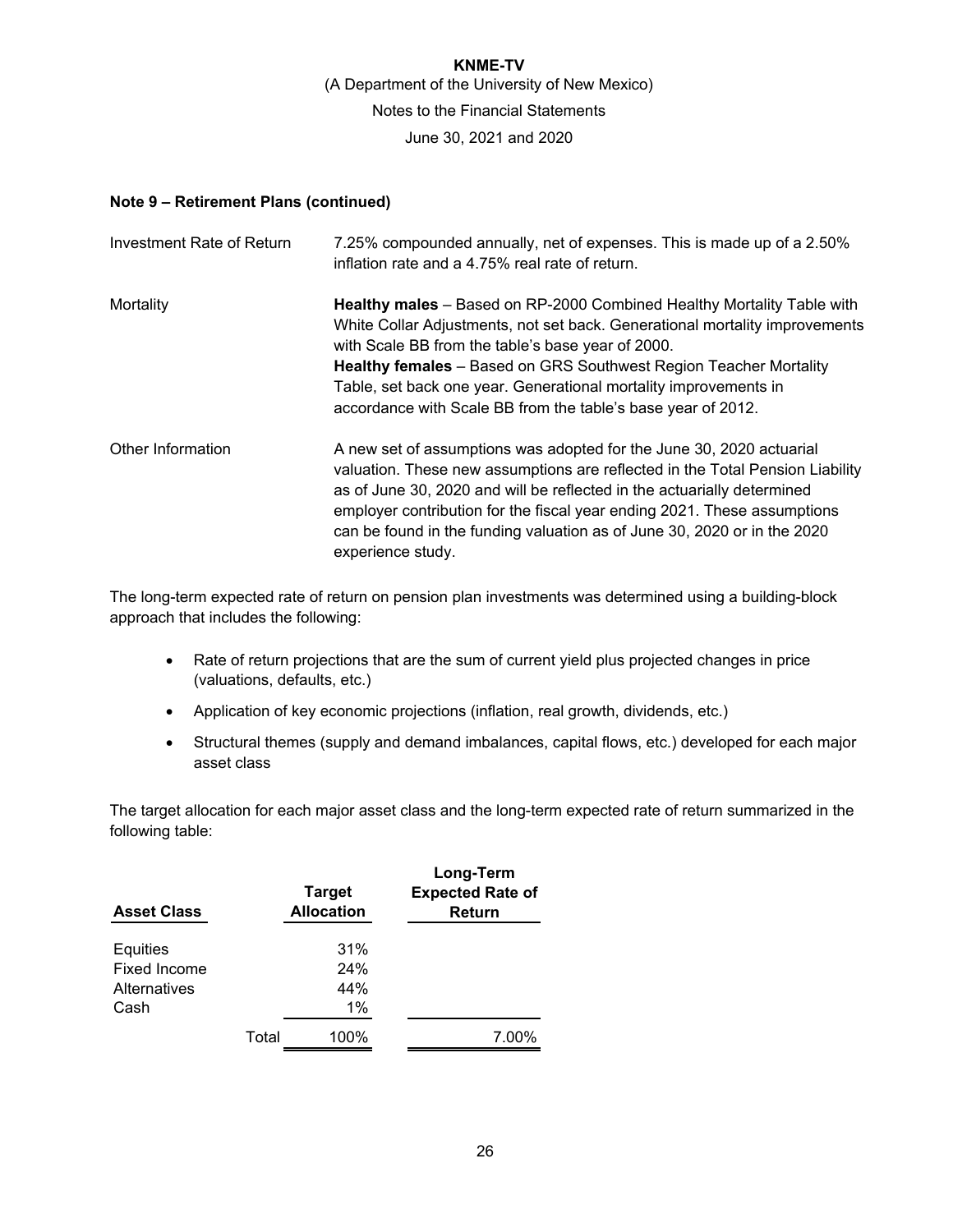### **Note 9 – Retirement Plans (continued)**

*Discount Rate*: A single discount rate of 3.89% was used to measure the total pension liability as of June 30, 2020. This is a 3.36% decrease over the rate of 7.25% rate used in the prior measurement year. The 3.89% was based on a long-term expected rate of return on pension plan investments of 7.00%. Based on the stated assumptions and the projection of cash flows, the pension plan's fiduciary net position and future contributions were sufficient to finance the benefit payments through the year 2045. As a result, the long-term expected rate of return on pension plan investments was applied to all benefit payments after that date.

A single discount rate of 7.25% was used to measure the total pension liability as of June 30, 2019. This is a 1.56% greater than the 5.69% discount rate used for June 30, 2018. The 7.255% was based on a long-term expected rate of return on pension plan investments of 7.25%. Based on the stated assumptions and the projection of cash flows, the Plan's fiduciary net position and future contributions were sufficient to finance the benefits payments through the year 2050. As a result, the long-term expected rate of return on pension plan investments was applied to projected benefit payments through the 2050 fiscal year, and the municipal bond rate was applied to all benefit payments after that date.

The projections of cash flows used to determine this single discount rate assumed that plan member and employer contributions will be made at the current statutory levels.

Additionally, contributions received through Alternative Retirement Plan (ARP) are included in the projection of cash flows. These contributions are assumed to remain at a level percentage of ERB payroll, where the percentage of payroll is based on the most recent five-year contribution history.

*Sensitivity of the Station's Proportionate Share of the Net Pension Liability to Changes in the Discount Rate*: The following presents the Station's proportionate share of the net pension liability at June 30, 2021, which was measured using the discount rate of 3.89%, as well as what the net pension liability would have been if it were calculated using a discount rate that was one percentage point lower (2.89%) or on percentage point higher (4.89%) than the current discount rate.

|                                                               |   | Year Ended June 30, 2021  |    |                                    |     |                           |
|---------------------------------------------------------------|---|---------------------------|----|------------------------------------|-----|---------------------------|
|                                                               |   | Current                   |    |                                    |     |                           |
|                                                               |   | 1% Decrease<br>$(2.89\%)$ |    | <b>Discount Rate</b><br>$(3.89\%)$ |     | 1% Increase<br>$(4.89\%)$ |
| Station's proportionate share of<br>the net pension liability | S | 19,986,822                | \$ | 15.826.330                         | \$. | 12,478,784                |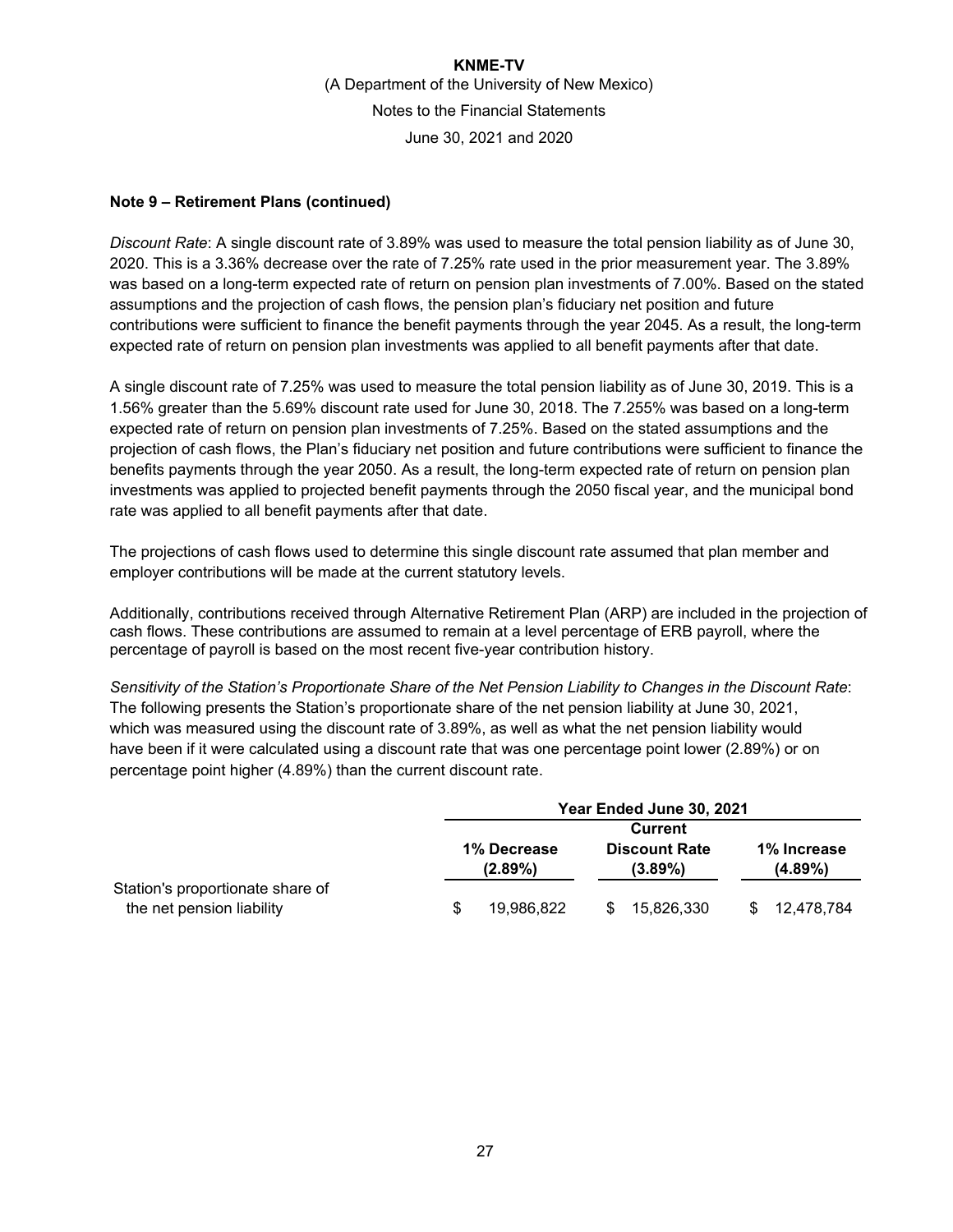### **Note 9 – Retirement Plans (continued)**

The following presents the Station's proportionate share of the net pension liability at June 30, 2020, which was measured using the discount rate of 7.25%, as well as what the net pension liability would have been if it were calculated using a discount rate that was one percentage point lower (6.25%) or on percentage point higher (8.25%) than the current discount rate.

|                                                               |     | Year Ended June 30, 2020 |     |                                 |  |                        |
|---------------------------------------------------------------|-----|--------------------------|-----|---------------------------------|--|------------------------|
|                                                               |     | <b>Current</b>           |     |                                 |  |                        |
|                                                               |     | 1% Decrease<br>(6.25%)   |     | <b>Discount Rate</b><br>(7.25%) |  | 1% Increase<br>(8.25%) |
| Station's proportionate share of<br>the net pension liability | \$. | 7.477.171                | \$. | 5,753,750                       |  | 4,346,849              |

*Pension Plan Fiduciary Net Position*: Detailed information about the pension plan's fiduciary net position is available in separately issued NMERB'S financial reports. The reports can be found on NMERB's website at https://www.nmerb.org/Annual\_reports.html .

### **Note 10 – Other Post Employment Benefits (OPEB)**

#### **General Information about the OPEB Plan**

*Plan Description:* The University of New Mexico Retiree Welfare Benefit Trust (VEBA Trust) administers the University of New Mexico Retiree Welfare Benefit Plan (VEBA Plan) – a single-employer defined benefit plan that is used to provide postemployment benefits other than pensions (OPEB) for all eligible employees of the University. The University if the fiduciary of the VEBA Trust's financial statements and required supplementary information are included in the University financial report

Management of the VEBA Plan is vested in the VEBA Trust's VEBA Committee, which consists of nine members:

- UNM Controller or Designee
- UNM Vice President of Human Resources or Designee
- Two Faculty Appointees (appointed by the UNM President)
- Two Staff Appointees (appointed by the UNM President)
- Member of the Debt Investment Advisory Committee (ex-officio, appointed by the UNM President)
- Two UNM Presidential Appointees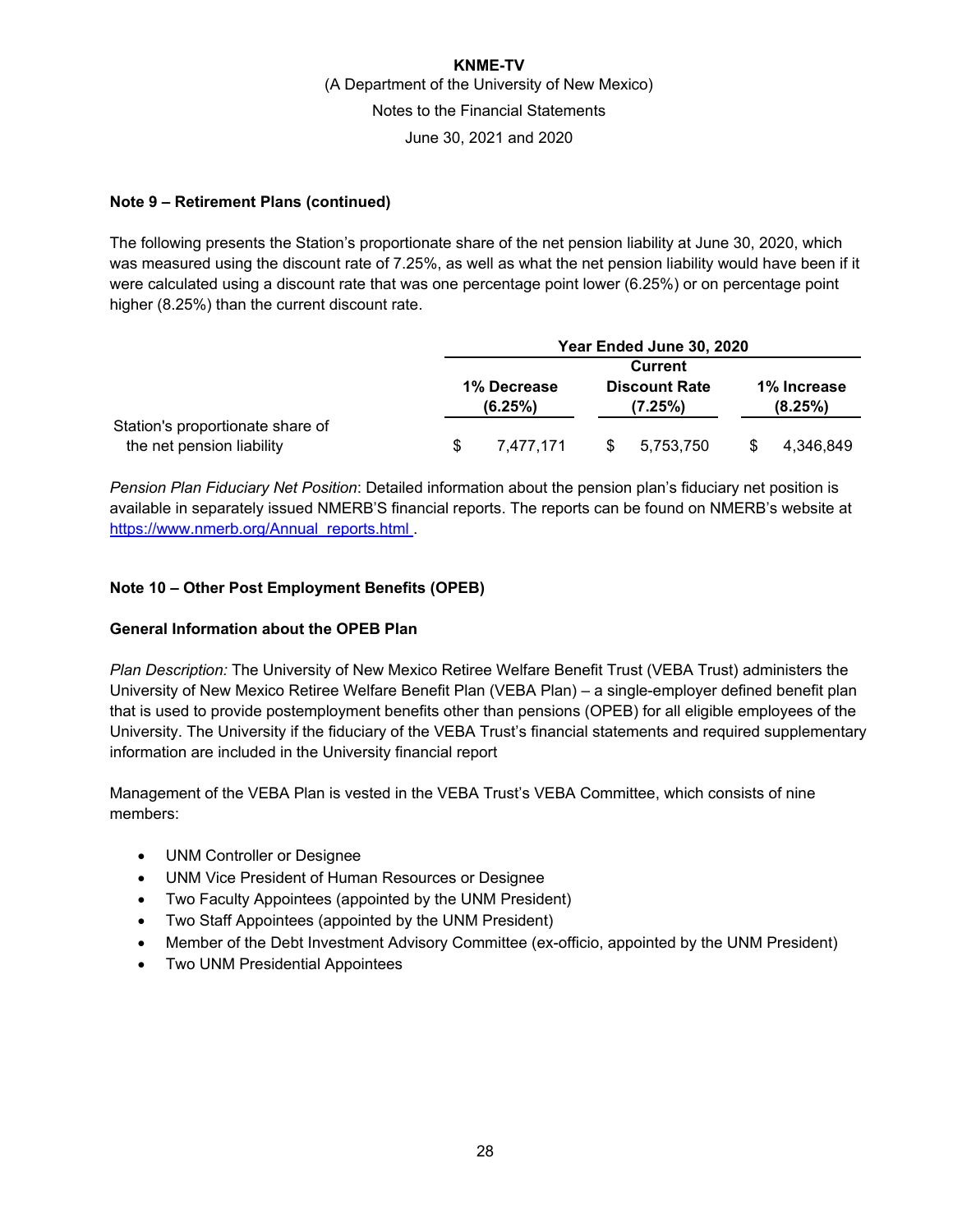### **Note 10 – Other Post Employment Benefits (OPEB) (continued)**

*Plan Membership*: In order for a retiree of the Station to be eligible for OPEB other than basic life insurance, the employee must have been hired prior to July 1, 2015 and contribute to the VEBA Trust for at least five continuous years immediately prior to retirement. If hired prior to July 1, 2013 and retiring prior to July 1, 2018, employees must continually contribute to the VEBA Trust. Employees were automatically enrolled into the VEBA Trust upon its establishment unless they requested to opt out. Opportunities to opt out will occur annually during the benefits open enrollment period. Employees hired on or after July 1, 2015 are not eligible for OPEB other than basic life insurance. Contributions to the VEBA Trust are not required for the basic life insurance benefit since these benefits are not funded through the VEBA Trust.

*Benefits Provided*: The VEBA Plan provides health, dental, and life insurance coverage to eligible retirees and their covered dependents. Eligible retirees of the Station receive healthcare coverage through a self-insured medical plan, including prescription drugs, available through UNM Health, Presbyterian Health Plan, and BCBS of New Mexico. Eligible Medicare retirees (for retirees 65 years of age and over) receive healthcare coverage through one of six fully insured medical/prescription plans: Blue Cross Blue Shield HMO I (Enhanced), Blue Cross Blue Shield HMO II (Standard), Blue Cross Blue Shield PPO, Presbyterian PPO UNM Select, Presbyterian PPO UNM Premier, and UHC AARP Indemnity. Eligible retirees are also offered one of two dental insurance benefit options: Premier High Option and PPO Low Option. Basic life insurance benefits are available to retirees of the Station without the requirement to opt in to the VEBA Trust. The authority to establish and amend the benefit provisions rests with Board of Regents.

*Contributions*: The contribution requirements of VEBA Plan members and UNM are established and may be amended by the UNM Board of Regents. Retiree contributions for medical and dental insurance are required for both retiree and dependent coverage. Retirees are required to pay the full premiums less a subsidy provided by UNM. The contribution percentage to premiums 65 years of age and over is determined by service credits paid into the VEBA as follows:

| 65+ Retirees                                                                                     |     |     |  |  |
|--------------------------------------------------------------------------------------------------|-----|-----|--|--|
| <b>Number of VEBA Service Credit Years</b><br><b>UNM</b><br><b>Retiree</b><br><b>Contributed</b> |     |     |  |  |
| $5-9$                                                                                            | 10% | 90% |  |  |
| 10-14                                                                                            | 15% | 85% |  |  |
| 15-19                                                                                            | 20% | 80% |  |  |
| 20-24                                                                                            | 25% | 75% |  |  |
| Grandfathered with 25+ Service Credits                                                           | 30% | 70% |  |  |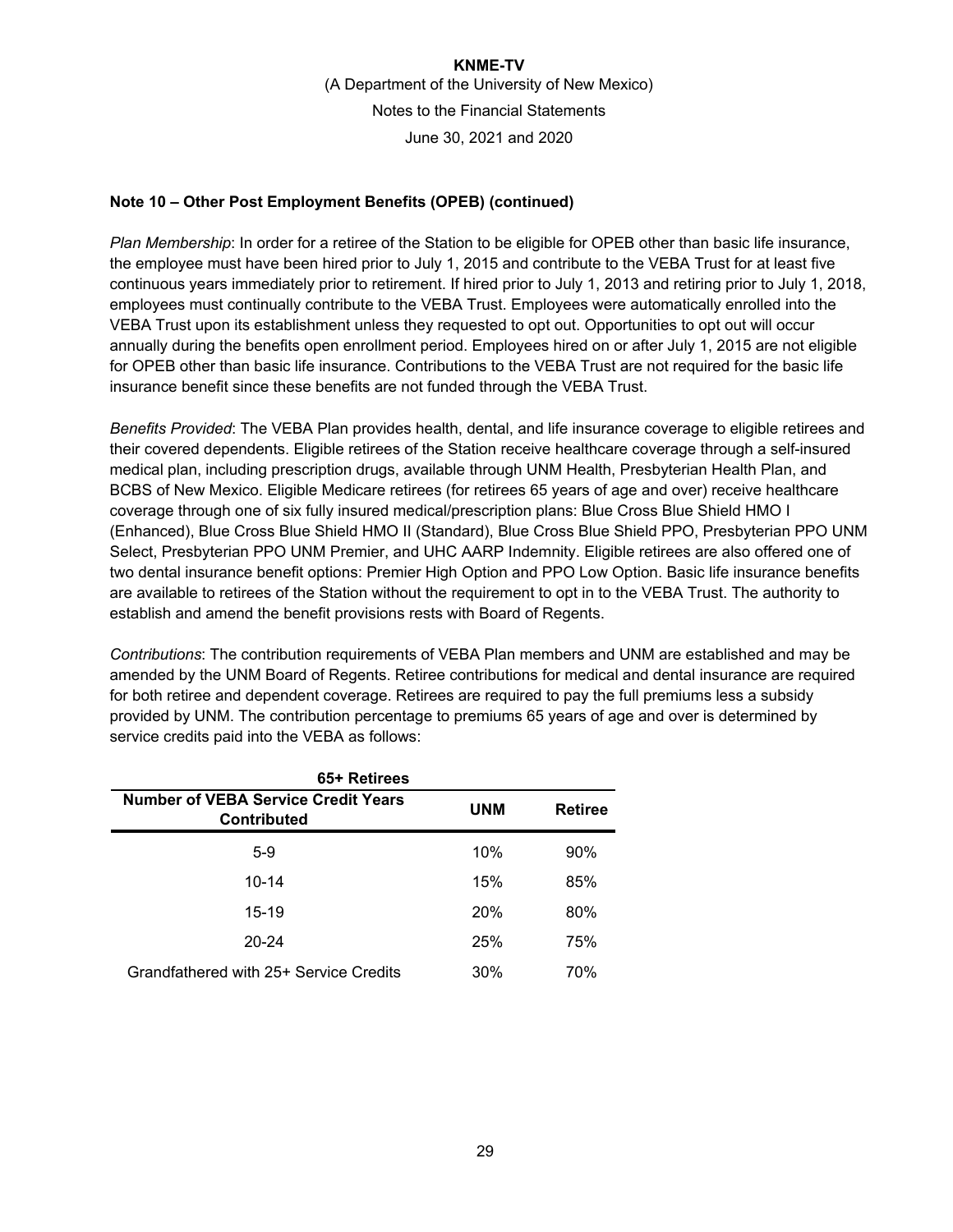### **Note 10 – Other Post Employment Benefits (OPEB) (continued)**

The contribution percentage to premiums for retirees under the age of 65 is determined by service credits paid into the VEBA and their preretirement annual salaray as follows:

| Pre-65 Retirees                            |            |                           |            |                     |            |                    |  |
|--------------------------------------------|------------|---------------------------|------------|---------------------|------------|--------------------|--|
| <b>Number of VEBA Service Credit Years</b> |            | <b>Less than \$25,000</b> |            | \$25,000 - \$34,999 |            | \$35,000 and above |  |
| <b>Contributed</b>                         | <b>UNM</b> | Retiree                   | <b>UNM</b> | Retiree             | <b>UNM</b> | <b>Retiree</b>     |  |
| $5 - 9$                                    | 25%        | 75%                       | 20%        | 80%                 | 15%        | 85%                |  |
| $10 - 14$                                  | 30%        | 70%                       | 25%        | 75%                 | 20%        | 80%                |  |
| $15 - 19$                                  | 35%        | 65%                       | 30%        | 70%                 | 25%        | 75%                |  |
| $20 - 24$                                  | 40%        | 60%                       | 35%        | 65%                 | 30%        | 70%                |  |
| Grandfathered with 25+ Service Credits     | 60%        | 40%                       | 50%        | 50%                 | 40%        | 60%                |  |

Benefits-eligible employees, who do not opt-out of the VEBA Trust, contribute 0.75% of their salary to the VEBA Trust in order to ensure that the health benefits continue into retirement. UNM matches the 0.75% contribution made by the employee.

#### **Investments**

*Investment Policy*: The VEBA Trust's policy in regard to the allocation of invested assets was established and may be amended by the VEBA Committee. The long-term objective of the VEBA Trust is to earn a return sufficient to preserve the purchasing power of the VEBA Trust to fund retirement benefits for contributing employees. Ultimately, the goal is to achieve an annual total return, net of management and custodial fees that equals or exceeds the estimated annual benefit distributions, and inflation as measured by the U.S. Department of Labor All Urban Consumer Price Index "CPI-U."

Given the current significant unfunded status of the VEBA Plan, an intermediate return objective is established to reflect the return goal during the accumulation phase. The accumulation phase is defined as the time to achieve a VEBA Trust balance sufficient to support 30% of the annual required contribution. During the accumulation phase, the VEBA Trust has the ability to pursue a higher return since distributions are not allowed and regular contributions are expected to be significant relative to the current VEBA Trust balance. As such, the intermediate return objective is 7-8% over a full market cycle.

The following was the adopted asset allocation policy as of June 30, 2021:

|                    |       | <b>Allocation</b>               |     |  |
|--------------------|-------|---------------------------------|-----|--|
| <b>Asset Class</b> |       | <b>Maximum</b><br><b>Target</b> |     |  |
| Equities           |       | 65%                             | 65% |  |
| Fixed Income       |       | 35%                             | 45% |  |
| Alternatives       |       | 0%                              | 15% |  |
|                    | Total | 100%                            |     |  |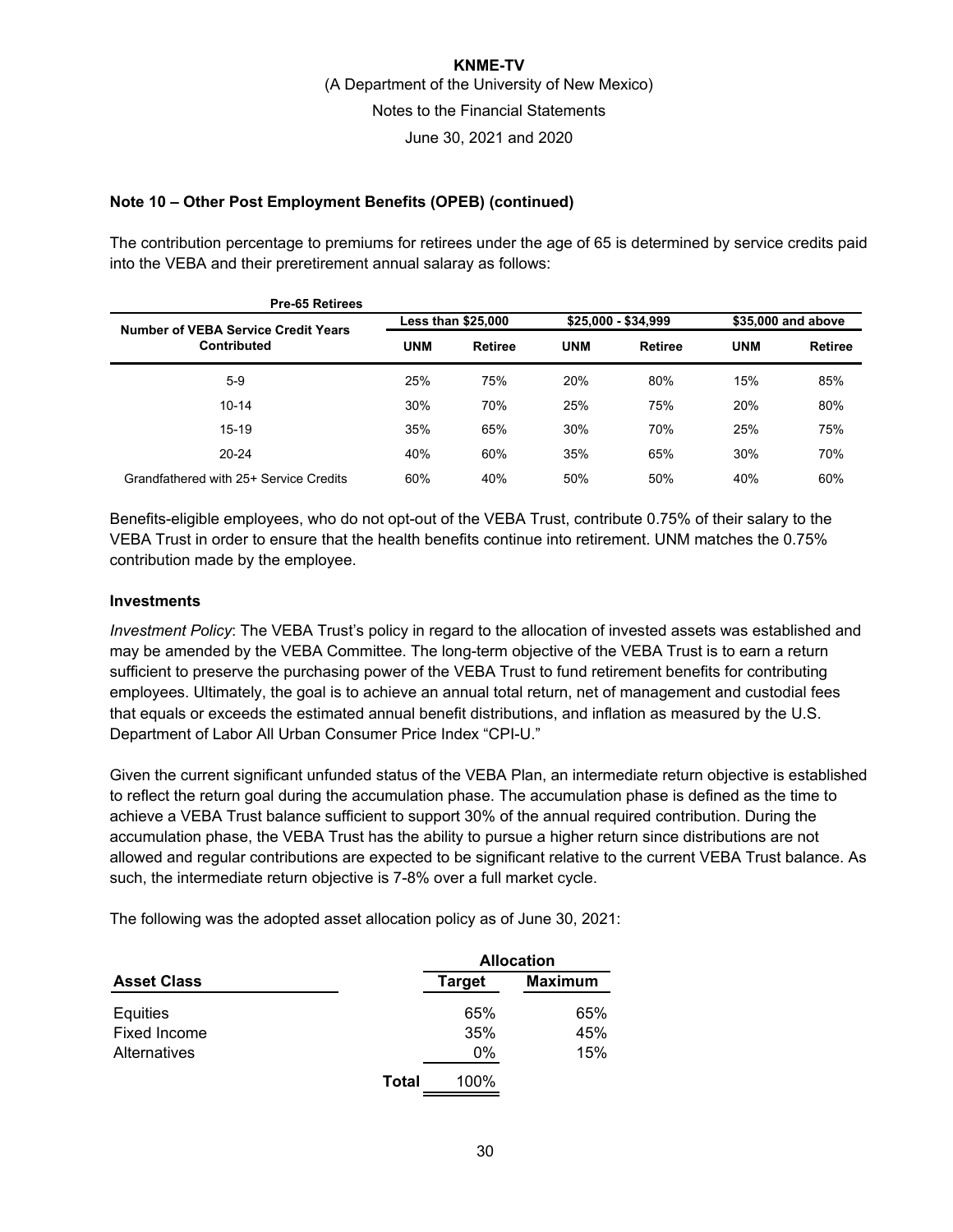### **Note 10 – Other Post Employment Benefits (OPEB) (continued)**

*Rate of Return*: For the years ended June 30, 2021 and 2020, the annual money-weighted rate of return on investments, net of investment expense, were 26.04% and 4.55% respectively. The money-weighted rate of return expresses investment performance, net of investment expense, adjusted for the changing amounts actually invested.

### **OPEB Liabilities, OPEB Expense, and Deferred Outflows of Resources and Deferred Inflows of Resources Related to OPEB**

The Station's net OPEB liability was rolled forward on an actuarial basis from the valuation measured as of July 1, 2020, and the total OPEB liability used to calculate the net OPEB liability was determined by an actuarial valuation as of January 1, 2020 but adjusted for a change in the discount rate.

*Actuarial Assumptions*: The total OPEB liability was determined by an actuarial valuation as of January 1, 2021, using the following actuarial assumptions, applied to all periods included in the measurement, unless otherwise specified:

| Salary Increases            | $2.0\%$                                                                                                                                                                                                |
|-----------------------------|--------------------------------------------------------------------------------------------------------------------------------------------------------------------------------------------------------|
| Investment rate of return   | 8.0%, net of OPEB plan investments expense, including inflation                                                                                                                                        |
| Healthcare cost trend rates | Pre-Medicare: 5.5% initially, reduced by decrements to a rate of 5.0% after nine years<br>Post-Medicare: 5.54% initially, reduced by decrements to a rate of 5.0% after nine years<br>Dental : $4.0\%$ |

Mortality rates were based on the PUB-2010 "General classification headcount-weighted mortality table with fully generational mortality improvement projections from the central year using Scale MP-2018.

*Discount Rate*: The discount rate used to measure the total OPEB liability was 7.09%, which is a blended rate of UNM's 8.0% long-term rate of return on assets and the interest rate reported under the 20-Year Municipal Bond Index, which was 2.21% on the last Friday prior to the measurement date of June 30, 2020. A blended discount rate was calculated based on separating the projected future payments between those paid from the VEBA Trust and those paid from general assets. The VEBA Trust assets were projected using the expected employer and employee payroll contributions and the expected long-term rate of return. Payments from the VEBA Trust were assumed to begin when the projected asset amount is fully-funded in the year 2032. The discount rate used in the prior year was 6.69%, which is a blended rate of UNM's 8.0% long-term rate of return on assets and the interest rate reported under the 20-Year Municipal Bond Index, which was 3.50% on the last Friday prior to the measurement date of June 30, 2019.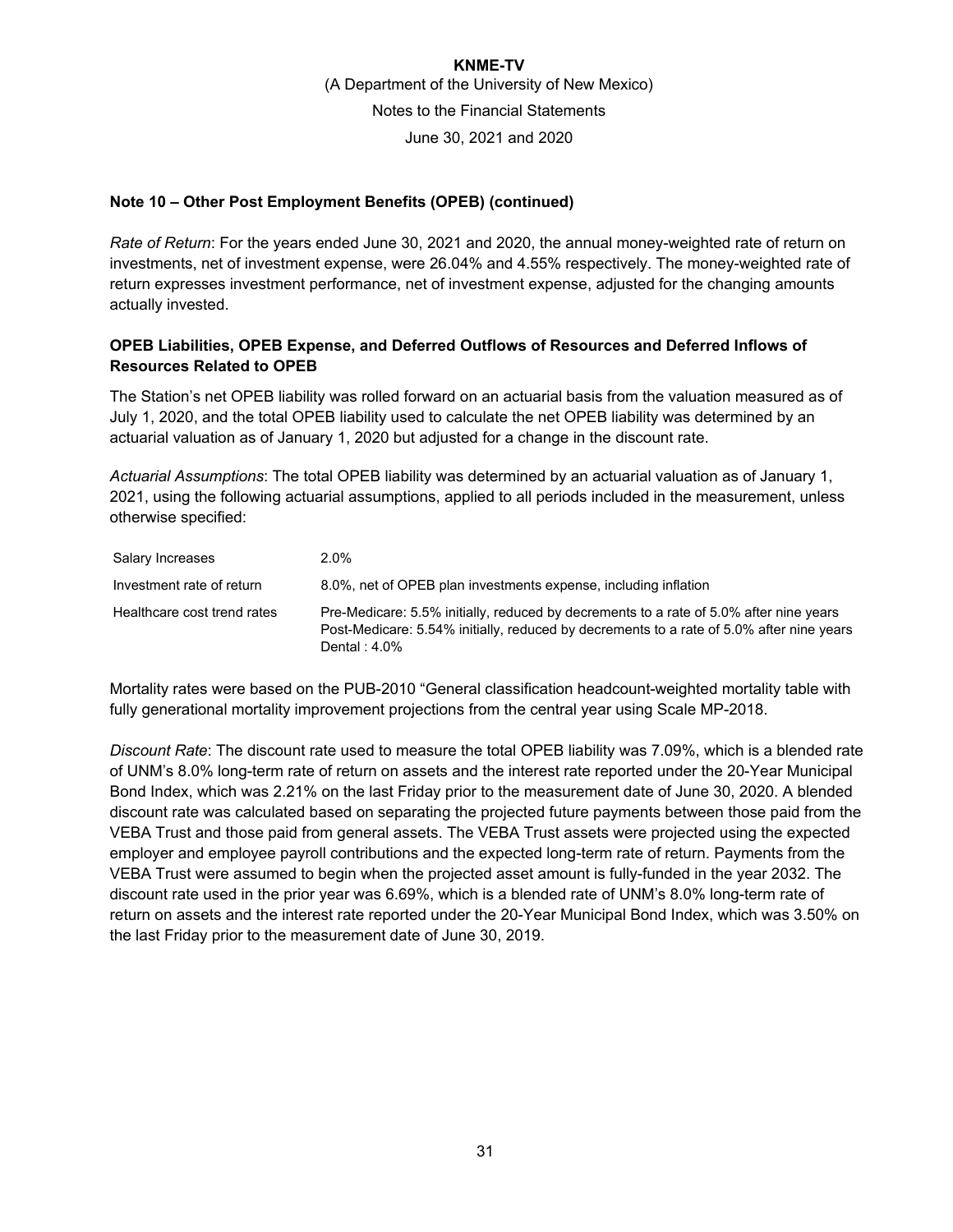### **Note 10 – Other Post Employment Benefits (OPEB) (continued)**

The net OPEB liability was measured as of July 1, 2020, and the total OPEB liability used to calculate the net OPEB liability was determined by an actuarial valuation as of January 1, 2019. At June 30, 2021, the Station reported a liability of \$353,003 for its proportionate share of the net OPEB liability. At June 30, 2020, the Station reported a liability of \$357,077 for its proportionate share of the net OPEB liability. The Station's proportion of the net OPEB liability was based on the total salaries of the Station's employees in positions eligible for postretirement benefits relative to the total salaries of all UNM's employees in positions eligible for postretirement benefits. At June 30, 2021, the Station's proportion was 0.394350%, which was a 0.0251318% increase from its proportion measured as of June 30, 2020. At June 30 ,2020, the Station's proportion was 0.369218%, which was a 0.014892% increase from its proportion measured as of June 30, 2019.

*Sensitivity of the Station's Proportionate Share of the Net OPEB Liability to Changes in the Discount Rate*: The following presents the Station's net OPEB liability at June 30, 2021, which was measured using a discount rate of 7.09%, as well as what the net OPEB liability would have been if it were calculated using a discount rate that was one percentage point lower (6.09%) or one percentage point higher (8.09%) than the current discount rate.

|                    | Year Ended June 30, 2021  |    |                                         |                           |         |  |  |  |  |
|--------------------|---------------------------|----|-----------------------------------------|---------------------------|---------|--|--|--|--|
|                    | 1% Decrease<br>$(6.09\%)$ |    | <b>Current Discount Rate</b><br>(7.09%) | 1% Increase<br>$(8.09\%)$ |         |  |  |  |  |
| Net OPEB liability | \$<br>420.158             | \$ | 353,003                                 | S                         | 297.172 |  |  |  |  |

The following presents the Station's net OPEB liability at June 30, 2020, which was measured using a discount rate of 6.69%, as well as what the net OPEB liability would have been if it were calculated using a discount rate that was one percentage point lower (5.69%) or one percentage point higher (7.69%) than the current discount rate.

|                    | Year Ended June 30, 2020  |    |                                            |                           |         |  |  |  |
|--------------------|---------------------------|----|--------------------------------------------|---------------------------|---------|--|--|--|
|                    | 1% Decrease<br>$(5.69\%)$ |    | <b>Current Discount Rate</b><br>$(6.69\%)$ | 1% Increase<br>$(7.69\%)$ |         |  |  |  |
| Net OPEB liability | \$<br>425.007             | \$ | 357.077                                    | \$.                       | 300.602 |  |  |  |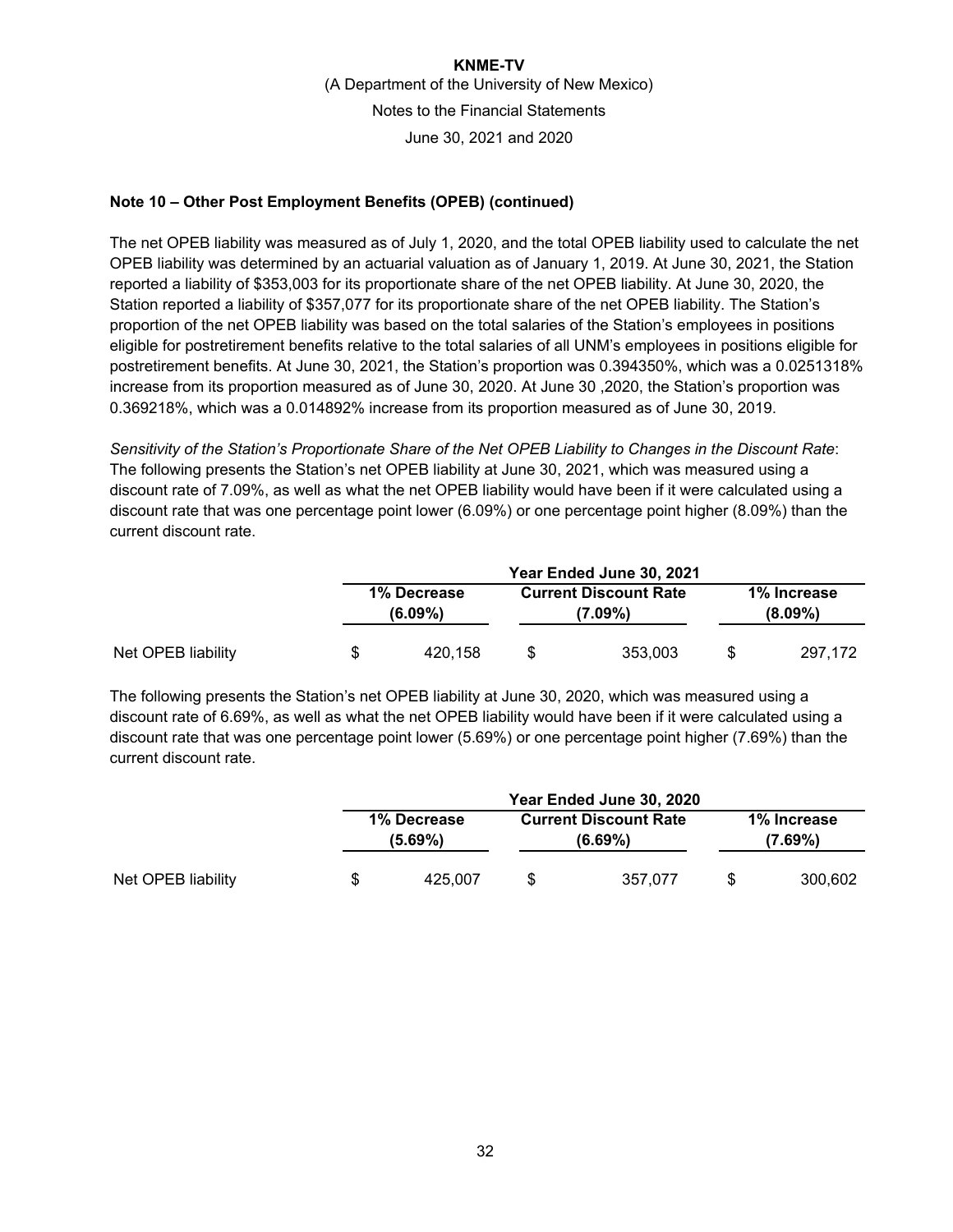### **Note 10 – Other Post Employment Benefits (OPEB) (continued)**

*Sensitivity of the Station's Proportionate Share of the Net OPEB Liability to Changes in the Healthcare Cost Trend Rates*: The following presents the Station's proportionate share of the net OPEB liability at June 30, 2021 and 2020, which was measured using the current healthcare cost trend rates (Pre-Medicare: 6.1% decreasing to 4.5%, Post-Medicare: 6.4% decreasing to 4.5%, Dental: 4%), as well as what the Station's proportionate share of the net OPEB liability would have been if it were calculated using healthcare cost trend rates that were one percentage point lower (Pre-Medicare: 5.1% decreasing to 3.5%, Post-Medicare: 5.4% decreasing to 3.5%, Dental: 3%) or one percentage point higher (Pre-Medicare: 7.1% decreasing to 5.5%, Post-Medicare: 7.4% decreasing to 5.5%, Dental: 5%) than the current healthcare cost trend rates.

|                    |                                                                                                         |                                                                                                             | Year Ended June 30, 2021                                                                                |                                                                                                             |         |  |  |
|--------------------|---------------------------------------------------------------------------------------------------------|-------------------------------------------------------------------------------------------------------------|---------------------------------------------------------------------------------------------------------|-------------------------------------------------------------------------------------------------------------|---------|--|--|
|                    |                                                                                                         | 1% Decrease                                                                                                 | <b>Current Discount Rate</b>                                                                            | 1% Increase                                                                                                 |         |  |  |
|                    |                                                                                                         | (Pre-Medicare:<br>5.1% decreasing<br>to 3.5%, Post-<br>Medicare: 5.4%<br>decreasing to<br>3.5%, Dental: 3%) | (Pre-Medicare: 6.1%<br>decreasing to 4.5%,<br>Post-Medicare: 6.4%<br>decreasing to 4.5%,<br>Dental: 4%) | (Pre-Medicare:<br>7.1% decreasing<br>to 5.5%, Post-<br>Medicare: 7.4%<br>decreasing to<br>5.5%, Dental: 5%) |         |  |  |
| Net OPEB liability | \$                                                                                                      | 298,288                                                                                                     | \$<br>353,003                                                                                           | \$                                                                                                          | 420,074 |  |  |
|                    |                                                                                                         |                                                                                                             | Year Ended June 30, 2020                                                                                |                                                                                                             |         |  |  |
|                    |                                                                                                         | 1% Decrease                                                                                                 | <b>Current Discount Rate</b>                                                                            | 1% Increase                                                                                                 |         |  |  |
|                    | (Pre-Medicare:<br>5.5% decreasing<br>to 4%, Post-<br>Medicare: 7.5%<br>decreasing to 4%,<br>Dental: 3%) |                                                                                                             | (Pre-Medicare: 6.5%<br>decreasing to 5%,<br>Post-Medicare: 8.5%<br>decreasing to 5%,<br>Dental: 4%)     | (Pre-Medicare:<br>7.5% decreasing<br>to 6%, Post-<br>Medicare: 9.5%<br>decreasing to 6%,<br>Dental: 5%)     |         |  |  |
| Net OPEB liability | \$                                                                                                      | 301,730                                                                                                     | \$<br>357,077                                                                                           | \$                                                                                                          | 424,922 |  |  |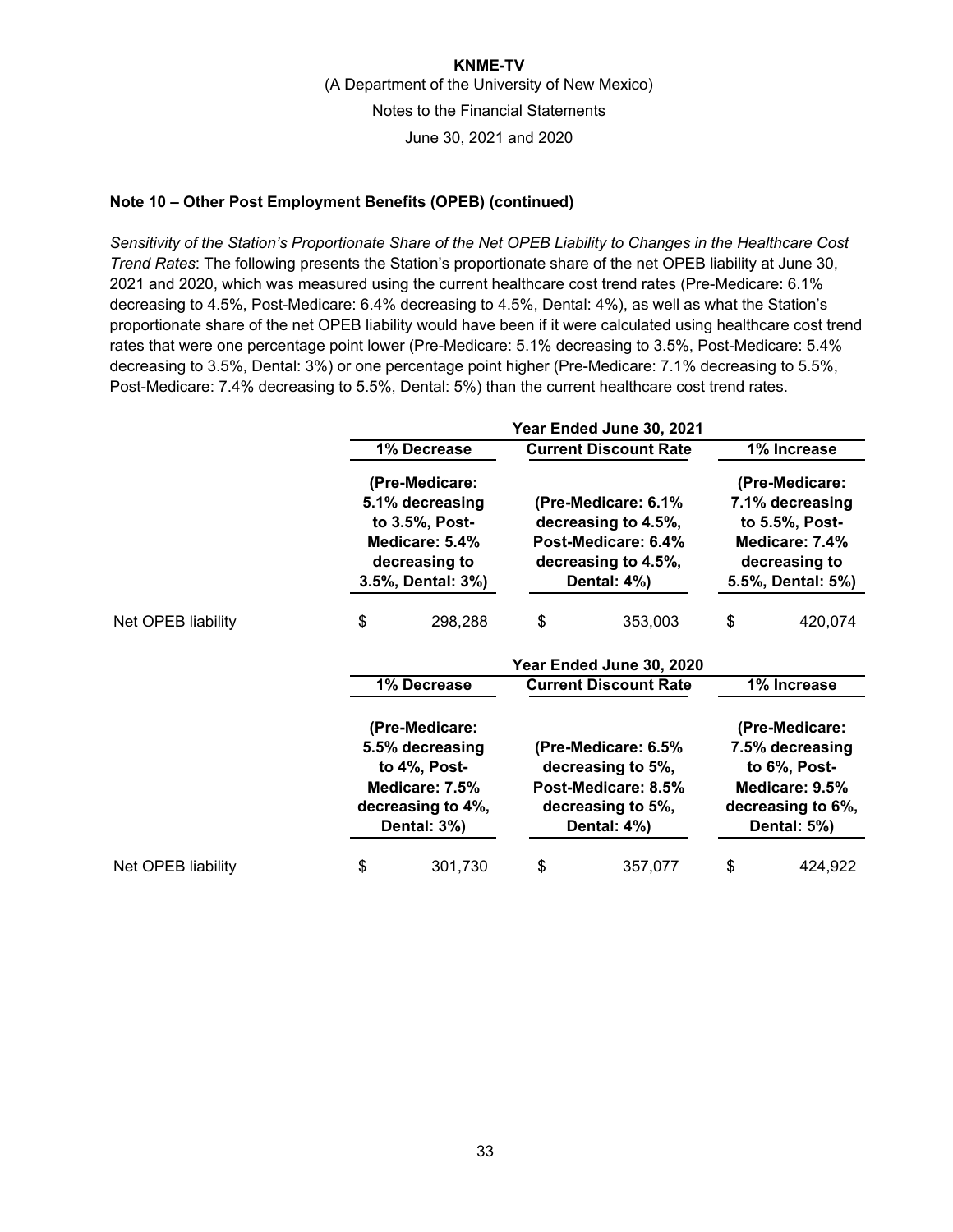### **Note 10 – Other Post Employment Benefits (OPEB) (continued)**

**OPEB Expense and Deferred Outflows of Resources and Deferred Inflows of Resources Related to OPEB**  For the years ended June 30, 2021 and 2020, the Station recognized OPEB expense of \$27,256 and \$25,087, respectively. At June 30, 2021 and 2020, the Station reported deferred outflows of resources and deferred inflows of resources related to OPEB from the following sources:

|                                                                                                                       |                                                           | Year Ended June 30, 2021                          |  |  |  |  |
|-----------------------------------------------------------------------------------------------------------------------|-----------------------------------------------------------|---------------------------------------------------|--|--|--|--|
|                                                                                                                       | <b>Deferred</b><br><b>Outflows of</b>                     | <b>Deferred</b><br><b>Inflows of</b>              |  |  |  |  |
|                                                                                                                       | <b>Resources</b>                                          | <b>Resources</b>                                  |  |  |  |  |
| Changes of assumptions                                                                                                | \$<br>19,518                                              | \$<br>46,972                                      |  |  |  |  |
| Net difference between projected and actual earnings<br>on OPEB plan investments                                      | 5,356                                                     | 97,402                                            |  |  |  |  |
| Change in proportion and differences between<br>Station's total salaries and proportionate share of<br>total salaries | 39,803                                                    | 18,802                                            |  |  |  |  |
| Station contributions subsequent to the<br>measurement date                                                           | 20,201                                                    |                                                   |  |  |  |  |
| Total                                                                                                                 | 84,878<br>S                                               | 163,176<br>S                                      |  |  |  |  |
|                                                                                                                       |                                                           |                                                   |  |  |  |  |
|                                                                                                                       |                                                           | Year Ended June 30, 2020                          |  |  |  |  |
|                                                                                                                       | <b>Deferred</b><br><b>Outflows of</b><br><b>Resources</b> | <b>Deferred</b><br>Inflows of<br><b>Resources</b> |  |  |  |  |
| Changes of assumptions                                                                                                | \$<br>23,407                                              | \$<br>31,627                                      |  |  |  |  |
| Net difference between projected and actual earnings<br>on OPEB plan investments                                      | 1,535                                                     | 116,811                                           |  |  |  |  |
| Change in proportion and differences between<br>Station's total salaries and proportionate share of<br>total salaries | 16,619                                                    | 24,020                                            |  |  |  |  |
| Station contributions subsequent to the<br>measurement date                                                           | 29,417                                                    |                                                   |  |  |  |  |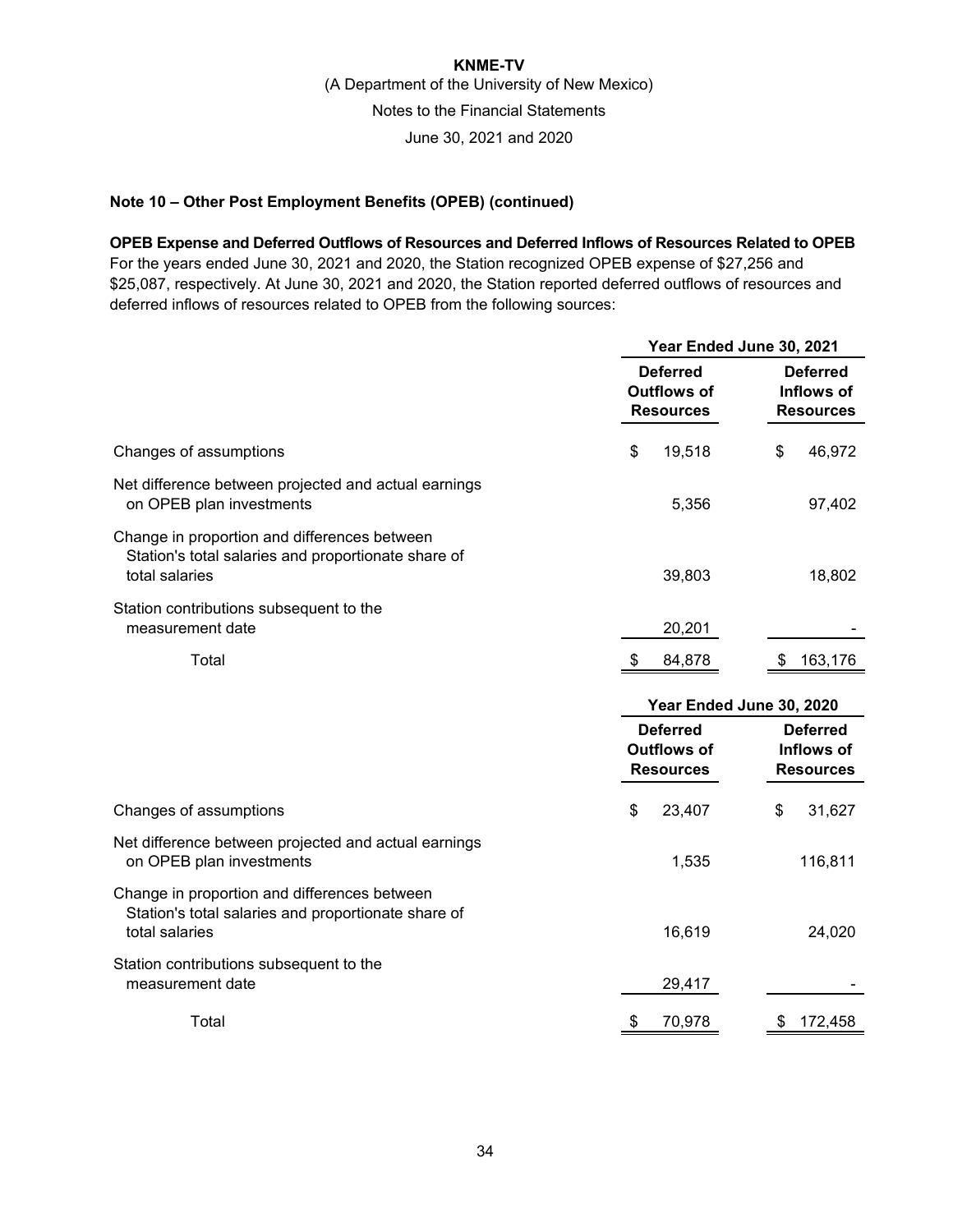### **Note 10 – Other Post Employment Benefits (OPEB) (continued)**

The \$20,201 reported as deferred outflows of resources related to OPEB resulting from Station contributions subsequent to the measurement date of July 1, 2020 will be recognized as a reduction of the net OPEB liability in the year ending June 30, 2022. The \$29,417 reported as deferred outflows of resources related to OPEB resulting from Station contributions subsequent to the measurement date of July 1, 2019 will be recognized as a reduction of the net OPEB liability in the year ending June 30, 2021. Other amounts reported as deferred outflows of resources and deferred inflows of resources related to OPEB will be recognized in OPEB expense as follows:

### **Years Ending June 30:**

| 2022  | \$<br>(28, 719) |
|-------|-----------------|
| 2023  | (28, 682)       |
| 2024  | (27, 500)       |
| 2025  | (14, 298)       |
| 2026  | 700             |
|       |                 |
| Total | (98, 499)       |

### **Note 11 – Commitments and Contingencies**

### **Federal Communications Commission (FCC)**

UNM and APS jointly hold an FCC license, which permits the Station to operate broadcast services on channels 5 and 35. This joint license was renewed for an additional eight years to October 1, 2022. UNM solely holds an FCC license to operate broadcast services on channel 9, which was also renewed to October 1, 2022.

### **Leases**

The Station has various leases for sites supporting transmitter equipment. These leases require nominal annual fees and terms do not extend beyond 10 years.

### **Insurance Coverage**

The Station is exposed to various risks of loss from torts; theft of, damage to, and destruction of assets; business interruption; errors and omissions; and natural disasters. As a department of UNM, the Station is insured through the State of New Mexico Risk Management Program, which provides general liability, auto liability, physical damage, and workers' compensation insurance. The Station's exposure is limited to \$1,000 per any first party incurred property loss, with the exception of theft, which has a \$5,000 deductible.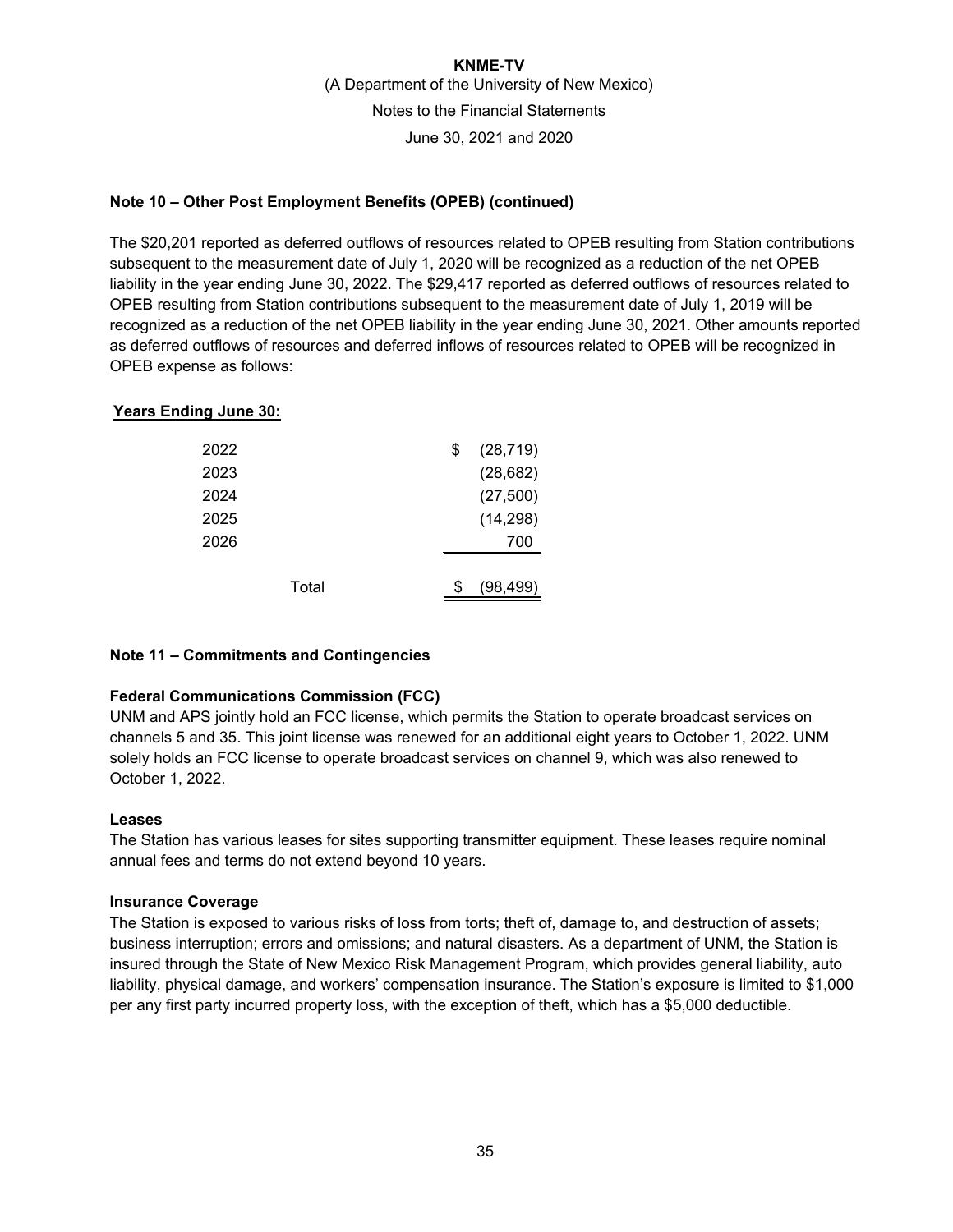### **Note 11 – Commitments and Contingencies (continued)**

### **Contingencies**

During the 2020, an outbreak of a novel coronavirus (COVID-19) occurred in the United States, along with various other countries globally. On March 11, 2020, the World Health Organization assessed the novel coronavirus outbreak and characterized it as a pandemic. Subsequent to the declaration of a pandemic, a variety of federal, state, and local governments have taken actions in response to the pandemic, which have ranged by jurisdiction, but are resulting in a variety of negative economic consequences, the scope of which are not currently known or quantifiable. The duration and intensity of the impact of the coronavirus and resulting impact to the Station is unknown.

### **Note 12 – Impact of Recently Issued Accounting Standards**

GASB Statement No. 87 – *Leases*: This Statement defines a lease as a contract that conveys control of the right to use another entity's nonfinancial asset (e.g., buildings, land, vehicles, equipment) as specified in the contract for a period of time in an exchange or exchange-like transaction. This Statement requires recognition of certain lease assets and liabilities for leases that previously were classified as operating leases and recognized as inflows of resources (revenues) or outflows of resources (expenses) based on the payment provisions of the contract. A lessee is required to recognize a lease liability, measured at the present value of payments expected to be made during the lease term, and an intangible right-to-use lease asset, measured at the amount of the initial measurement of the lease liability, plus any payments made to the lessor at or before the commencement of the lease term and certain direct costs. A lessor is required to recognize a lease receivable, measured at the present value of lease payments expected to be received during the lease term, and a deferred inflow of resources, measured at the value of the lease receivable plus any payments received at or before the commencement of the lease term that relate to future periods. This Statement includes an exception for short-term leases (those with a maximum possible term of 12 months or less), contracts that transfer ownership, leases of assets that are investments, and certain regulated leases. GASB Statement No. 87 is effective for periods beginning after December 15, 2019 (fiscal year 2021), and earlier application is encouraged. KNME is currently evaluating the impact GASB Statement No. 87 will have on its financial statements.

#### **Note 13 – Subsequent Event**

On August 26, 2021, \$243,176 was transferred to KUNM-FM. These were grant funds awarded to them by the Corporation for Public Broadcasting as part of the American Rescue Plan Act Stabilization Grants.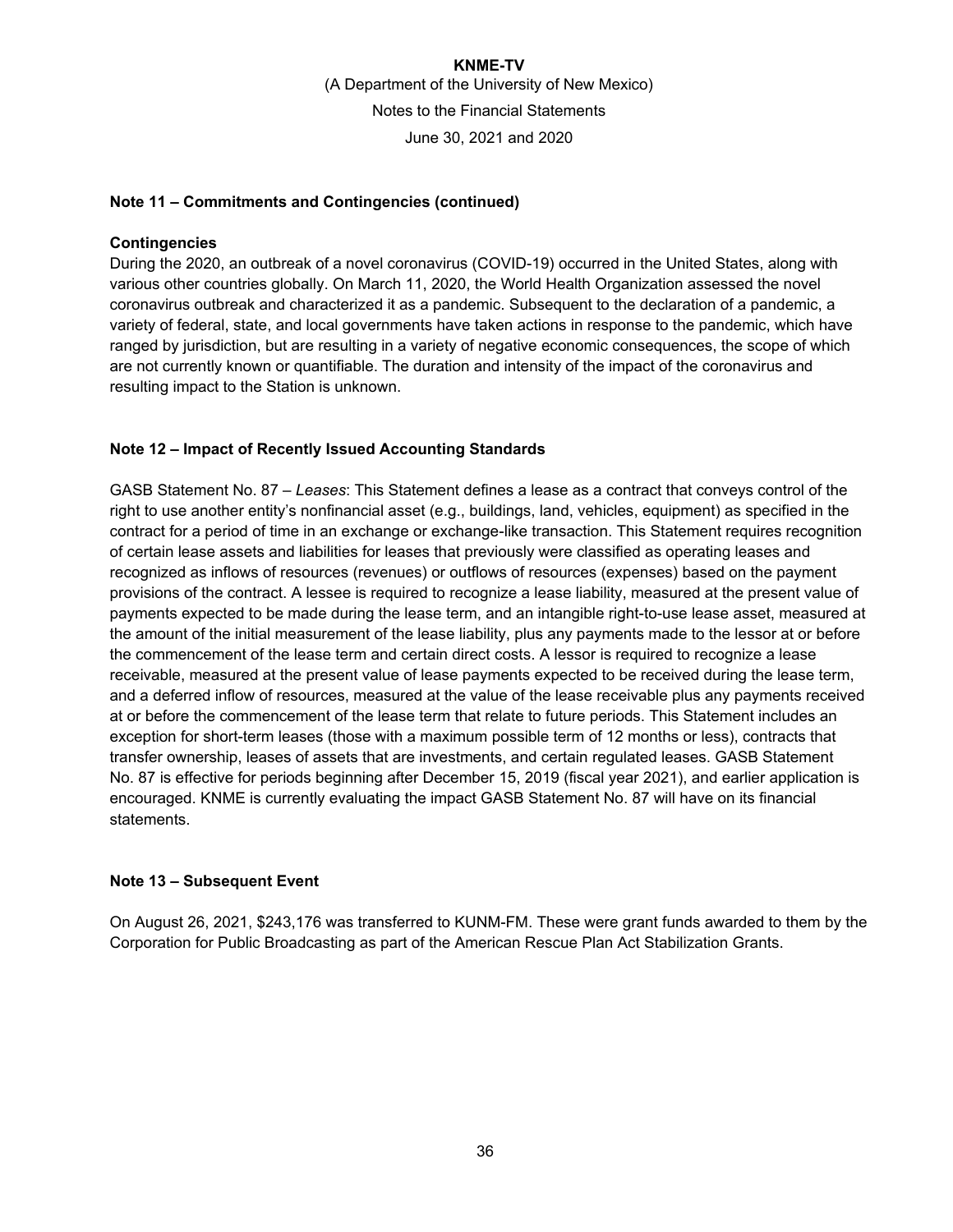### **KNME-TV**

(A Department of the University of New Mexico)

Schedule of Proportionate Share of Net Pension Liability and Employer Contributions

June 30, 2021 and 2020

### **REQUIRED SUPPLEMENTAL INFORMATION – PENSION**

Schedule of Proportionate Share of Net Pension Liability and Employer Contributions The schedule of proportionate share of net pension liability and the schedule of employer contributions present multiyear trend information for the last 10 fiscal years. Fiscal Year 2015 was the first year of implementation; therefore, only seven years are shown. Until a full 10-year trend is compiled, information for those years for which information is available will be presented.

#### **Schedule of Proportionate Share of Net Pension Liability – ERB Plan**

|                                                                            | <b>June 30,</b>     |      |              |              |  |              |           |
|----------------------------------------------------------------------------|---------------------|------|--------------|--------------|--|--------------|-----------|
|                                                                            | 2021                |      | 2020         | 2019         |  | 2018         | 2017      |
| Station's proportion of the net pension liability                          | 0.07593%            |      | 0.07727%     | 0.08171%     |  | 0.08171%     | 0.08159%  |
| Station's proportionate share of the net pension liability                 | \$<br>15,826,330 \$ |      | 5,753,750 \$ | 9,188,802 \$ |  | 9,080,573 \$ | 5,871,359 |
| Station's covered - employee payroll                                       | \$<br>2,561,601     | - \$ | 2,538,039 \$ | 2,245,675 \$ |  | 2,143,688 \$ | 2,333,225 |
| Station's proportionate share of the net pension liability as a percentage |                     |      |              |              |  |              |           |
| of its covered - employee payroll                                          | 618.07%             |      | 226.70%      | 409.18%      |  | 423.60%      | 251.64%   |
| Plan fiduciary net position as a percentage of the total pension liability | 54.13%              |      | 88.82%       | 81.29%       |  | 70.90%       | 91.86%    |
|                                                                            | 2016                |      | 2015         |              |  |              |           |
| Station's proportion of the net pension liability                          | 0.08792%            |      | 0.08788%     |              |  |              |           |
| Station's proportionate share of the net pension liability                 | \$<br>5.694.728 \$  |      | 5,014,028    |              |  |              |           |
| Station's covered - employee payroll                                       | 2,486,430 \$        |      | 2,409,854    |              |  |              |           |
| Station's proportionate share of the net pension liability as a percentage |                     |      |              |              |  |              |           |
| of its covered - employee payroll                                          | 229.03%             |      | 208.06%      |              |  |              |           |
| Plan fiduciary net position as a percentage of the total pension liability | 63.97%              |      | 66.54%       |              |  |              |           |

### **Schedule of Employer Contributions – ERB Plan**

|                                                                                                                                                      |    | <b>June 30,</b>                |      |                                           |  |                                     |  |                                |                           |
|------------------------------------------------------------------------------------------------------------------------------------------------------|----|--------------------------------|------|-------------------------------------------|--|-------------------------------------|--|--------------------------------|---------------------------|
|                                                                                                                                                      |    | 2021                           |      | 2020                                      |  | 2019                                |  | 2018                           | 2017                      |
| Statutorily required employer contribution<br>Contributions in relation to the statutorily required contribution<br>Contribution deficiency (excess) |    | 362.467 \$<br>353.569<br>8,898 | Яб.  | 352.787 \$<br>359,608<br>(6, 821)<br>- 35 |  | 312.149 \$<br>308,539<br>$3,610$ \$ |  | 297.973 \$<br>294.449<br>3,524 | 324,318<br>323,363<br>955 |
| Stations' covered-employee payroll<br>Contributions as a percentage of covered-employee payroll                                                      |    | 2,561,601<br>13.80%            | - \$ | 2,538,039 \$<br>14.17%                    |  | 2,245,675 \$<br>13.74%              |  | 2,143,688 \$<br>13.74%         | 2,333,225<br>13.86%       |
|                                                                                                                                                      |    | 2016                           |      | 2015                                      |  |                                     |  |                                |                           |
| Statutorily required employer contribution<br>Contributions in relation to the statutorily required contribution<br>Contribution deficiency (excess) |    | 321,515 \$<br>321,754<br>(239) | - 96 | 345,614<br>345,614                        |  |                                     |  |                                |                           |
| Stations' covered-employee payroll<br>Contributions as a percentage of covered-employee payroll                                                      | £. | 2.313.059<br>13.90%            | - \$ | 2,486,430<br>13.90%                       |  |                                     |  |                                |                           |